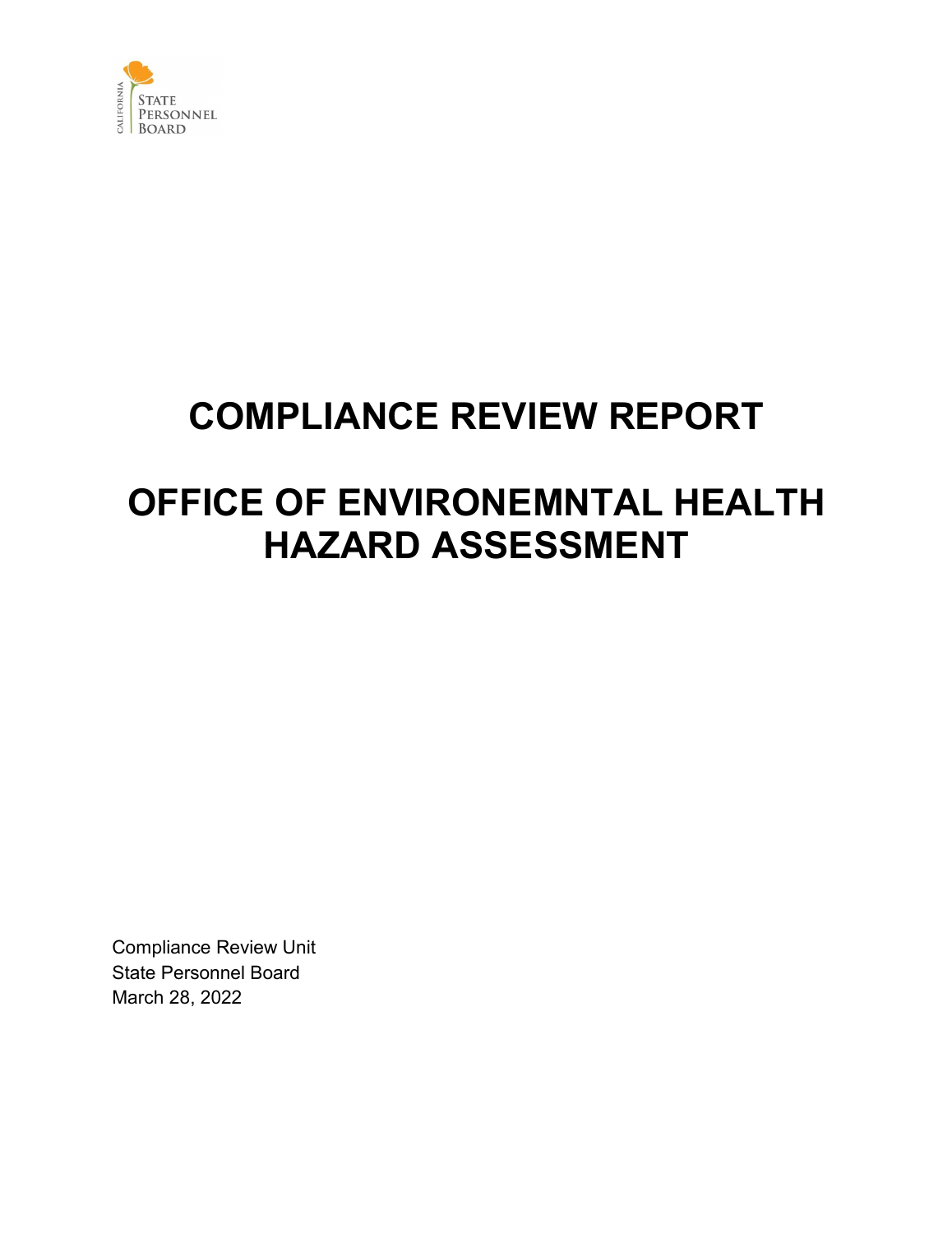# **TABLE OF CONTENTS**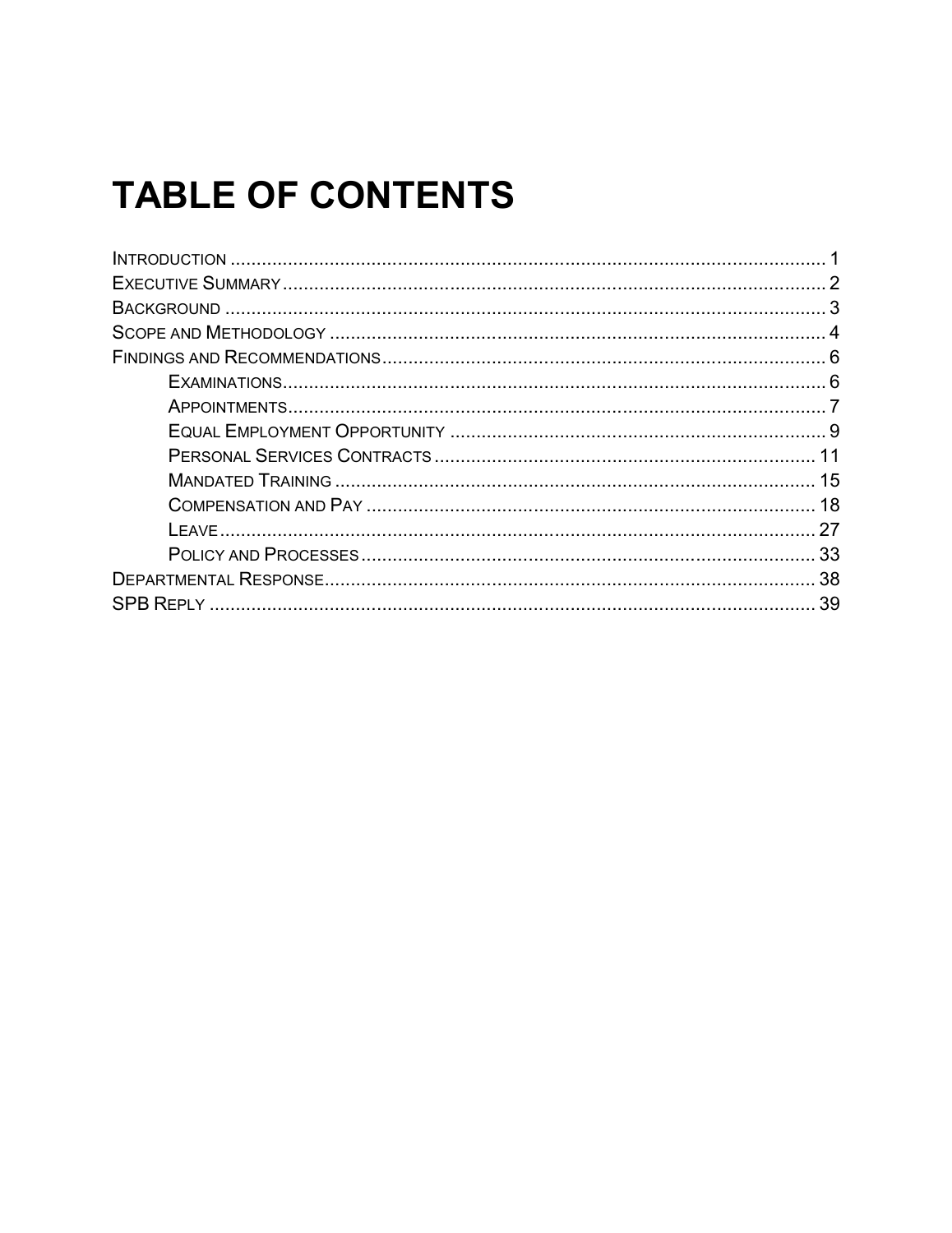## **INTRODUCTION**

<span id="page-2-0"></span>Established by the California Constitution, the State Personnel Board (the SPB or Board) is charged with enforcing and administering the civil service statutes, prescribing probationary periods and classifications, adopting regulations, and reviewing disciplinary actions and merit-related appeals. The SPB oversees the merit-based recruitment and selection process for the hiring of over 200,000 state employees. These employees provide critical services to the people of California, including but not limited to, protecting life and property, managing emergency operations, providing education, promoting the public health, and preserving the environment. The SPB provides direction to departments through the Board's decisions, rules, policies, and consultation.

Pursuant to Government Code section 18661, the SPB's Compliance Review Unit (CRU) conducts compliance reviews of appointing authorities' personnel practices in five areas: examinations, appointments, equal employment opportunity (EEO), personal services contracts (PSC's), and mandated training, to ensure compliance with civil service laws and Board regulations. The purpose of these reviews is to ensure state agencies are in compliance with merit related laws, rules, and policies and to identify and share best practices identified during the reviews.

Pursuant to Government Code section 18502, subdivision (c), the SPB and the California Department of Human Resources (CalHR) may "delegate, share, or transfer between them responsibilities for programs within their respective jurisdictions pursuant to an agreement." SPB and CalHR, by mutual agreement, expanded the scope of program areas to be audited to include more operational practices that have been delegated to departments and for which CalHR provides policy direction. Many of these delegated practices are cost drivers to the state and were not being monitored on a statewide basis.

As such, SPB also conducts compliance reviews of appointing authorities' personnel practices to ensure that state departments are appropriately managing the following nonmerit-related personnel functions: compensation and pay, leave, and policy and processes. These reviews will help to avoid and prevent potential costly litigation related to improper personnel practices, and deter waste, fraud, and abuse.

The SPB conducts these reviews on a three-year cycle.

The CRU may also conduct special investigations in response to a specific request or when the SPB obtains information suggesting a potential merit-related violation.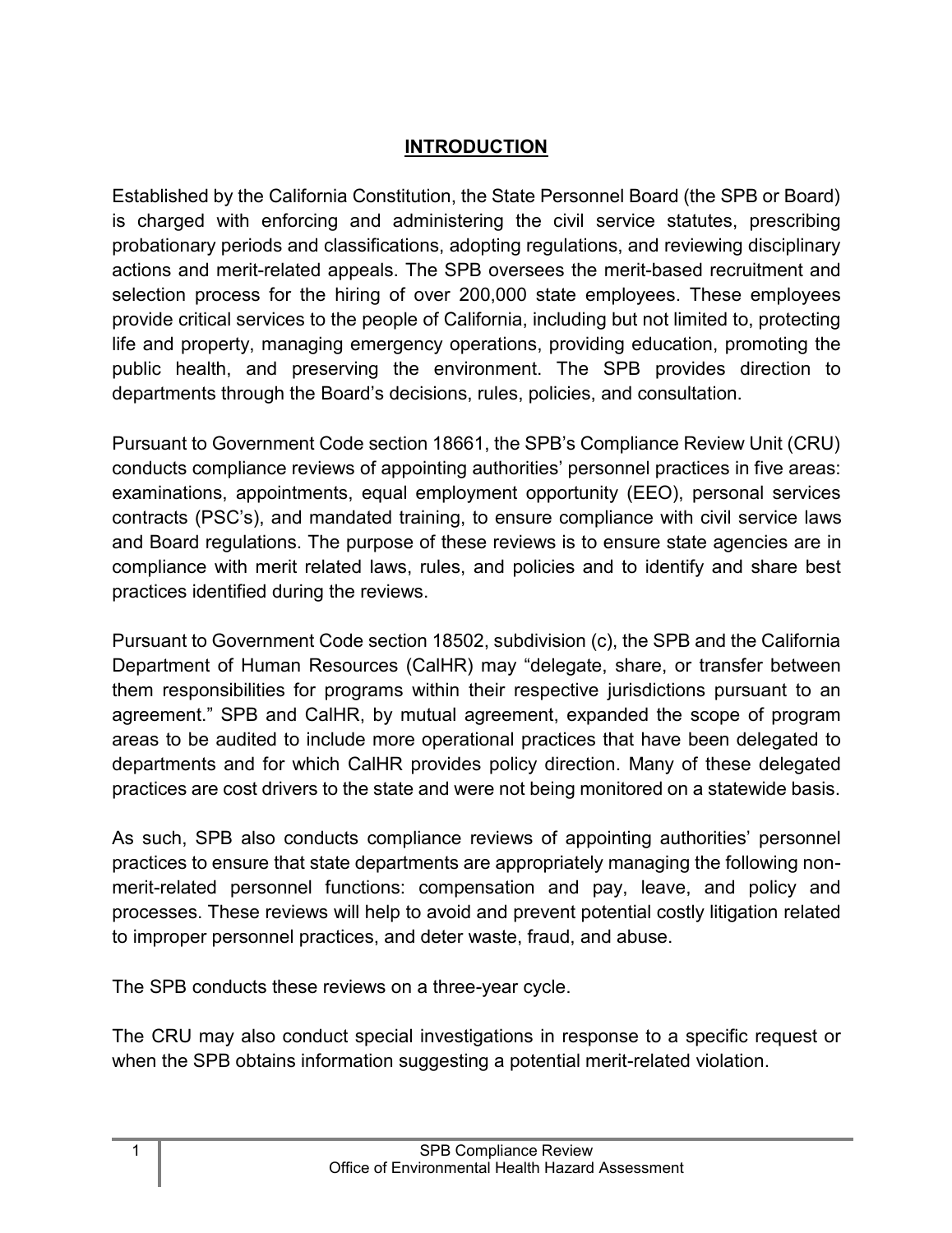It should be noted that this report only contains findings from this hiring authority's compliance review. Other issues found in SPB appeals and special investigations as well as audit and review findings by other agencies such as the CalHR and the California State Auditor are reported elsewhere.

### **EXECUTIVE SUMMARY**

<span id="page-3-0"></span>The CRU conducted a routine compliance review of the Office of Environmental Health Hazard Assessment (OEHHA)'s personnel practices in the areas of examinations, appointments, EEO, PSC's, mandated training, compensation and pay, leave, and policy and processes. The following table summarizes the compliance review findings.

| Area                                            | <b>Severity</b><br>Finding |                                                                                                                            |
|-------------------------------------------------|----------------------------|----------------------------------------------------------------------------------------------------------------------------|
| Examinations                                    | In Compliance              | <b>Examination Complied with Civil Service</b><br><b>Laws and Board Rules</b>                                              |
| Appointments                                    | <b>Very Serious</b>        | <b>Equal Employment Opportunity</b><br>Questionnaire Was Not Separated from<br>Application                                 |
| <b>Equal Employment</b><br>Opportunity          | <b>Very Serious</b>        | A Disability Advisory Committee Has Not<br>Been Established <sup>1</sup>                                                   |
| <b>Personal Services</b><br>Contracts           | In Compliance              | <b>Personal Services Contracts Complied</b><br>with Procedural Requirements                                                |
| <b>Very Serious</b><br><b>Mandated Training</b> |                            | Ethics Training Was Not Provided for All<br>Filers <sup>2</sup>                                                            |
| <b>Very Serious</b><br><b>Mandated Training</b> |                            | <b>Sexual Harassment Prevention Training</b><br>Was Not Provided for All Supervisors                                       |
| Compensation and<br>In Compliance<br>Pay        |                            | <b>Salary Determinations Complied with Civil</b><br>Service Laws, Board Rules, and CalHR<br><b>Policies and Guidelines</b> |
| Compensation and<br>In Compliance<br>Pay        |                            | Alternate Range Movement Complied with<br>Civil Service Laws, Board Rules, and/or<br><b>CalHR Policies and Guidelines</b>  |

<span id="page-3-2"></span><span id="page-3-1"></span><sup>1</sup> Repeat finding. February 12, 2019, the OEHHA's compliance review report identified the department does not have an active Disability Advisory Committee. In addition, April 20, 2015, the OEHHA's compliance review report identified that the department did not have an established DAC during the review period. <sup>2</sup> Repeat finding. February 12, 2019, the OEHHA's compliance review report identified ethics training was not provided to 13 of the 32 new filers within six months of their appointment. In addition, the OEHHA did not provide ethics training to 1 of 120 existing filers.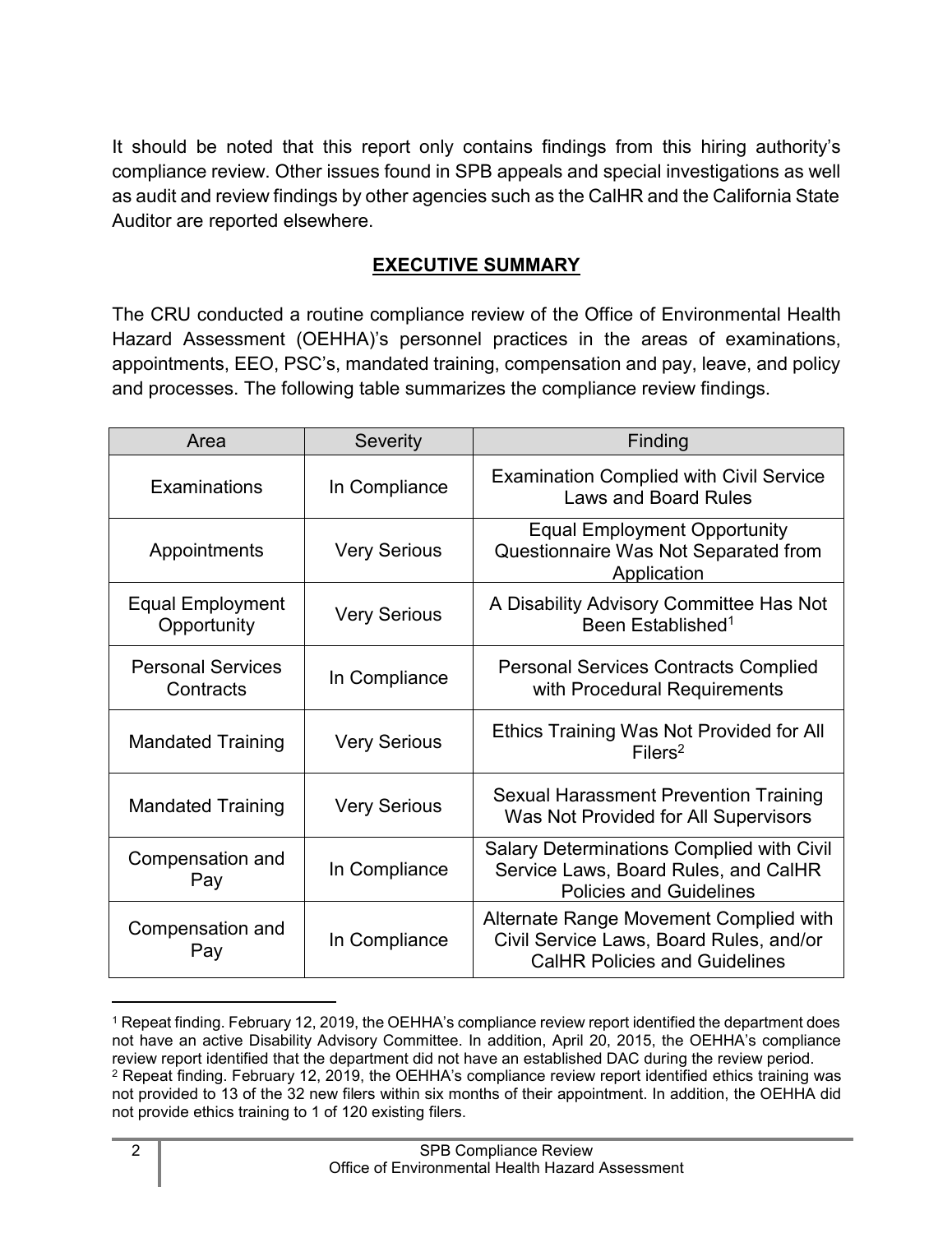| Area                    | <b>Severity</b>     | Finding                                                                                                                                    |
|-------------------------|---------------------|--------------------------------------------------------------------------------------------------------------------------------------------|
| Compensation and<br>Pay | In Compliance       | Hire Above Minimum Requests Complied<br>with Civil Service Laws, Board Rules,<br>and/or CalHR Policies and Guidelines                      |
| Compensation and<br>Pay | <b>Very Serious</b> | Incorrect Authorization of Bilingual Pay                                                                                                   |
| Compensation and<br>Pay | <b>Very Serious</b> | <b>Incorrect Authorization of Pay Differentials</b>                                                                                        |
| Compensation and<br>Pay | In Compliance       | Out of Class Pay Authorizations Complied<br>with Civil Service Laws, Board Rules, and<br><b>CalHR Policies and Guidelines</b>              |
| Leave                   | In Compliance       | <b>Positive Paid Employees' Tracked Hours</b><br>Complied with Civil Service Laws, Board<br>Rules, and/or CalHR Policies and<br>Guidelines |
| Leave                   | <b>Serious</b>      | Administrative Time Off Was Not Properly<br>Documented                                                                                     |
| Leave                   | <b>Serious</b>      | Department Has Not Implemented a<br>Monthly Internal Audit Process to Verify All<br>Leave Input is Keyed Accurately and<br>Timely $3$      |
| Policy                  | <b>Very Serious</b> | Department Does Not Maintain a Current<br><b>Written Nepotism Policy</b>                                                                   |
| Policy                  | <b>Very Serious</b> | <b>Workers' Compensation Policy Was Not</b><br>Provided to New Employees by the End of<br><b>First Pay Period</b>                          |
| Policy                  | <b>Serious</b>      | Performance Appraisals Were Not<br>Provided to All Employees <sup>4</sup>                                                                  |

## **BACKGROUND**

<span id="page-4-1"></span><span id="page-4-0"></span><sup>&</sup>lt;sup>3</sup> Repeat finding. February 12, 2019, the OEHHA's compliance review report identified the department failed to implement a monthly internal audit process to verify all leave input is keyed accurately and timely. <sup>4</sup> Repeat finding. February 12, 2019, the OEHHA's compliance review report identified 6 missing

<span id="page-4-2"></span>performance appraisals of the 9 employees reviewed.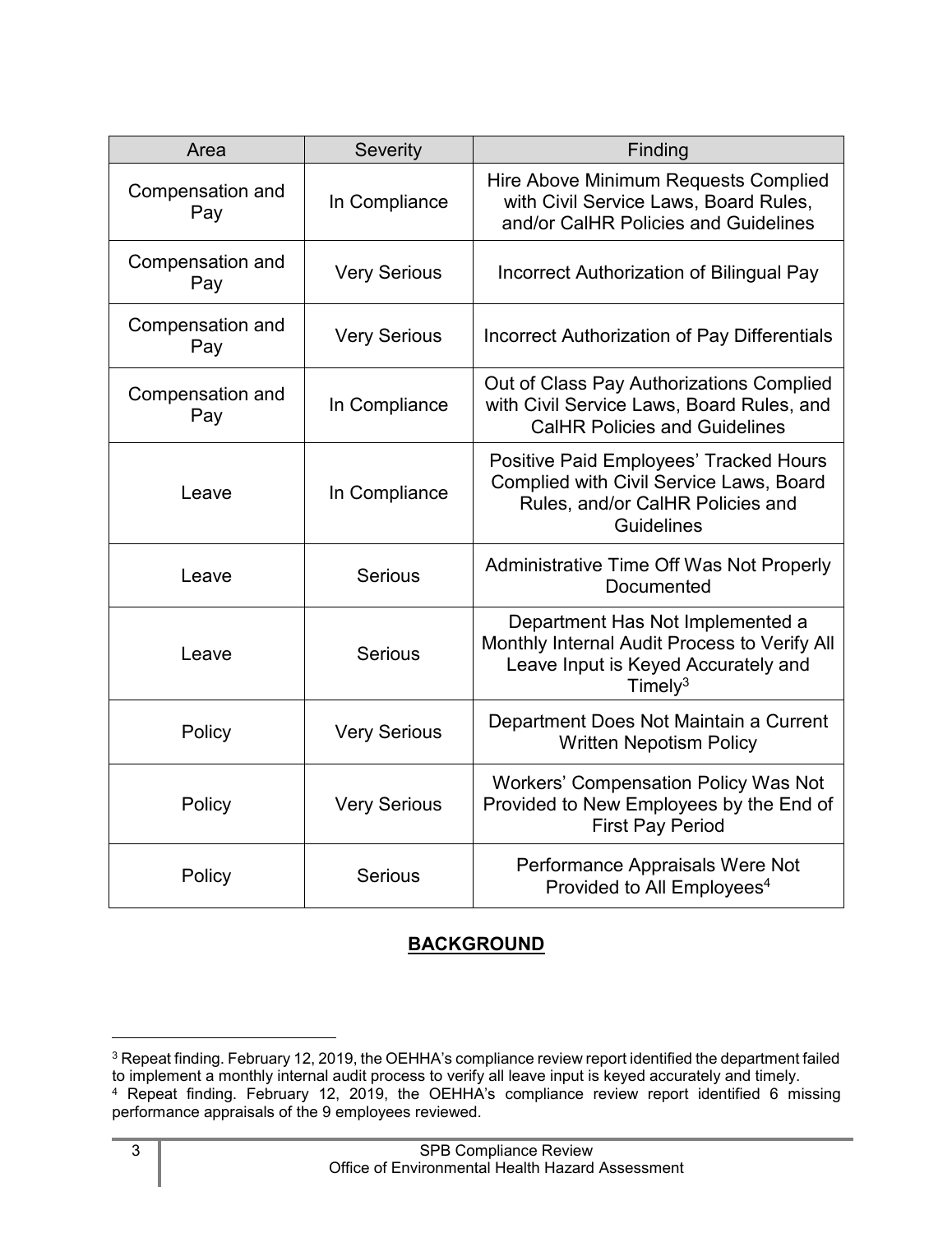The OEHHA's principle mission is to protect and enhance the health of Californians and the state's environment through scientific evaluations which inform, support, and guide regulatory decisions and other actions. The OEHHA performs risk assessments for various regulatory programs under the California Environmental Protection Agency, as well as other state and local agencies, and provides these programs with scientific tools and information upon which to base risk-management decisions. Distinct programs focus on assessing hazards and health risks, including risks to children and other sensitive subpopulations, from exposure to chemicals in air, drinking water, food, pesticides, consumer products, and fish and shellfish, as well as health and environmental impacts from climate change. The OEHHA also evaluates community pollution burdens and vulnerabilities which guide the state's efforts to invest in disadvantaged communities and reduce exposures and risks to residents.

## **SCOPE AND METHODOLOGY**

<span id="page-5-0"></span>The scope of the compliance review was limited to reviewing the OEHHA's examinations, appointments, EEO program, PSC's, mandated training, compensation and pay, leave, and policy and processes<sup>[5](#page-5-1)</sup>. The primary objective of the review was to determine if the OEHHA's personnel practices, policies, and procedures complied with state civil service laws and Board regulations, Bargaining Unit Agreements, CalHR policies and guidelines, CalHR Delegation Agreements, and to recommend corrective action where deficiencies were identified.

A cross-section of the OEHHA's examinations were selected for review to ensure that samples of various examination types, classifications, and levels were reviewed. The CRU examined the documentation that the OEHHA provided, which included examination plans, examination bulletins, job analyses, and scoring results. The OEHHA did not conduct any permanent withhold actions during the compliance review period.

A cross-section of the OEHHA's appointments were selected for review to ensure that samples of various appointment types, classifications, and levels were reviewed. The CRU examined the documentation that the OEHHA provided, which included Notice of Personnel Action forms, Request for Personnel Actions, vacancy postings, certification lists, transfer movement worksheets, employment history records, correspondence, and probation reports. The OEHHA did not conduct any unlawful appointment investigations during the compliance review period. Additionally, the OEHHA did not make any additional appointments during the compliance review period.

<span id="page-5-1"></span><sup>5</sup> Timeframes of the compliance review varied depending on the area of review. Please refer to each section for specific compliance review timeframes.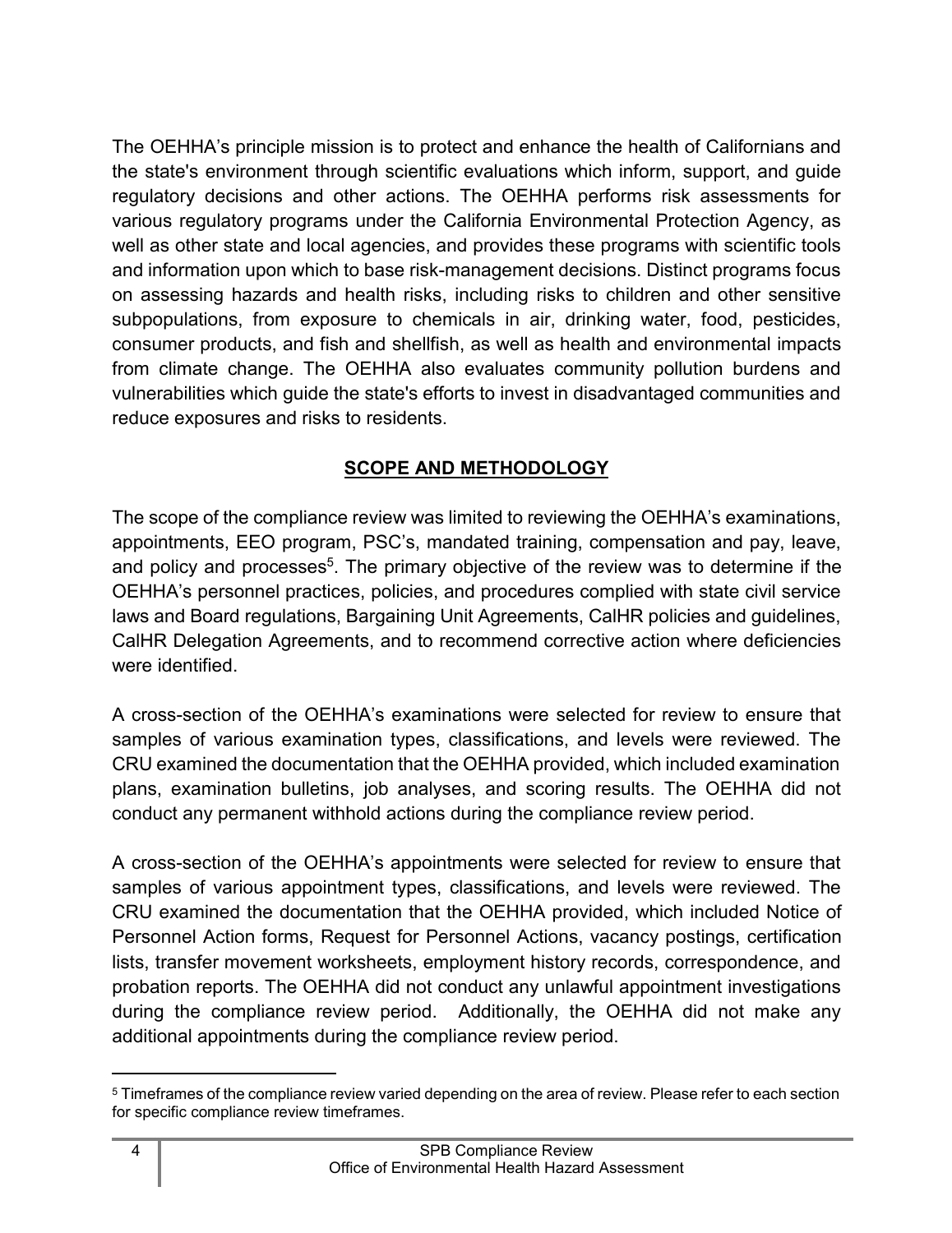The OEHHA's appointments were also selected for review to ensure the OEHHA applied salary regulations accurately and correctly processed employees' compensation and pay. The CRU examined the documentation that the OEHHA provided, which included employees' employment and pay history and any other relevant documentation such as certifications, degrees, and/or the appointee's application. Additionally, the CRU reviewed specific documentation for the following personnel functions related to compensation and pay: hire above minimum (HAM) requests, bilingual pay, monthly pay differentials, alternate range movements, and out-of-class assignments.

During the compliance review period, the OEHHA did not issue or authorize red circle rate requests, or arduous pay.

The review of the OEHHA's EEO program included examining written EEO policies and procedures; the EEO Officer's role, duties, and reporting relationship; the internal discrimination complaint process; the reasonable accommodation program; the discrimination complaint process; and the Disability Advisory Committee (DAC).

The OEHHA's PSC's were also reviewed. $6$  It was beyond the scope of the compliance review to make conclusions as to whether the OEHHA's justifications for the contracts were legally sufficient. The review was limited to whether the OEHHA's practices, policies, and procedures relative to PSC's complied with procedural requirements.

The OEHHA's mandated training program was reviewed to ensure all employees required to file statements of economic interest were provided ethics training, and that all supervisors, managers, and CEAs were provided sexual harassment prevention training within statutory timelines.

The CRU reviewed the OEHHA's monthly internal audit process to verify all leave input into any leave accounting system was keyed accurately and timely and ensure the department certified that all leave records have been reviewed and corrected if necessary. The CRU selected a small cross-section of the OEHHA's units in order to ensure they maintained accurate and timely leave accounting records. Part of this review the CRU reviewed a selection of the OEHHA employees who used Administrative Time Off (ATO) in order to ensure that ATO was appropriately administered. Further, the CRU

<span id="page-6-0"></span> $e^{6}$  f an employee organization requests the SPB to review any personal services contract during the SPB compliance review period or prior to the completion of the final compliance review report, the SPB will not audit the contract. Instead, the SPB will review the contract pursuant to its statutory and regulatory process. In this instance, none of the reviewed PSC's were challenged.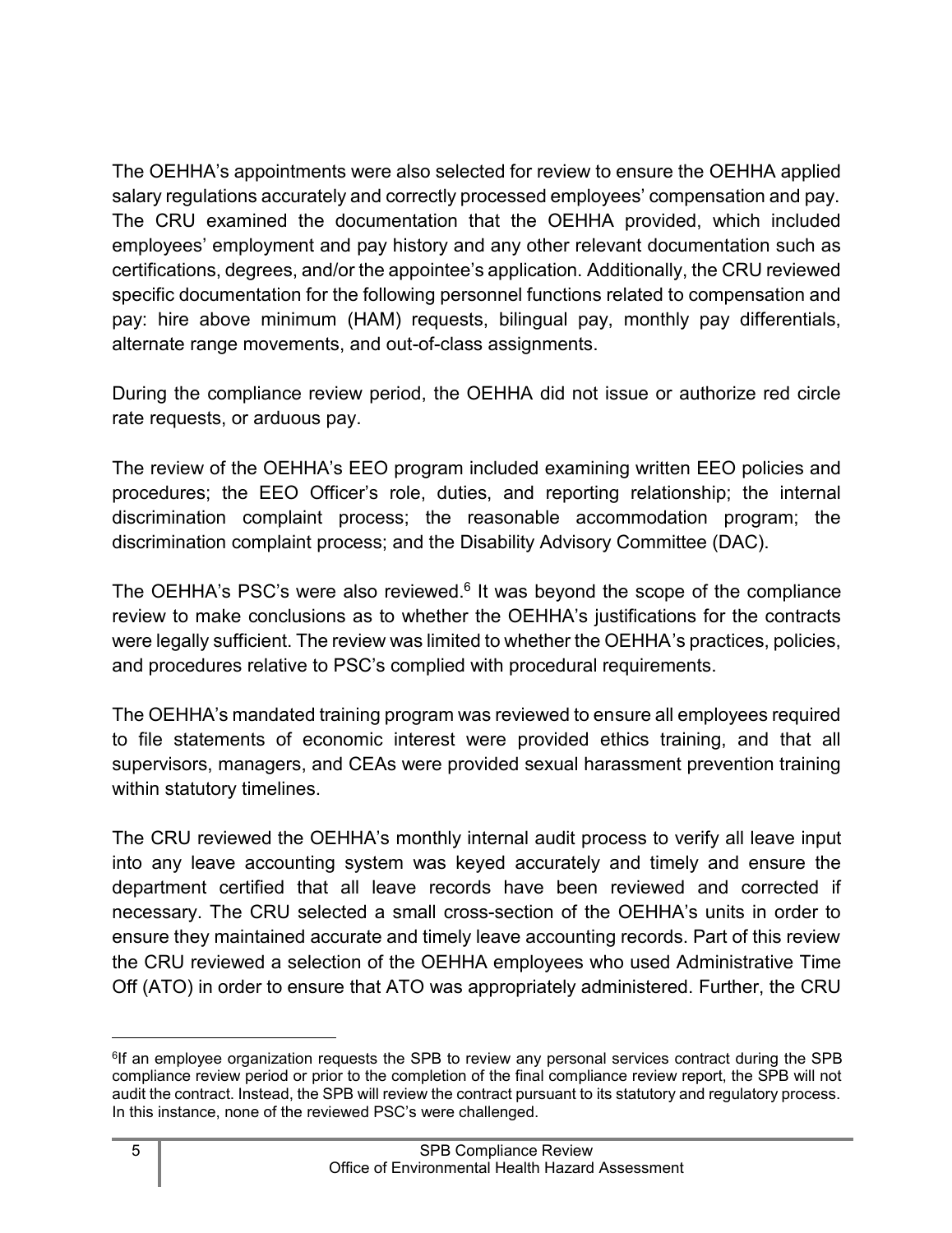reviewed a selection of OEHHA positive paid employees whose hours are tracked during the compliance review period in order to ensure that they adhered to procedural requirements.

During the compliance review period, the OEHHA did not have any employees with nonqualifying pay period transactions.

Moreover, the CRU reviewed the OEHHA's policies and processes concerning nepotism, workers' compensation, and performance appraisals. The review was limited to whether the OEHHA's policies and processes adhered to procedural requirements.

On February 10, 2022, an exit conference was held with the OEHHA to explain and discuss the CRU's initial findings and recommendations. The CRU received and carefully reviewed the OEHHA's written response on February 28, 2022, which is attached to this final compliance review report.

## **FINDINGS AND RECOMMENDATIONS**

## <span id="page-7-1"></span><span id="page-7-0"></span>**Examinations**

Examinations to establish an eligible list must be competitive and of such character as fairly to test and determine the qualifications, fitness, and ability of competitors to perform the duties of the class of position for which he or she seeks appointment. (Gov. Code, § 18930.) Examinations may be assembled or unassembled, written or oral, or in the form of a demonstration of skills, or any combination of those tests. (*Ibid*.) The Board establishes minimum qualifications for determining the fitness and qualifications of employees for each class of position and for applicants for examinations. (Gov. Code, § 18931, subd. (a).) Within a reasonable time before the scheduled date for the examination, the designated appointing power shall announce or advertise the examination for the establishment of eligible lists. (Gov. Code, § 18933, subd. (a).) The advertisement shall contain such information as the date and place of the examination and the nature of the minimum qualifications. (*Ibid*.) Every applicant for examination shall file an application with the department or a designated appointing power as directed by the examination announcement. (Gov. Code, § 18934, subd. (a)(1).) The final earned rating of each person competing in any examination is to be determined by the weighted average of the earned ratings on all phases of the examination. (Gov. Code, § 18936.) Each competitor shall be notified in writing of the results of the examination when the employment list resulting from the examination is established. (Gov. Code, § 18938.5.)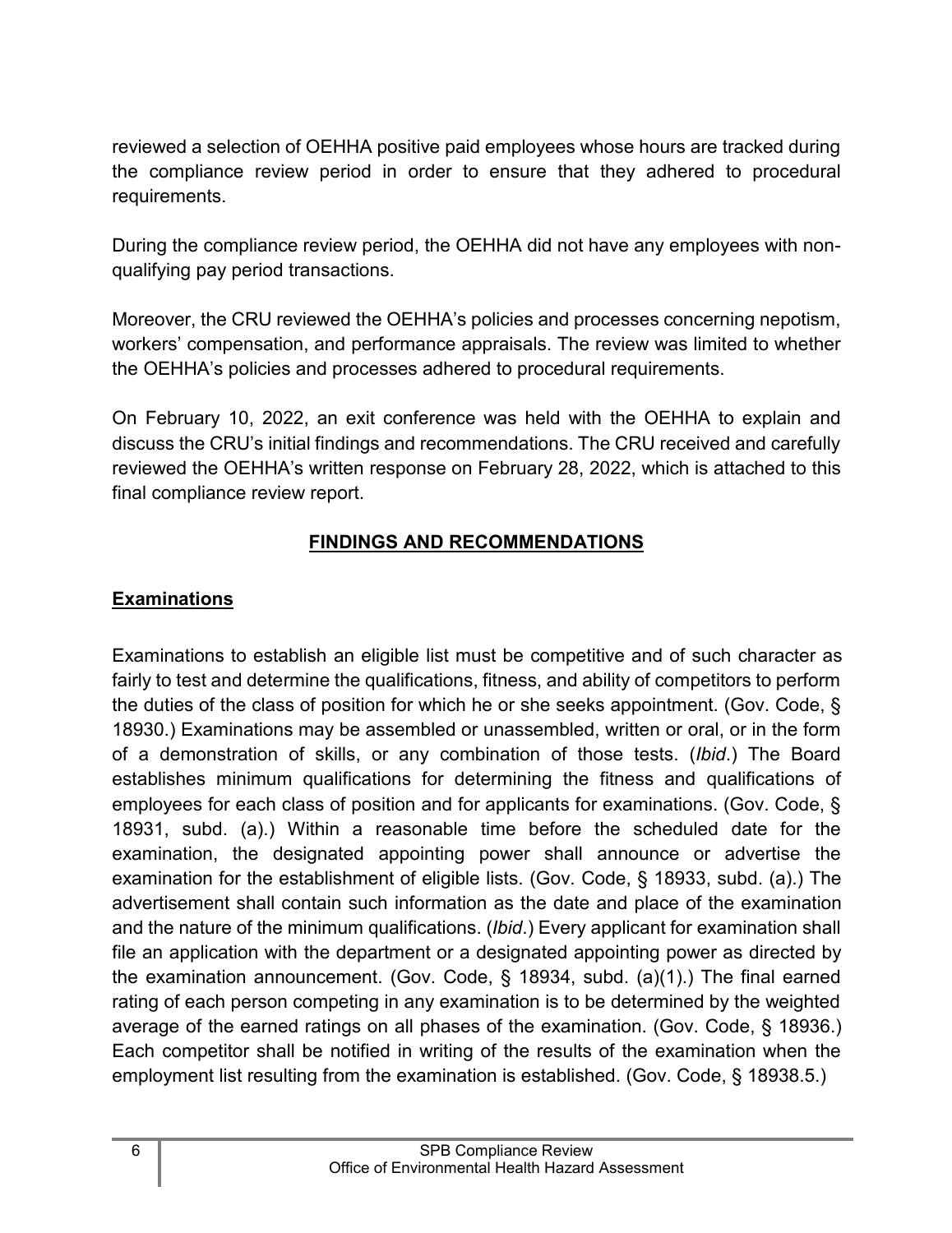During the period under review, March 1, 2020, through November 30, 2020, the OEHHA conducted one examination. The CRU reviewed the examination listed below for compliance with applicable laws and rules.

| <b>Classification</b>                    | Exam Type | <b>Exam Components</b>           | <b>Final File</b><br>Date | No. of<br>Apps |
|------------------------------------------|-----------|----------------------------------|---------------------------|----------------|
| Supervising Toxicologist<br>(Managerial) | CEA       | Training and<br>Experience (T&E) | 05/29/20                  |                |

| IN COMPLIANCE FINDING NO. 1 | <b>EXAMINATION COMPLIED WITH CIVIL SERVICE LAWS</b> |
|-----------------------------|-----------------------------------------------------|
|                             | <b>AND BOARD RULES</b>                              |

The CRU reviewed one departmental open examination which the OEHHA administered in order to create an eligible list from which to make appointments. The OEHHA published and distributed the examination bulletin containing the required information for the examination. Applications received by the OEHHA were accepted prior to the final filing date. Applicants were notified about the next phase of the examination process. After all phases of the examination process were completed, the score of each competitor was computed, and a list of eligible candidates was established. The examination results listed the names of all successful competitors arranged in order of the score received by rank. The CRU found no deficiencies in the examination that the OEHHA conducted during the compliance review period.

## <span id="page-8-0"></span>**Appointments**

In all cases not excepted or exempted by Article VII of the California Constitution, the appointing power must fill positions by appointment, including cases of transfers, reinstatements, promotions, and demotions in strict accordance with the Civil Service Act and Board rules. (Gov. Code, § 19050.) The hiring process for eligible candidates chosen for job interviews shall be competitive and be designed and administered to hire candidates who will be successful. (Cal. Code Regs., tit. 2, § 250, subd. (b).) Interviews shall be conducted using job-related criteria. *(Ibid.)* Persons selected for appointment shall satisfy the minimum qualifications of the classification to which he or she is appointed or have previously passed probation and achieved permanent status in that same classification. (Cal. Code Regs., tit. 2, § 250, subd. (d).) While persons selected for appointment may meet some or most of the preferred or desirable qualifications, they are not required to meet all the preferred or desirable qualifications. *(Ibid.)* This section does not apply to intra-agency job reassignments. (Cal. Code Regs., tit. 2, § 250, subd. (e).)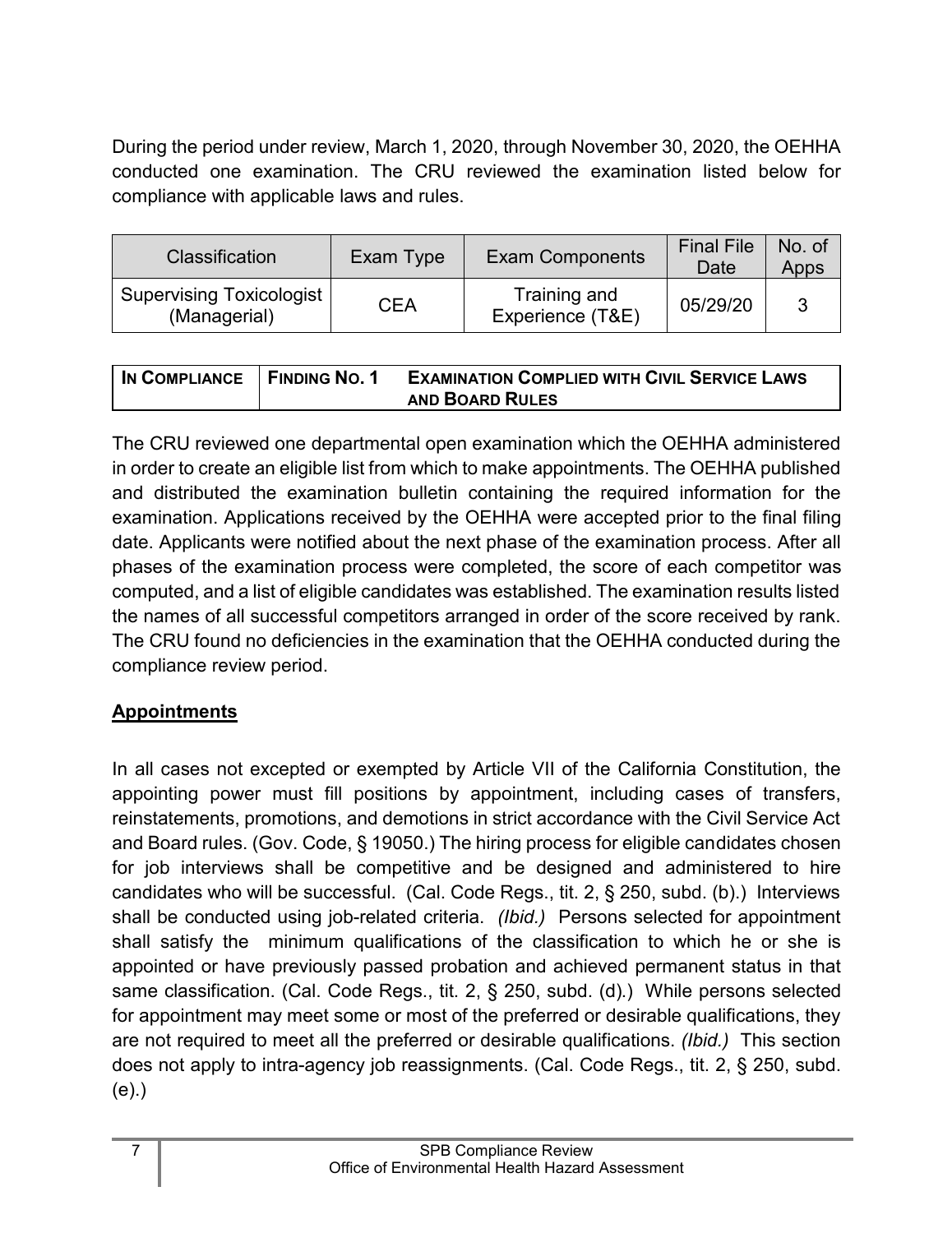| $'$ VERY SERIOUS $\,$   Finding No. 3 <sup>7</sup> | <b>EQUAL EMPLOYMENT OPPORTUNITY QUESTIONNAIRE</b> |
|----------------------------------------------------|---------------------------------------------------|
|                                                    | <b>WAS NOT SEPARATED FROM APPLICATION</b>         |

**Summary:** Out of 24 appointments reviewed, 1 appointment file included an application where an EEO questionnaire was not separated from the STD 678 employment application. Specifically, 1 of the 2 applications reviewed for this appointment included an EEO questionnaire that was not separated from the STD 678 employment application.

- **Criteria:** Government Code section 19704 makes it unlawful for a hiring department to require or permit any notation or entry to be made on any application indicating or in any way suggesting or pertaining to any protected category listed in Government Code section 12940, subdivision (a) (e.g., a person's race, religious creed, color, national origin, ancestry, physical disability, mental disability, medical condition, genetic information, marital status, sex, gender, gender identity, gender expression, age, sexual orientation, or military and veteran status). Applicants for employment in state civil service are asked to voluntarily provide ethnic data about themselves where such data is determined by the CalHR to be necessary to an assessment of the ethnic and sex fairness of the selection process and to the planning and monitoring of affirmative action efforts. (Gov. Code, § 19705.) The EEO questionnaire of the state application form (STD. 678) states, "This questionnaire will be separated from the application prior to the examination and will not be used in any employment decisions."
- **Severity:** Very Serious. The applicant's protected classes were visible, subjecting the agency to potential liability.
- **Cause:** The OEHHA states that its Retired Annuitant hires are made through either the Boomerang system or by re-hiring previous OEHHA employees. The applicant sends their application directly to Human Resources (HR). The EEO questionnaire was not removed once received by HR prior to being scanned to the electronic file. The

<span id="page-9-0"></span><sup>7</sup> Finding No. 2, Probationary Evaluations Were Not Provided for All Appointments Reviewed, was removed from the final report after the OEHHA reported that the one missing probationary report belonged to an employee who no longer worked at the department. Thus, the OEHHA would no longer have access to the employee's official personnel file to provide a copy of the probationary report.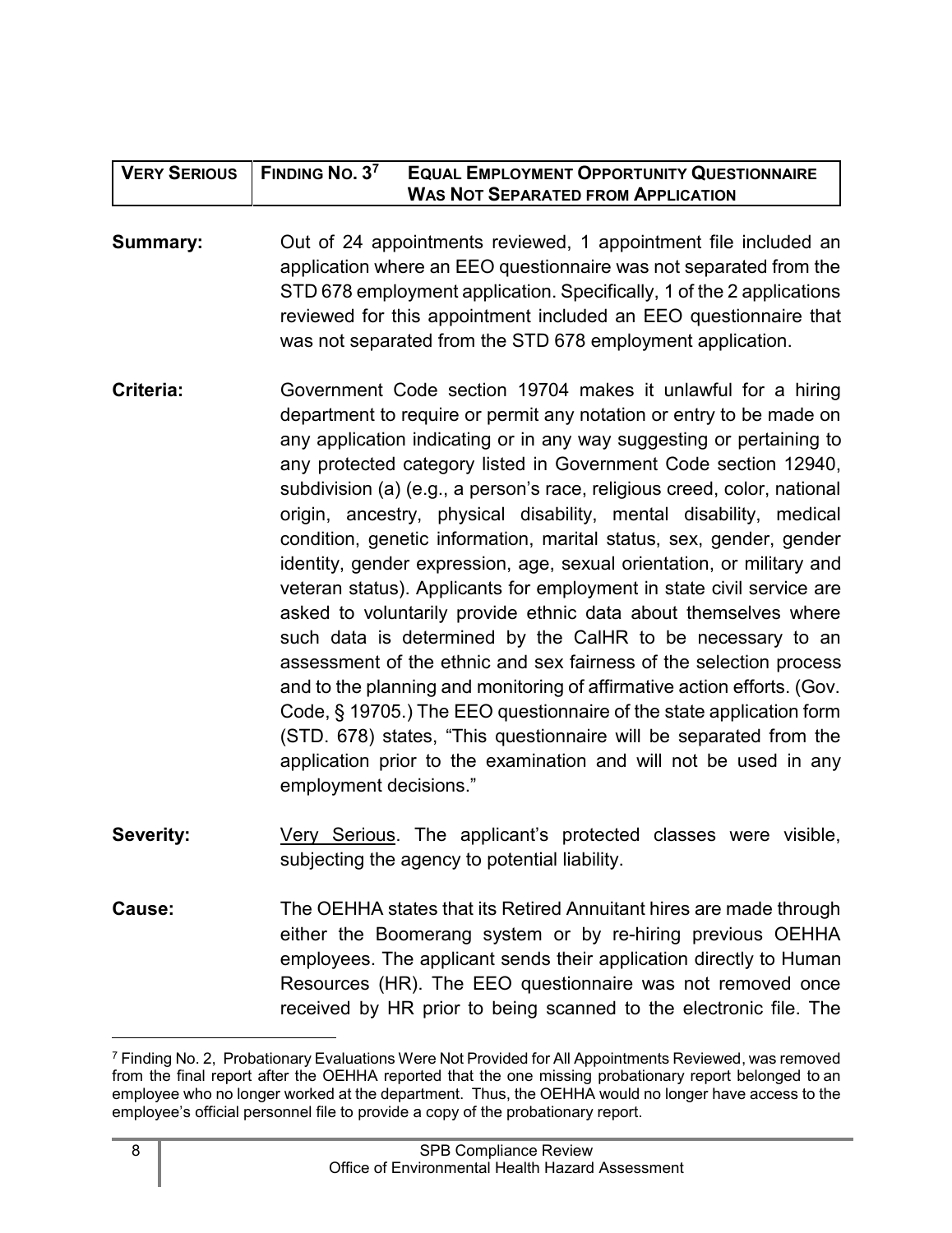OEHHA further states the application uploaded to SPB's portal for the audit was not shared with anyone outside of HR within OEHHA.

**Corrective Action:** Within 90 days of the date of this report, the OEHHA must submit to the SPB a written corrective action response which addresses the corrections the department will implement to ensure that future EEO questionnaires are separated from all applications. Copies of relevant documentation demonstrating that the corrective action has been implemented must be included with the corrective action response.

#### <span id="page-10-0"></span>**Equal Employment Opportunity**

Each state agency is responsible for an effective EEO program. (Gov. Code, § 19790.) The appointing power for each state agency has the major responsibility for monitoring the effectiveness of its EEO program. (Gov. Code, § 19794.) To that end, the appointing power must issue a policy statement committed to EEO; issue procedures for filing, processing, and resolving discrimination complaints; and cooperate with the CalHR, in accordance with Civil Code section 1798.24, subdivisions (o) and (p), by providing access to all required files, documents and data necessary to carry out these mandates. (*Ibid*.) In addition, the appointing power must appoint, at the managerial level, an EEO Officer, who shall report directly to, and be under the supervision of, the director of the department to develop, implement, coordinate, and monitor the department's EEO program. (Gov. Code, § 19795, subd. (a).)

Pursuant to Government Code section 19795, subdivision (a), in a state agency with less than 500 employees, like OEHHA, the EEO Officer may be the Personnel Officer.

Each state agency must establish a separate committee of employees who are individuals with a disability, or who have an interest in disability issues, to advise the head of the agency on issues of concern to employees with disabilities. (Gov. Code, § 19795, subd. (b)(1).) The department must invite all employees to serve on the committee and take appropriate steps to ensure that the final committee is comprised of members who have disabilities or who have an interest in disability issues. (Gov. Code, § 19795, subd. (b)(2).)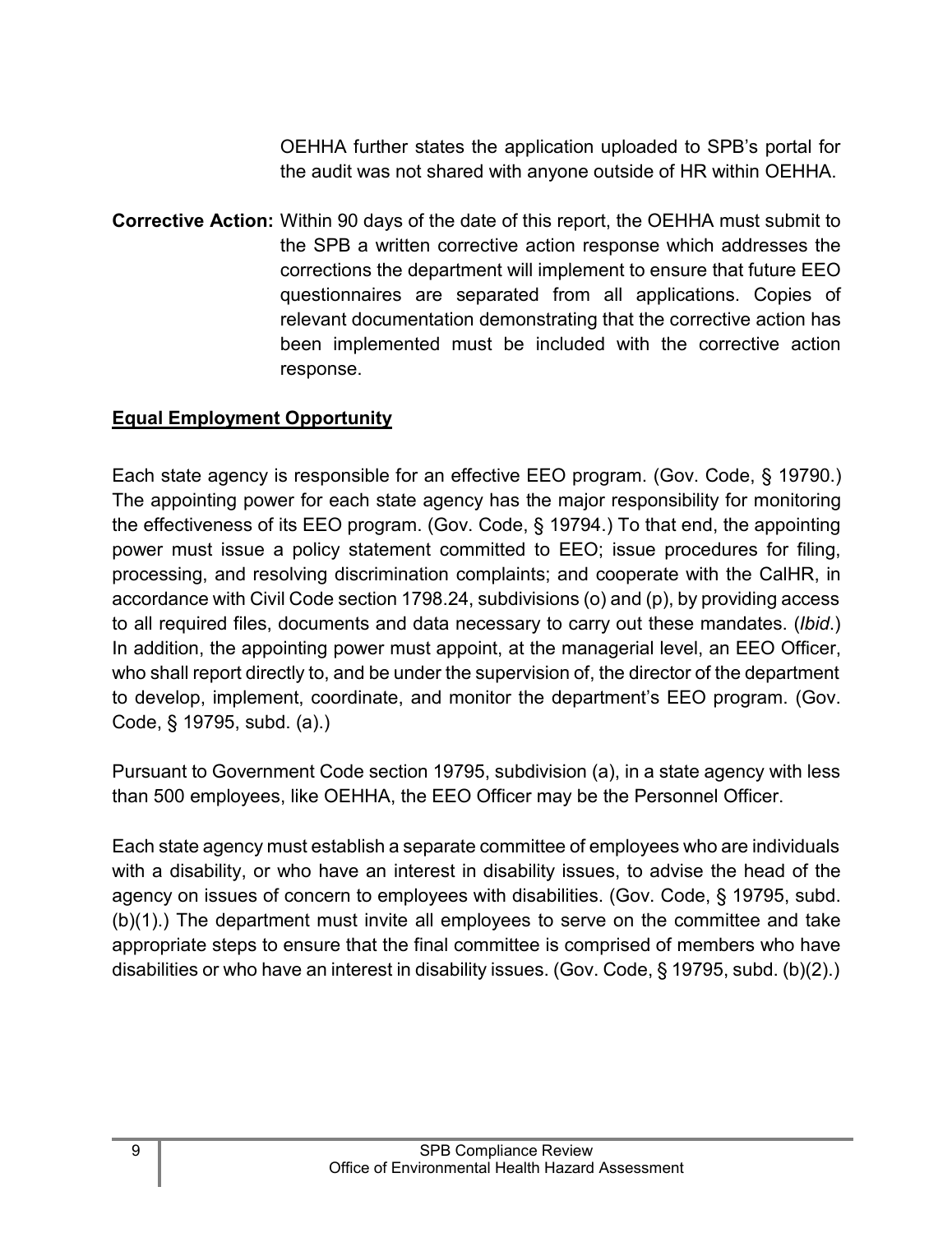| <b>VERY SERIOUS</b> | <b>FINDING NO. 4</b><br>A DISABILITY ADVISORY COMMITTEE HAS NOT BEEN<br><b>ESTABLISHED</b>                                                                                                                                                                                                                                                                                                                                                                                                                                                                                            |
|---------------------|---------------------------------------------------------------------------------------------------------------------------------------------------------------------------------------------------------------------------------------------------------------------------------------------------------------------------------------------------------------------------------------------------------------------------------------------------------------------------------------------------------------------------------------------------------------------------------------|
| <b>Summary:</b>     | The OEHHA does not have an active DAC. This is the third<br>consecutive time this has been a finding for the OEHHA.                                                                                                                                                                                                                                                                                                                                                                                                                                                                   |
| Criteria:           | Each state agency must establish a separate committee of<br>employees who are individuals with a disability, or who have an<br>interest in disability issues, to advise the head of the agency on<br>issues of concern to employees with disabilities. (Gov. Code, §<br>19795, subd. (b)(1).) The department must invite all employees to<br>serve on the committee and take appropriate steps to ensure that the<br>final committee is comprised of members who have disabilities or<br>who have an interest in disability issues. (Gov. Code, § 19795, subd.<br>(b)(2).             |
| <b>Severity:</b>    | Very Serious. The agency head does not have direct information on<br>issues of concern to employees or other persons with disabilities and<br>input to correct any underrepresentation. The lack of a DAC may limit<br>an agency's ability to recruit and retain a qualified workforce, impact<br>productivity, and subject the agency to liability.                                                                                                                                                                                                                                  |
| Cause:              | The OEHHA states that it continues to have an active DAC that has<br>been in place prior to the audit. The intranet page showing the<br>members and the day of the month for the monthly meetings was<br>submitted for review on February 18, 2022. There are no official<br>minutes for the meetings, but the co-chairs take hand notes, as<br>needed. The co-chairs will be alerted official note-taking is a<br>requirement to ensure official notes are recorded moving forward.<br>The DAC continues to send out monthly emails informing staff of<br>various DAC related items. |
| <b>SPB Reply:</b>   | Despite multiple requests during the course of the review regarding<br>the existence of its DAC, the OEHHA did not produce sufficient<br>documentation supporting that it has an active DAC, including                                                                                                                                                                                                                                                                                                                                                                                |

**Corrective Action:** Within 90 days of the date of this report, the OEHHA must submit to the SPB a written corrective action response which addresses the

providing copy of the invitation to all employees to serve on the

committee, any type of meeting minutes, or meeting schedule.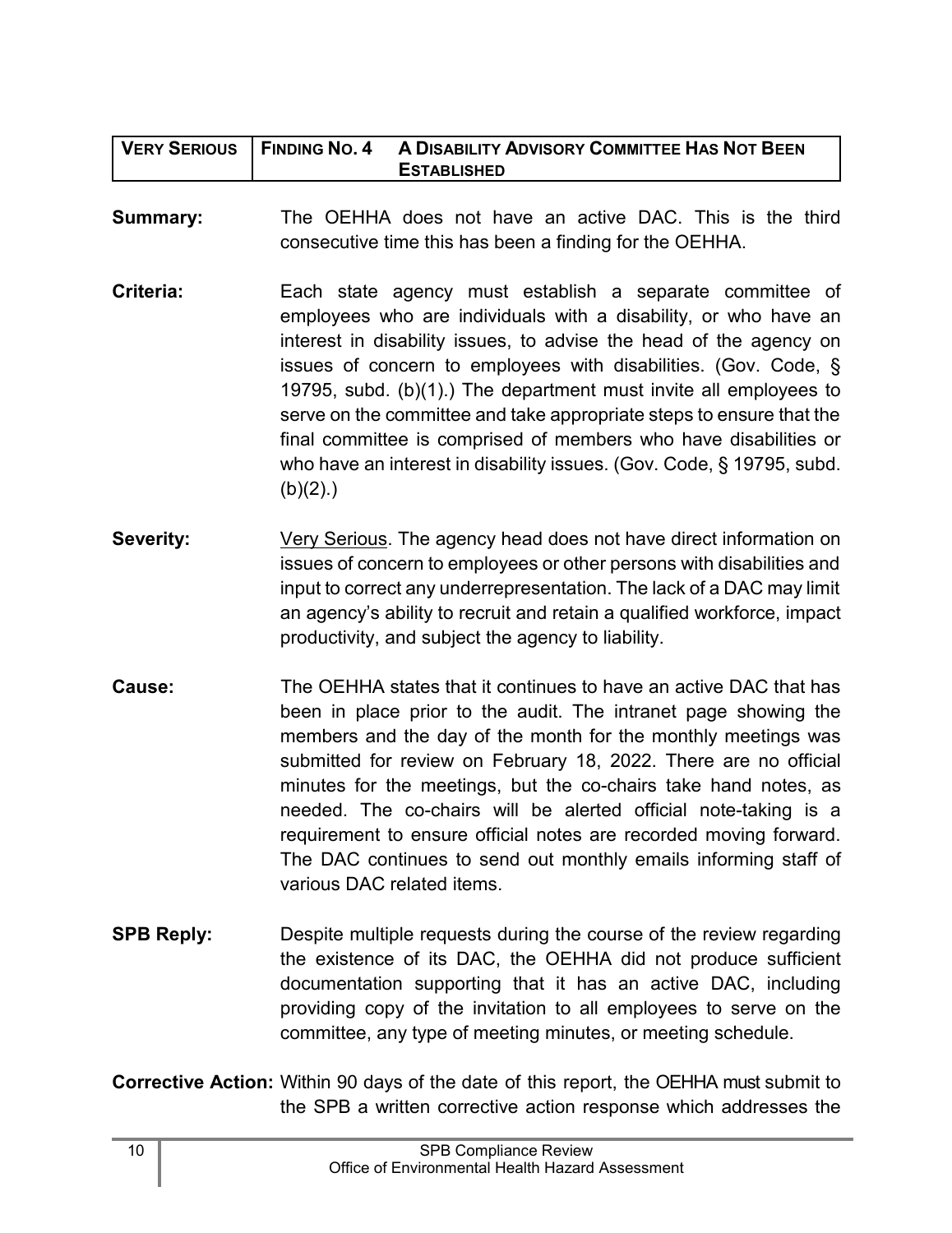corrections the department will implement, moving forward, the continued establishment of a DAC, ensuring that it is comprised of members who have disabilities or are interested in disability issues, and which provides the head of the agency issues of concern for employees who have a disability. Copies of relevant documentation demonstrating that the corrective action has been implemented, including the new DAC roster, agenda, and meeting minutes, must be included with the corrective action response.

## <span id="page-12-0"></span>**Personal Services Contracts**

A PSC includes any contract, requisition, or purchase order under which labor or personal services is a significant, separately identifiable element, and the business or person performing the services is an independent contractor that does not have status as an employee of the state. (Cal. Code Regs., tit. 2, § 547.59.) The California Constitution has an implied civil service mandate limiting the state's authority to contract with private entities to perform services the state has historically or customarily performed. Government Code section 19130, subdivision (a), however, codifies exceptions to the civil service mandate where PSC's achieve cost savings for the state. PSC's that are of a type enumerated in subdivision (b) of Government Code section 19130 are also permissible. Subdivision (b) contracts include, but are not limited to, private contracts for a new state function, services that are not available within state service, services that are incidental to a contract for the purchase or lease of real or personal property, and services that are of an urgent, temporary, or occasional nature.

For cost-savings PSC's, a state agency is required to notify SPB of its intent to execute such a contract. (Gov. Code, § 19131.) For subdivision (b) contracts, the SPB reviews the adequacy of the proposed or executed contract at the request of an employee organization representing state employees. (Gov. Code, § 19132.)

During the period under review, March 1, 2020, through November 30, 2020, the OEHHA had 19 PSC's that were in effect. The CRU reviewed 19 of those, which are listed below: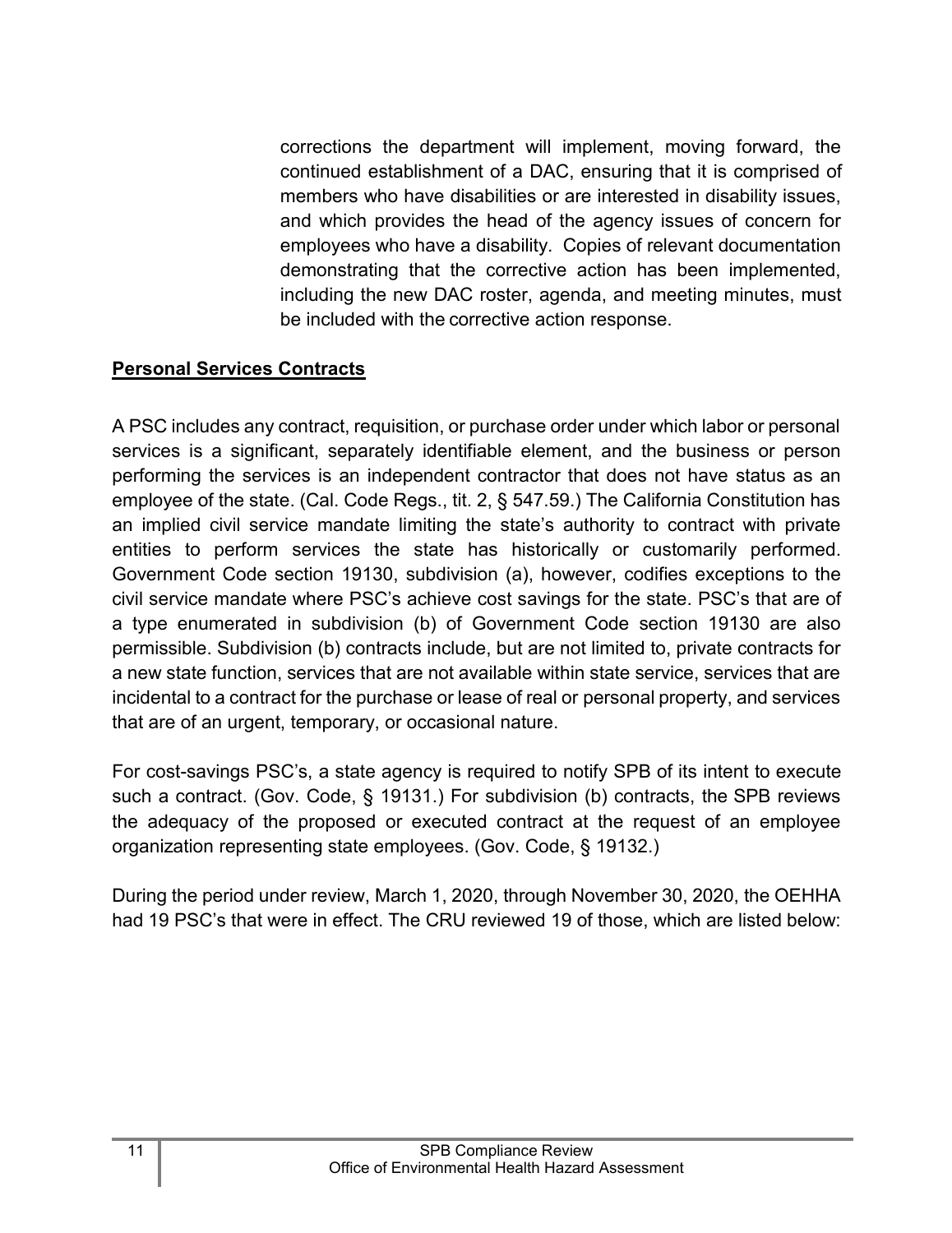| Vendor                                                                                  | <b>Services</b>                                                                                | Contract<br><b>Dates</b>   | Contract<br>Amount | <b>Justification</b><br>Identified? | <b>Union</b><br>Notification? |
|-----------------------------------------------------------------------------------------|------------------------------------------------------------------------------------------------|----------------------------|--------------------|-------------------------------------|-------------------------------|
| California<br><b>State</b><br>University,<br>East Bay<br>Foundation,<br>Inc.            | <b>Technical</b><br>advice on<br>chemical risk<br>assessment<br>methods and<br>applications    | 06/01/2019 -<br>04/30/2021 | \$44,609           | Yes                                 | Yes                           |
| The Regents<br>of the<br>University of<br>California,<br><b>Berkeley</b>                | Literature<br>Review/Food<br>Dye                                                               | 01/01/2019 -<br>01/31/2021 | \$221,498          | Yes                                 | Yes                           |
| University of<br>California,<br>Davis -<br>Department of<br>Environmental<br>Toxicology | Investigate the<br>endocrine<br>disrupting<br>properties of<br>chemical<br>substance           | 06/01/2018 -<br>11/30/2020 | \$377,642          | Yes                                 | Yes                           |
| <b>Mentor</b><br><b>Resources</b><br>Inc.                                               | Mentoring<br>Software to<br>Develop,<br>Manage, Track,<br>Train and<br>Provide<br>Consultation | 06/04/2020 -<br>04/30/2022 | \$33,500           | Yes                                 | Yes                           |
| The Regents<br>of the<br>University of<br>California                                    | Organize<br>Workshop on<br>Key<br>Characteristics<br>of Hazardous<br><b>Chemicals</b>          | 06/20/2019 -<br>05/31/2021 | \$677,950          | Yes                                 | Yes                           |
| The Regents<br>of the<br>University of<br>California                                    | Assessing<br>Community<br><b>Exposures to</b><br>Air Pollution in<br>California                | 05/01/2020 -<br>04/30/2022 | \$449,809          | Yes                                 | Yes                           |
| The Regents<br>of the<br>University of<br>California                                    | Dietary<br>exposure to<br>pesticides                                                           | 06/15/2008 -<br>06/26/2021 | \$54,900           | Yes                                 | Yes                           |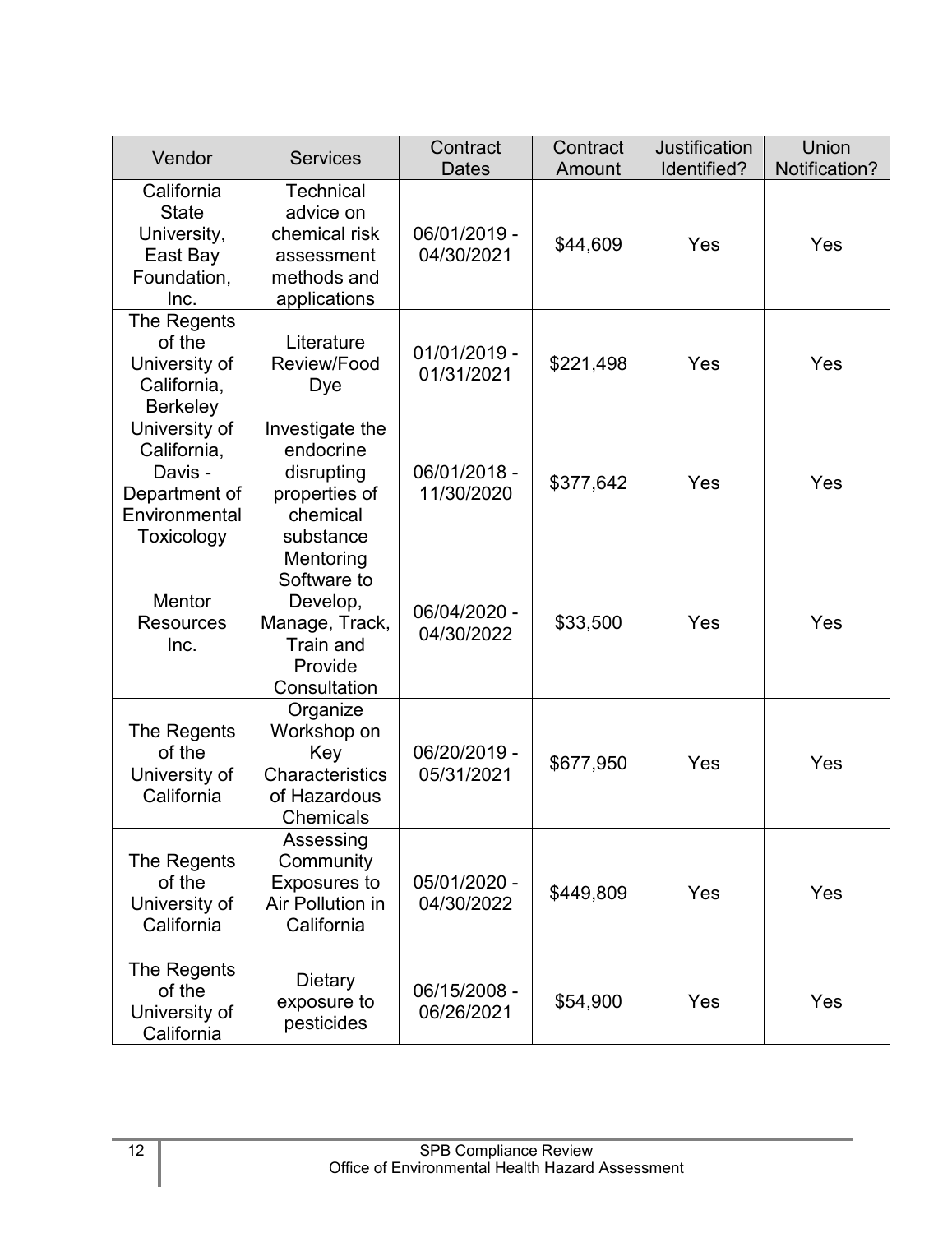| Vendor                                                                                            | <b>Services</b>                                                                                                              | Contract<br><b>Dates</b>     | Contract<br>Amount | <b>Justification</b><br>Identified? | <b>Union</b><br>Notification? |
|---------------------------------------------------------------------------------------------------|------------------------------------------------------------------------------------------------------------------------------|------------------------------|--------------------|-------------------------------------|-------------------------------|
| California<br><b>State</b><br>University,<br>East Bay<br>Foundation,<br>Inc.                      | <b>Technical</b><br>advice on<br>chemical risk<br>assessment<br>methods and<br>applications                                  | 06/01/2019 -<br>04/30/2021   | \$44,609           | Yes                                 | Yes                           |
| California<br><b>State</b><br>University<br>Sacramento -<br>College of<br>Continuing<br>Education | Climate<br>Change<br>Indicators<br>Workshop<br>Consultation                                                                  | $01/02/2020 -$<br>06/30/2021 | \$30,000           | Yes                                 | Yes                           |
| Regents of the<br>University of<br>California, San<br>Diego                                       | Techniques to<br>characterize<br>wildfire-specific<br>impacts on<br>respiratory<br>health in<br>California                   | 05/01/2020 -<br>07/31/2021   | \$148,279          | Yes                                 | Yes                           |
| The Regents<br>of the<br>University of<br>California                                              | Identifying<br>Environmental<br><b>Factors that</b><br>Influence<br>Immune<br>Response and<br><b>COVID</b><br>Susceptibility | 05/01/2020 -<br>07/31/2021   | \$172,858          | Yes                                 | Yes                           |
| The Regents<br>of the<br>University of<br>California                                              | <b>Pilot Air Quality</b><br>Study for<br>Vallejo                                                                             | 05/01/2020 -<br>04/30/2022   | \$49,999           | Yes                                 | Yes                           |
| University of<br>California,<br>Davis                                                             | Climate<br>Indicators,<br>Winter Chill,<br>and Develop<br>climate change<br>indicator web-<br>based tool                     | 06/01/2020 -<br>06/30/2021   | \$49,966           | Yes                                 | Yes                           |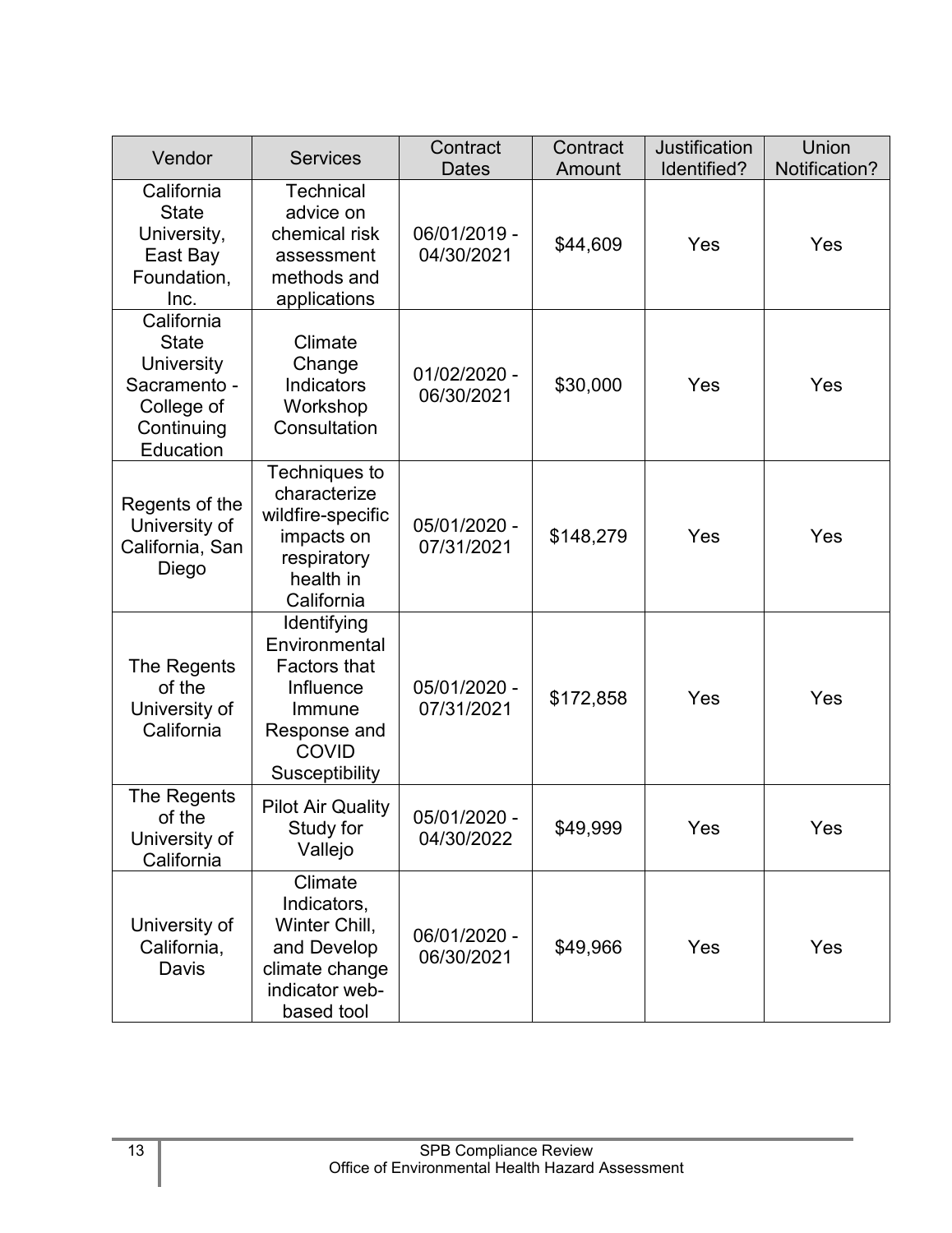| Vendor                                                                                                   | <b>Services</b>                                                                                                    | Contract<br><b>Dates</b>   | Contract<br>Amount | <b>Justification</b><br>Identified? | <b>Union</b><br>Notification? |
|----------------------------------------------------------------------------------------------------------|--------------------------------------------------------------------------------------------------------------------|----------------------------|--------------------|-------------------------------------|-------------------------------|
| California<br><b>State</b><br>University,<br>East Bay<br>Foundation,<br>Inc.                             | <b>Technical</b><br>advice on<br>chemical risk<br>assessment<br>methods and<br>applications                        | 06/01/2019 -<br>04/30/2021 | \$44,609           | Yes                                 | Yes                           |
| West<br>Publishing<br>Corporation<br>dba, West, A<br>Thomson<br><b>Reuters</b><br><b>Business</b>        | Electronic<br>Library<br><b>Services</b>                                                                           | 07/01/2020 -<br>06/30/2021 | \$10,500           | Yes                                 | Yes                           |
| Regents of the<br>University of<br>California                                                            | Pesticide<br><b>Illness</b><br>Surveillance<br>Program                                                             | 07/01/2020 -<br>06/30/2022 | \$192,500          | Yes                                 | Yes                           |
| The Regents<br>of the<br>University of<br>California                                                     | Accreditation of<br>Online<br>Pesticide<br>Course for<br>Physicians and<br><b>Nurses</b>                           | 07/01/2020 -<br>06/30/2022 | \$7,059            | Yes                                 | Yes                           |
| Cooperative<br>Personnel<br>Services dba<br><b>CPS HR</b><br>Consulting                                  | Open<br>Enrollment,<br><b>Onsite Group</b><br>Training, Live<br>Virtual<br>Instructor-Led<br><b>Group Training</b> | 07/01/2020 -<br>06/30/2023 | \$44,055           | Yes                                 | Yes                           |
| California<br><b>State</b><br><b>University</b><br>Sacramento -<br>College of<br>Continuing<br>Education | Climate<br>Change<br>Indicators<br>Workshop<br>Consultation                                                        | 12/01/2019 -<br>06/30/2020 | \$30,000           | Yes                                 | Yes                           |
| Regents of the<br>University of<br>California                                                            | <b>Field Sample</b><br>Analysis                                                                                    | 07/01/2016 -<br>07/31/2021 | \$3,261,766        | Yes                                 | Yes                           |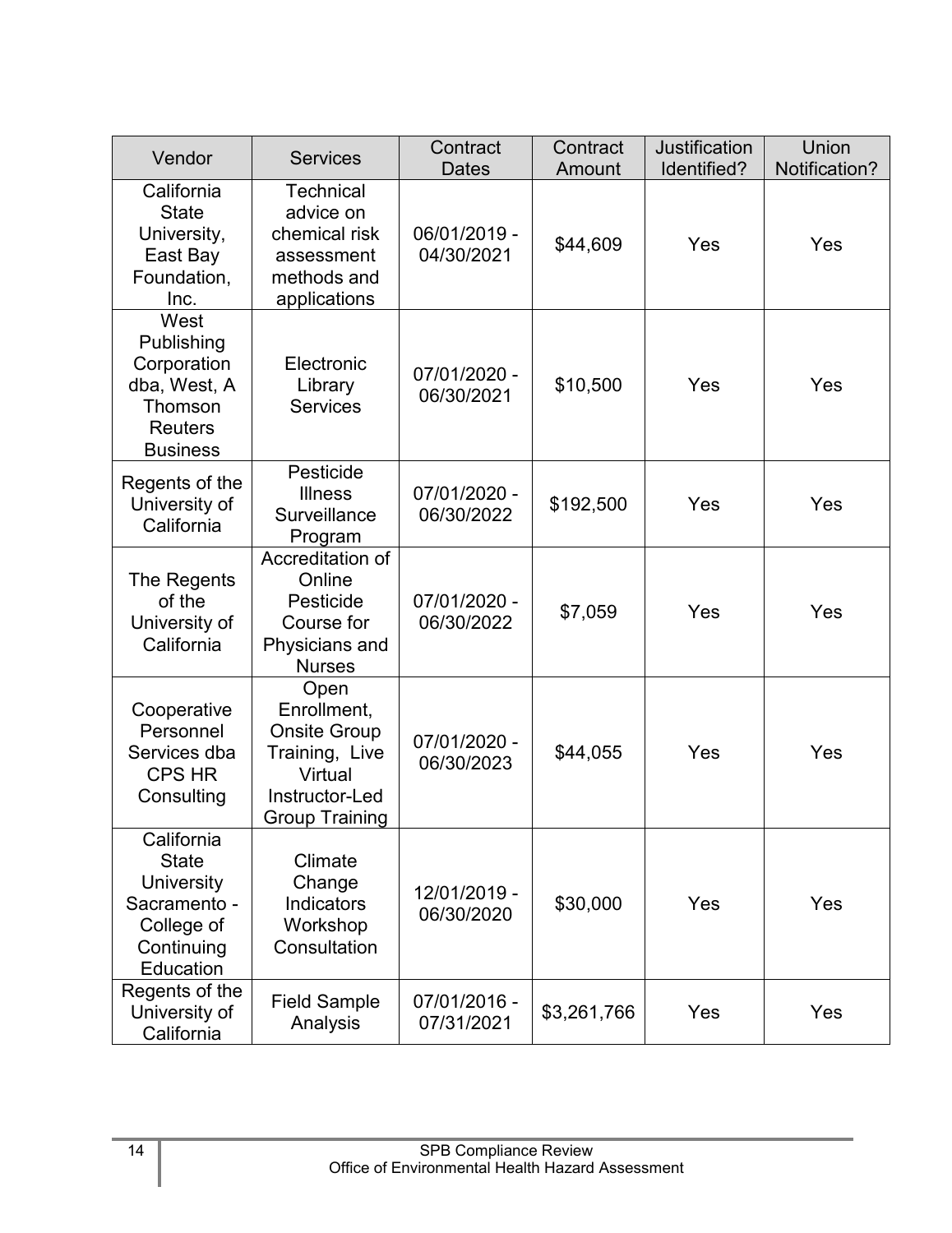| Vendor                                                                       | <b>Services</b>                                                                                                  | Contract<br><b>Dates</b>   | Contract<br>Amount | Justification<br>Identified? | <b>Union</b><br>Notification? |
|------------------------------------------------------------------------------|------------------------------------------------------------------------------------------------------------------|----------------------------|--------------------|------------------------------|-------------------------------|
| California<br><b>State</b><br>University,<br>East Bay<br>Foundation,<br>Inc. | <b>Technical</b><br>advice on<br>chemical risk<br>assessment<br>methods and<br>applications                      | 06/01/2019 -<br>04/30/2021 | \$44,609           | <b>Yes</b>                   | Yes                           |
| The Regents<br>of the<br>University of<br>California, San<br>Francisco       | Analysis and<br>interpretation of<br>biomonitoring<br>data from<br>pregnant<br>women in<br>Fresno,<br>California | 05/01/2019 -<br>11/01/2020 | \$327,322          | Yes                          | Yes                           |

| 'In COMPLIANCE   FINDING NO. 5 | <b>PERSONAL SERVICES CONTRACTS COMPLIED WITH</b> |
|--------------------------------|--------------------------------------------------|
|                                | <b>PROCEDURAL REQUIREMENTS</b>                   |

The total dollar amount of all the PSC's reviewed was \$6,184,212.00. It was beyond the scope of the review to make conclusions as to whether OEHHA's justifications for the contract were legally sufficient. For all PSC's reviewed, the OEHHA provided specific and detailed factual information in the written justifications as to how each of the contracts met at least one condition set forth in Government Code section 19130, subdivision (b). Additionally, OEHHA complied with proper notification to all organizations that represent state employees who perform the type or work contracted. Accordingly, the OEHHA PSC's complied with civil service laws and board rules.

## <span id="page-16-0"></span>**Mandated Training**

Each member, officer, or designated employee of a state agency who is required to file a statement of economic interest (referred to as "filers") because of the position he or she holds with the agency is required to take an orientation course on the relevant ethics statutes and regulations that govern the official conduct of state officials. (Gov. Code, §§ 11146 & 11146.1.) State agencies are required to offer filers the orientation course on a semi-annual basis. (Gov. Code, § 11146.1.) New filers must be trained within six months of appointment and at least once during each consecutive period of two calendar years, commencing on the first odd-numbered year thereafter. (Gov. Code, § 11146.3.)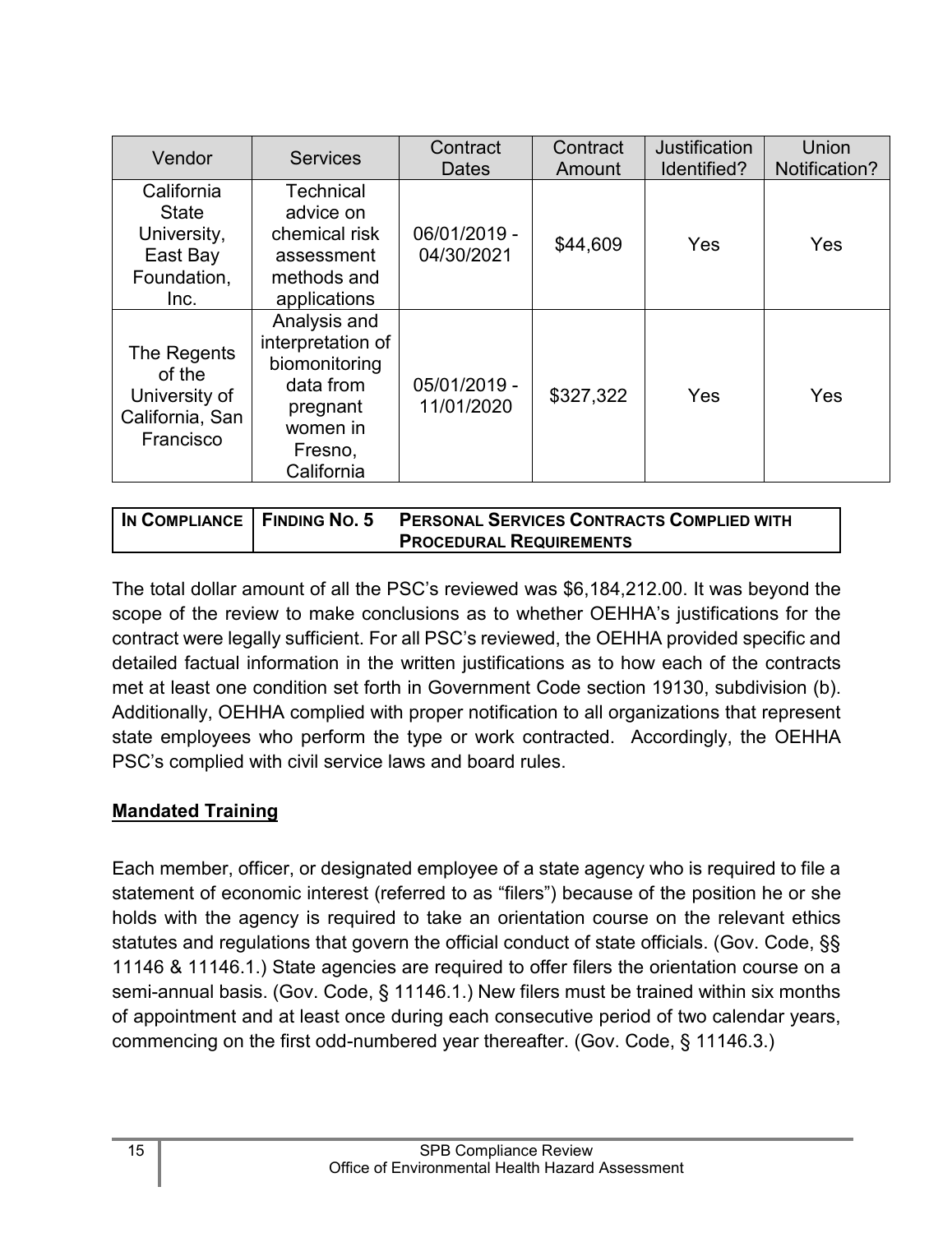Additionally, new supervisors must be provided sexual harassment prevention training within six months of appointment. Thereafter, each department must provide its supervisors two hours of sexual harassment prevention training every two years. (Gov. Code, § 12950.1, subds. (a) and (b); Gov. Code, § 19995.4.)

The Board may conduct reviews of any appointing power's personnel practices to ensure compliance with civil service laws and Board regulations. (Gov. Code, § 18661, subd. (a).) In particular, the Board may audit personnel practices related to such matters as selection and examination procedures, appointments, promotions, the management of probationary periods, and any other area related to the operation of the merit principle in state civil service. (*Ibid*.) Accordingly, the CRU reviews documents and records related to training that appointing powers are required by the afore-cited laws to provide its employees.

The CRU reviewed the OEHHA's mandated training program that was in effect during the compliance review period, December 1, 2018, through November 31, 2020. The OEHHA's ethics training and the OEHHA's sexual harassment prevention training were found to be out of compliance.

| <b>VERY SERIOUS</b> | <b>FINDING NO. 6</b><br>ETHICS TRAINING WAS NOT PROVIDED FOR ALL FILERS                                                                                                                                                                                                                                                                                                                                                     |
|---------------------|-----------------------------------------------------------------------------------------------------------------------------------------------------------------------------------------------------------------------------------------------------------------------------------------------------------------------------------------------------------------------------------------------------------------------------|
| <b>Summary:</b>     | The OEHHA did not provide ethics training to 12 of 43 existing filers.<br>In addition, the OEHHA did not provide ethics training to 13 of 21<br>new filers within six months of their appointment. This is the second<br>consecutive time this has been a finding for the OEHHA.                                                                                                                                            |
| Criteria:           | New filers must be provided ethics training within six months of<br>appointment. Existing filers must be trained at least once during each<br>consecutive period of two calendar years commencing on the first<br>odd-numbered year thereafter. (Gov. Code, § 11146.3, subd. (b).)                                                                                                                                          |
| <b>Severity:</b>    | Very Serious. The department does not ensure that its filers are<br>aware of prohibitions related to their official position and influence.                                                                                                                                                                                                                                                                                 |
| Cause:              | The OEHHA states that there were a number of certificates that are<br>listed as missing and available for submittal upon request. There are<br>listed filers for whom OEHHA no longer has access to their OPF;<br>therefore certificates could not be retrieved. For the other missing<br>certificates, the OEHHA states that it will send more than one follow-<br>up email in hopes the filer will complete the training. |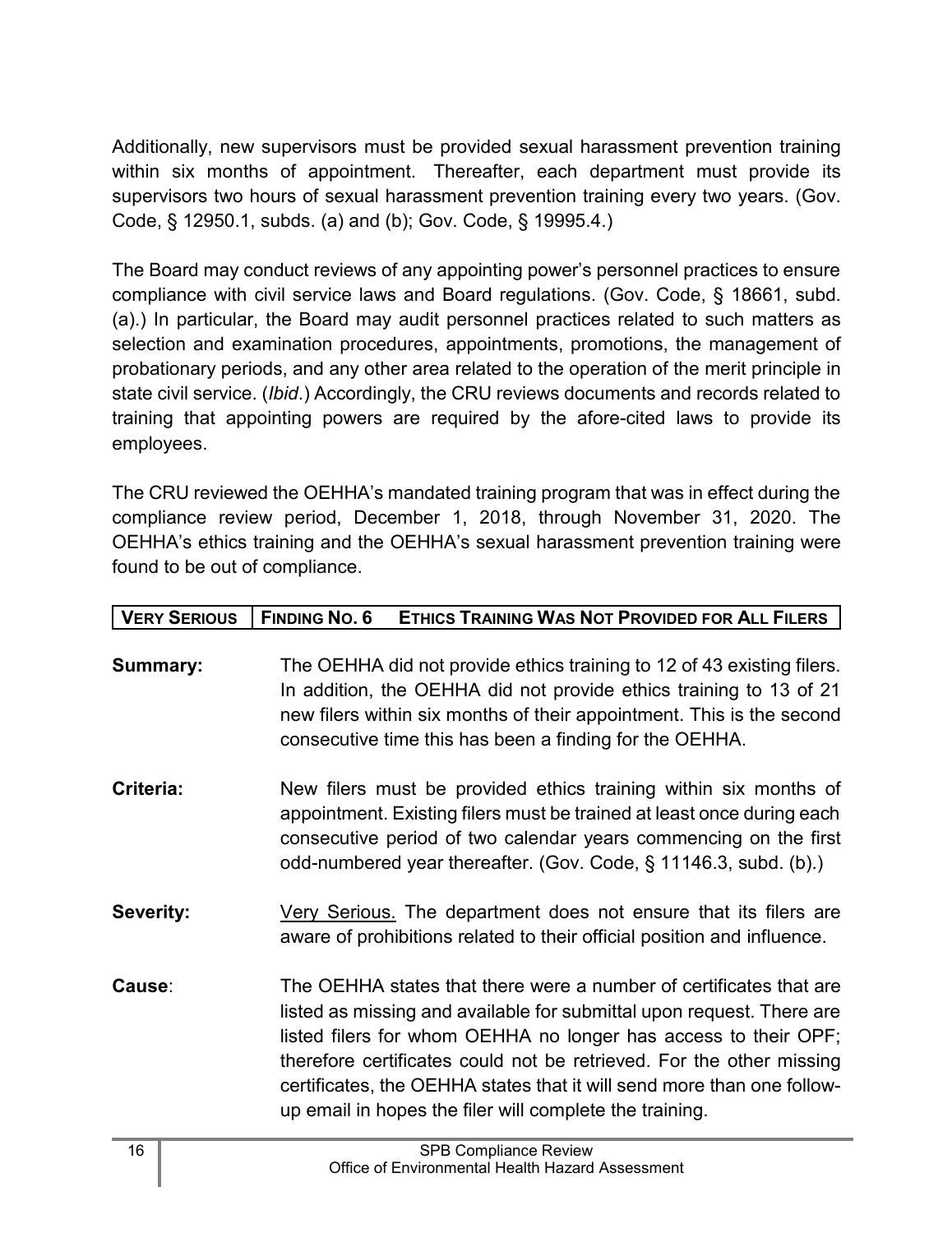- **SPB Reply:** Despite multiple document requests during the course of the review relative to mandated ethics training of its employees, the OEHHA did not produce documentation supporting the 25 employees who did not receive ethics training had completed the training, or that the employees' training certificates were not available as they had transferred to another agency.
- **Corrective Action:** Within 90 days of this report, the OEHHA must submit to the SPB a written correction action response which addresses the corrections the department will implement to demonstrate conformity with Government Code section 11146.3. Copies of relevant documentation demonstrating that the corrective action has been implemented must be included with the corrective action response.

| VERY SERIOUS   FINDING NO. 7 | <b>SEXUAL HARASSMENT PREVENTION TRAINING WAS</b> |
|------------------------------|--------------------------------------------------|
|                              | <b>NOT PROVIDED FOR ALL SUPERVISORS</b>          |

- **Summary:** The OEHHA did not provide sexual harassment prevention training to 9 of 10 new supervisors within 6 months of their appointment. In addition, the OEHHA did not provide sexual harassment prevention training to 1 of 11 existing supervisors every 2 years.
- **Criteria:** Each department must provide its supervisors two hours of sexual harassment prevention training every two years. New supervisors must be provided sexual harassment prevention training within six months of appointment. (Gov. Code, § 12950.1, subds. (a) and (b); Gov. Code, § 19995.4.)
- **Severity:** Very Serious. The department does not ensure that all new and existing supervisors are properly trained to respond to sexual harassment or unwelcome sexual advances, requests for sexual favors, and other verbal or physical harassment of a sexual nature. This limits the department's ability to retain a quality workforce, impacts employee morale and productivity, and subjects the department to litigation.
- **Cause**: The OEHHA states OEHHA no longer has access to the OPF for three supervisors; therefore, certificates could not be retrieved. For supervisors with late dates of completion, improved follow-up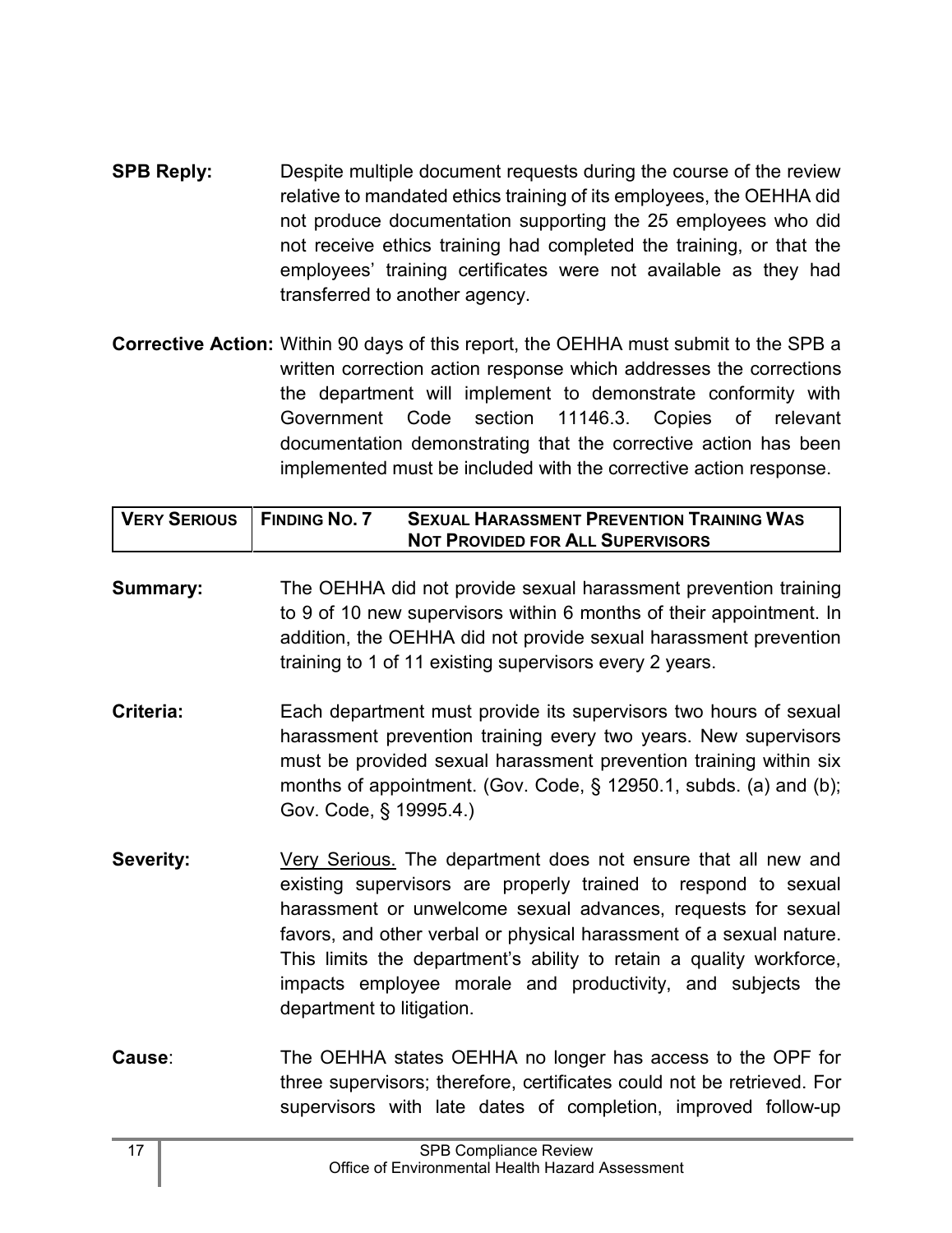measures will be followed to ensure completion is met prior to the due date.

- **SPB Reply:** Despite multiple document requests during the course of the review relative to mandated sexual harassment prevention training of its employees, the OEHHA did not produce documentation indicating that the 9 employees either had completed the training later or that the employees' training certificates were not available as they had transferred to another agency.
- **Corrective Action:** Within 90 days of the date of this report, the OEHHA must submit to the SPB a written corrective action response which addresses the corrections the department will implement to ensure that all employees are provided sexual harassment prevention training in accordance with Government Code section 12950.1. Copies of relevant documentation demonstrating that the corrective action has been implemented must be included with the corrective action response.

### <span id="page-19-0"></span>**Compensation and Pay**

#### Salary Determination

The pay plan for state civil service consists of salary ranges and steps established by CalHR. (Cal. Code Regs., tit. 2, § 599.666.) Several salary rules dictate how departments calculate and determine an employee's salary rate<sup>[8](#page-19-1)</sup> upon appointment depending on the appointment type, the employee's state employment and pay history, and tenure.

Typically, agencies appoint employees to the minimum rate of the salary range for the class. Special provisions for appointments above the minimum exist to meet special recruitment needs and to accommodate employees who transfer into a class from another civil service class and are already receiving salaries above the minimum.

During the period under review, December 1, 2019, through August 31, 2020, the OEHHA made 27 appointments. The CRU reviewed 8 of those appointments to determine if the OEHHA applied salary regulations accurately and correctly processed employees' compensation, which are listed below:

<span id="page-19-1"></span> $^8$  "Rate" is any one of the salary rates in the resolution by CalHR which establishes the salary ranges and steps of the Pay Plan (Cal. Code Regs., tit. 2, section 599.666).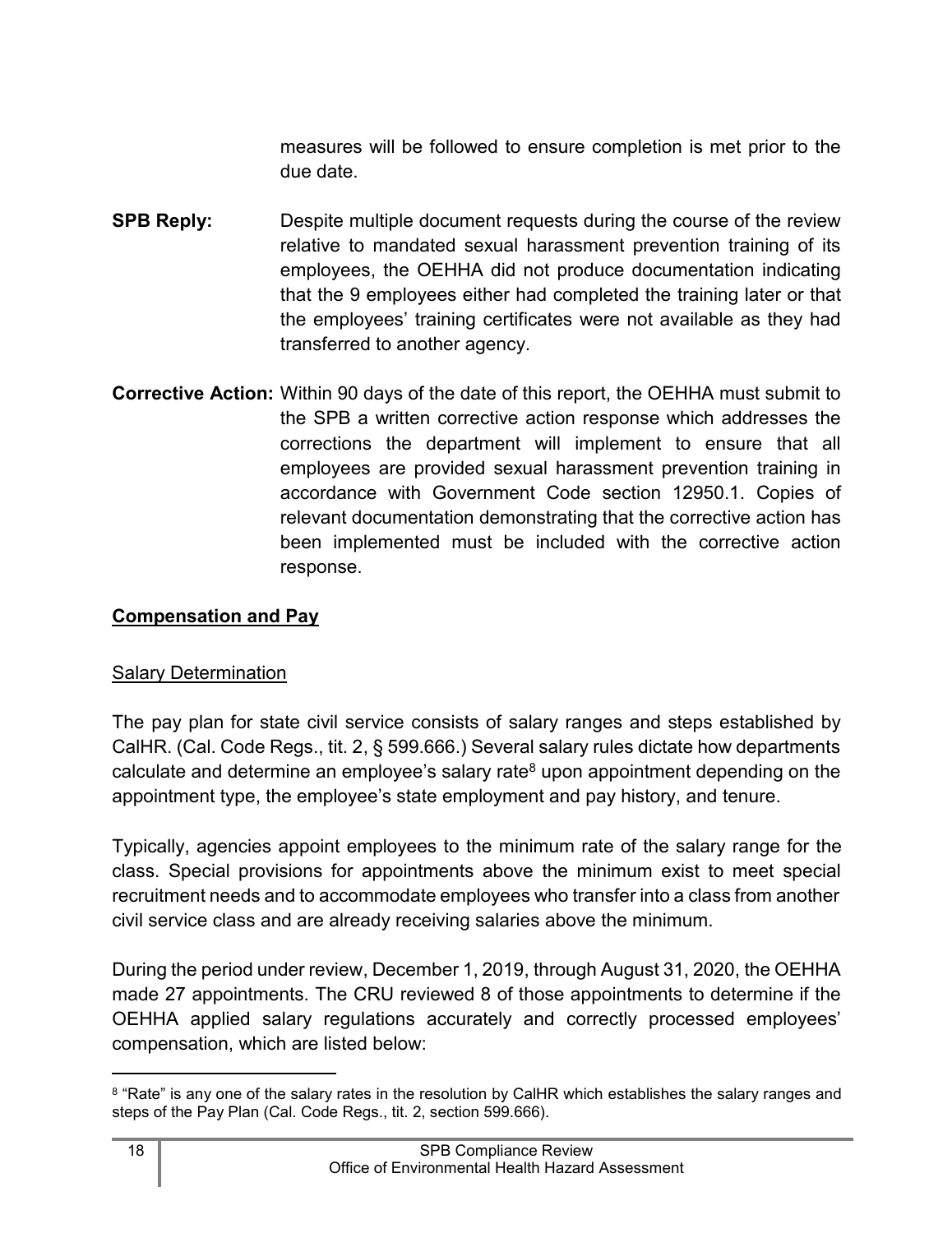| Classification                                | Appointment<br><b>Type</b> | Tenure    | <b>Time Base</b> | Salary<br>(Monthly)<br>Rate) |
|-----------------------------------------------|----------------------------|-----------|------------------|------------------------------|
| <b>Information Technology</b><br>Supervisor I | List<br>Appointment        | Permanent | <b>Full Time</b> | \$8,000.00                   |
| <b>Research Scientist I</b><br>(Epi/Bio)      | List<br>Appointment        | Permanent | <b>Full Time</b> | \$6,050.00                   |
| <b>Research Scientist II</b><br>(Epi/Bio)     | List<br>Appointment        | Permanent | <b>Full Time</b> | \$8,424.18                   |
| <b>Research Scientist III</b><br>(Epi/Bio)    | List<br>Appointment        | Permanent | <b>Full Time</b> | \$9,012.50                   |
| <b>Research Scientist III</b><br>(Epi/Bio)    | List<br>Appointment        | Permanent | <b>Full Time</b> | \$7,474.71                   |
| <b>Senior Toxicologist</b>                    | List<br>Appointment        | Permanent | <b>Full Time</b> | \$11,144.60                  |
| <b>Senior Toxicologist</b>                    | List<br>Appointment        | Permanent | <b>Full Time</b> | \$11,144.60                  |
| <b>Senior Toxicologist</b>                    | List<br>Appointment        | Permanent | <b>Full Time</b> | \$13,219.02                  |

| IN COMPLIANCE   FINDING NO. 8 | <b>SALARY DETERMINATIONS COMPLIED WITH CIVIL</b><br><b>SERVICE LAWS, BOARD RULES, AND CALHR POLICIES</b> |
|-------------------------------|----------------------------------------------------------------------------------------------------------|
|                               | <b>AND GUIDELINES</b>                                                                                    |

The CRU found no deficiencies in the salary determinations that were reviewed. The OEHHA appropriately calculated and keyed the salaries for each appointment and correctly determined employees' anniversary dates ensuring that subsequent merit salary adjustments will satisfy civil service laws, Board rules and CalHR policies and guidelines.

#### Alternate Range Movement Salary Determination (within same classification)

If an employee qualifies under established criteria and moves from one alternate range to another alternate range of a class, the employee shall receive an increase or a decrease equivalent to the total of the range differential between the maximum salary rates of the alternate ranges. (Cal. Code Regs., tit. 2, § 599.681.) However, in many instances, the CalHR provides salary rules departments must use when employees move between alternate ranges. These rules are described in the alternate range criteria. (CalHR Pay Scales). When no salary rule or method is cited in the alternate range criteria, departments must default to Rule 599.681.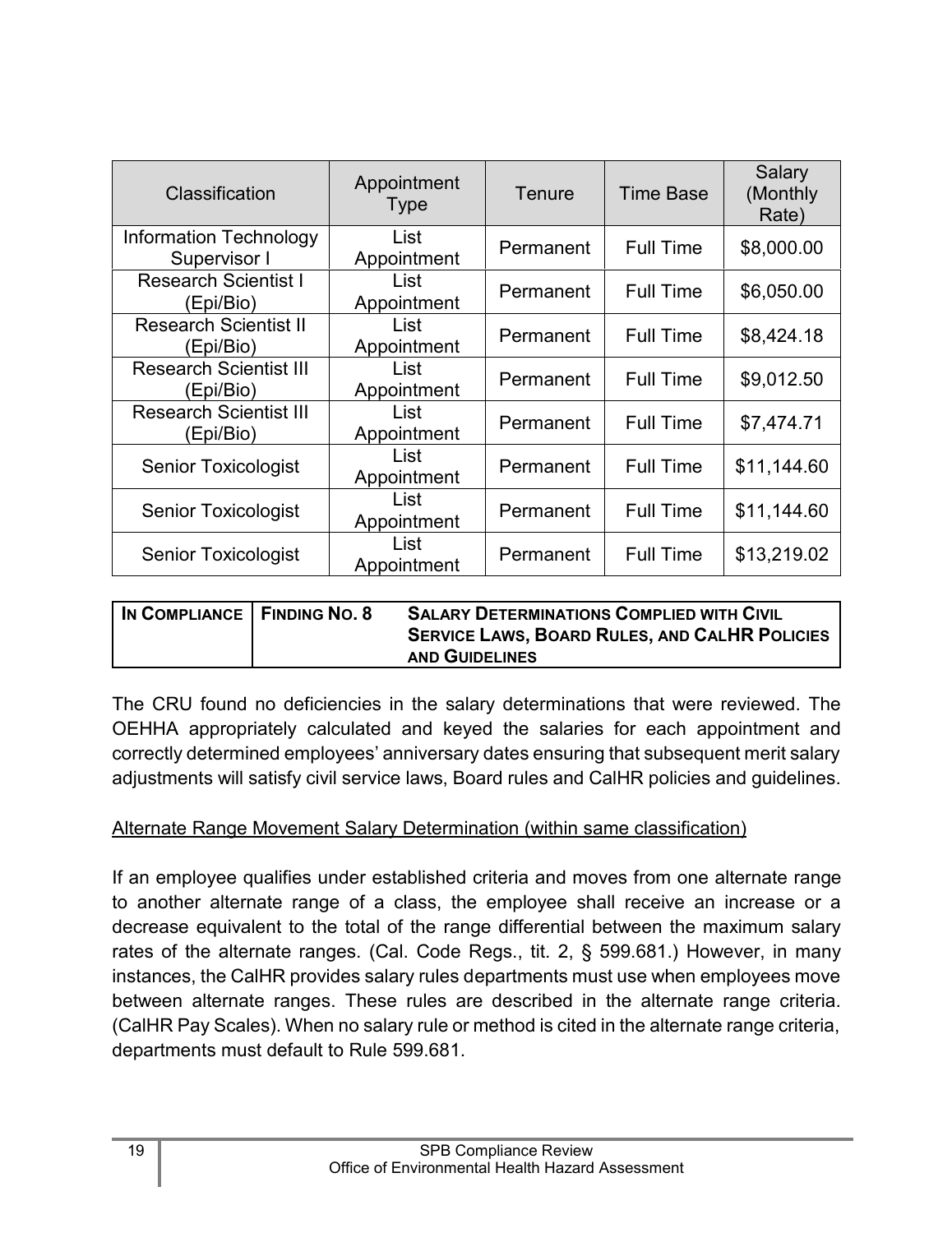During the period under review, March 1, 2020, through November 30, 2020, one OEHHA employee made an alternate range movement within a classification. The CRU reviewed this alternate range movement, noted below, to determine if the OEHHA applied salary regulations accurately and correctly processed the employee's compensation.

| Classification                             | Prior<br>Range | Current<br>Range | <b>Time Base</b> | Salary<br>(Monthly)<br>Rate) |
|--------------------------------------------|----------------|------------------|------------------|------------------------------|
| <b>Public Health Medical</b><br>Officer II | В              |                  | 001/002          | \$11,228                     |

| IN COMPLIANCE   FINDING NO. 9 | <b>ALTERNATIVE RANGE MOVEMENT COMPLIED WITH</b><br>CIVIL SERVICE LAWS, BOARD RULES, AND CALHR |
|-------------------------------|-----------------------------------------------------------------------------------------------|
|                               | <b>POLICIES AND GUIDELINES</b>                                                                |

The CRU determined that the alternate range movement the OEHHA made during the compliance review period, satisfied civil service laws, Board rules and CalHR policies and guidelines.

## **Hiring Above Minimum Requests**

The CalHR may authorize payment at any step above the minimum limit to classes or positions to meet recruiting problems, or to obtain a person who has extraordinary qualifications. (Gov. Code, § 19836.) For all employees new to state service, departments are delegated to approve HAMs for extraordinary qualifications. (Human Resources Manual Section 1707.) Appointing authorities may request HAMs for current state employees with extraordinary qualifications. *(Ibid.)* Delegated HAM authority does not apply to current state employees. *(Ibid.)*

Extraordinary qualifications may provide expertise in a particular area of a department's program. *(Ibid.)* This expertise should be well beyond the minimum qualifications of the class. *(Ibid.)* Unique talent, ability or skill as demonstrated by previous job experience may also constitute extraordinary qualifications. *(Ibid.)* The scope and depth of such experience should be more significant than its length. *(Ibid.)* The degree to which a candidate exceeds minimum qualifications should be a guiding factor, rather than a determining one. *(Ibid.)* The qualifications and hiring rates of state employees already in the same class should be carefully considered, since questions of salary equity may arise if new higher entry rates differ from previous ones. *(Ibid.)* Recruitment difficulty is a factor to the extent that a specific extraordinary skill should be difficult to recruit, even though some applicants are qualified in the general skills of the class. *(Ibid.)*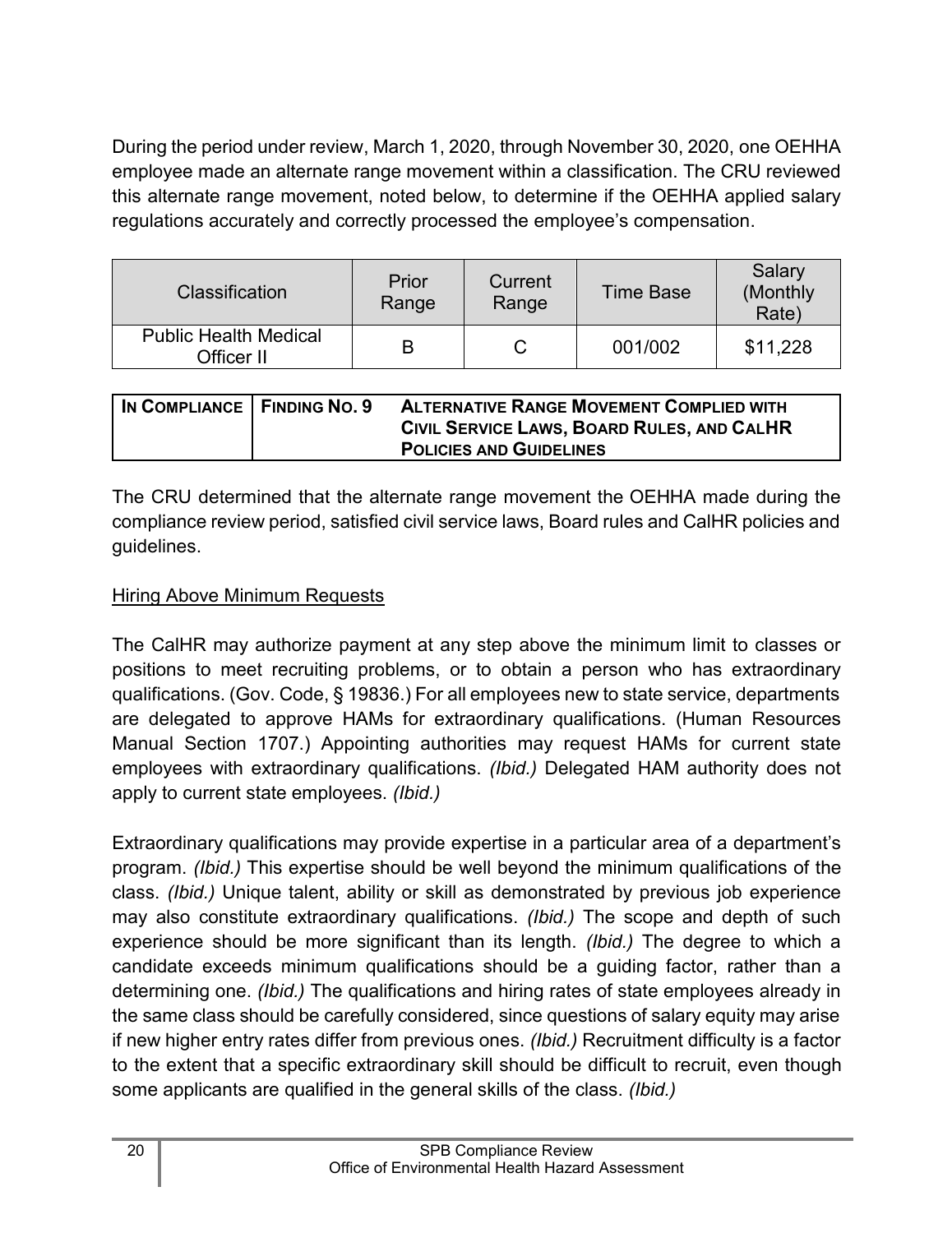If the provisions of this section are in conflict with the provisions of a memorandum of understanding reached pursuant to Government Code section 3517.5, the memorandum of understanding shall be controlling without further legislative action.<sup>[9](#page-22-0)</sup> (Gov. Code, § 19836, subd. (b).)

Appointing authorities may request and approve HAMs for former legislative employees who are appointed to a civil service class and received eligibility for appointment pursuant to Government Code section 18990. (Human Resources Manual Section 1707.) The salary received upon appointment to civil service shall be in accordance with the salary rules specified in the California Code of Regulations. *(Ibid.)* A salary determination is completed comparing the maximum salary rate of the former legislative class and the maximum salary rate of the civil service class to determine applicable salary and anniversary regulation. *(Ibid.)* Typically, the legislative employees are compensated at a higher rate of pay; therefore, they will be allowed to retain the rate they last received, not to exceed the maximum of the civil service class. *(Ibid.)*

Appointing authorities may request/approve HAMs for former exempt employees appointed to a civil service class. (Human Resources Manual Section 1707.) The salary received upon appointment to civil service shall be competitive with the employee's salary in the exempt appointment. *(Ibid.)* For example, an employee appointed to a civil service class which is preceded by an exempt appointment may be appointed at a salary rate comparable to the exempt appointment up to the maximum of the salary range for the civil service class. *(Ibid.)*

During the period under review, December 1, 2019, through August 31, 2020, the OEHHA authorized three HAM requests. The CRU reviewed three of those authorized HAM requests to determine if the OEHHA correctly applied Government Code section 19836 and appropriately verified, approved and documented candidates' extraordinary qualifications, which are listed below:

<span id="page-22-0"></span><sup>9</sup> Except that if the provisions of the memorandum of understanding requires the expenditure of funds, the provisions shall not become effective unless approved by the Legislature in the annual Budget Act.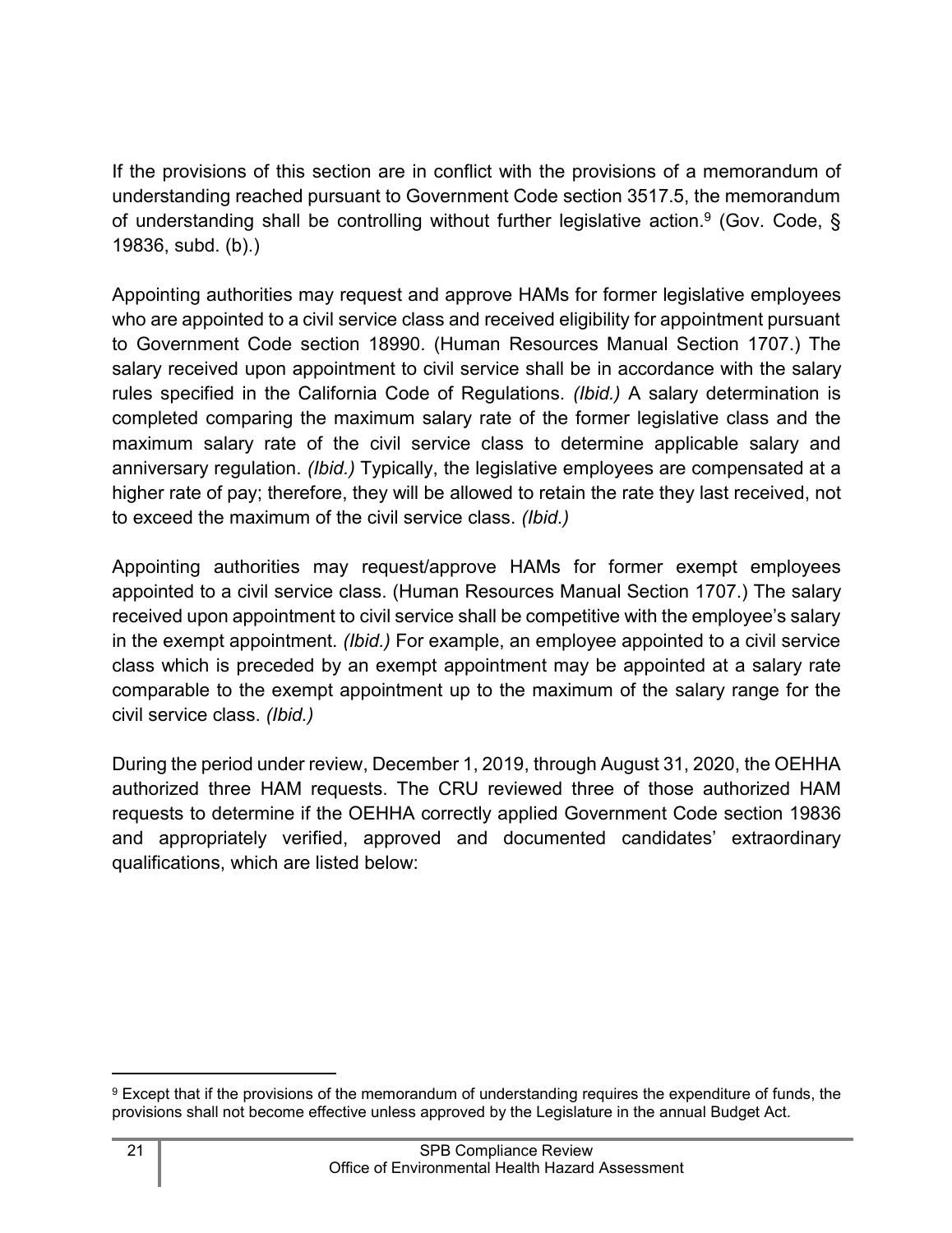| Classification                                        | Appointment<br><b>Type</b> | <b>Status</b> | Salary<br>Range       | Salary<br>(Monthly<br>Rate) |
|-------------------------------------------------------|----------------------------|---------------|-----------------------|-----------------------------|
| <b>Research Scientist III</b>                         | <b>List Appointment</b>    | Permanent     | $$7,257 -$<br>\$9,084 | \$8,750                     |
| <b>Research Scientist II</b>                          | <b>List Appointment</b>    | Permanent     | $$6,645 -$<br>\$8,259 | \$8,259                     |
| <b>Senior Environmental</b><br>Scientist (Specialist) | <b>List Appointment</b>    | Permanent     | $$6,816 -$<br>\$8,479 | \$8,100                     |

| IN COMPLIANCE   FINDING NO. 10 | <b>HIRE ABOVE MINIMUM REQUESTS COMPLIED WITH</b> |
|--------------------------------|--------------------------------------------------|
|                                | CIVIL SERVICE LAWS, BOARD RULES, AND CALHR       |
|                                | <b>POLICIES AND GUIDELINES</b>                   |

The CRU found that the HAM requests the OEHHA made during the compliance review period, satisfied civil service laws, Board rules and CalHR policies and guidelines.

#### **Bilingual Pay**

A certified bilingual position is a position where the incumbent uses bilingual skills on a continuous basis and averages 10 percent or more of the total time worked. According to the Pay Differential 14, the 10 percent time standard is calculated based on the time spent conversing, interpreting, or transcribing in a second language and time spent on closely related activities performed directly in conjunction with the specific bilingual transactions.

Typically, the department must review the position duty statement to confirm the percentage of time performing bilingual skills and verify the monthly pay differential is granted to a certified bilingual employee in a designated bilingual position. The position, not the employee, receives the bilingual designation and the department must verify that the incumbent successfully participated in an Oral Fluency Examination prior to issuing the additional pay.

During the period under review, March 1, 2020, through November 30, 2020, the OEHHA issued bilingual pay to one employee. The CRU reviewed this bilingual pay authorization, listed below, to ensure compliance with applicable CalHR policies and guidelines.

| <b>Classification</b>                  | <b>Bargaining Unit</b> | <b>Time Base</b> | No. of<br>Appts. |
|----------------------------------------|------------------------|------------------|------------------|
| <b>Staff Toxicologist (Specialist)</b> | R10                    | <b>Full Time</b> |                  |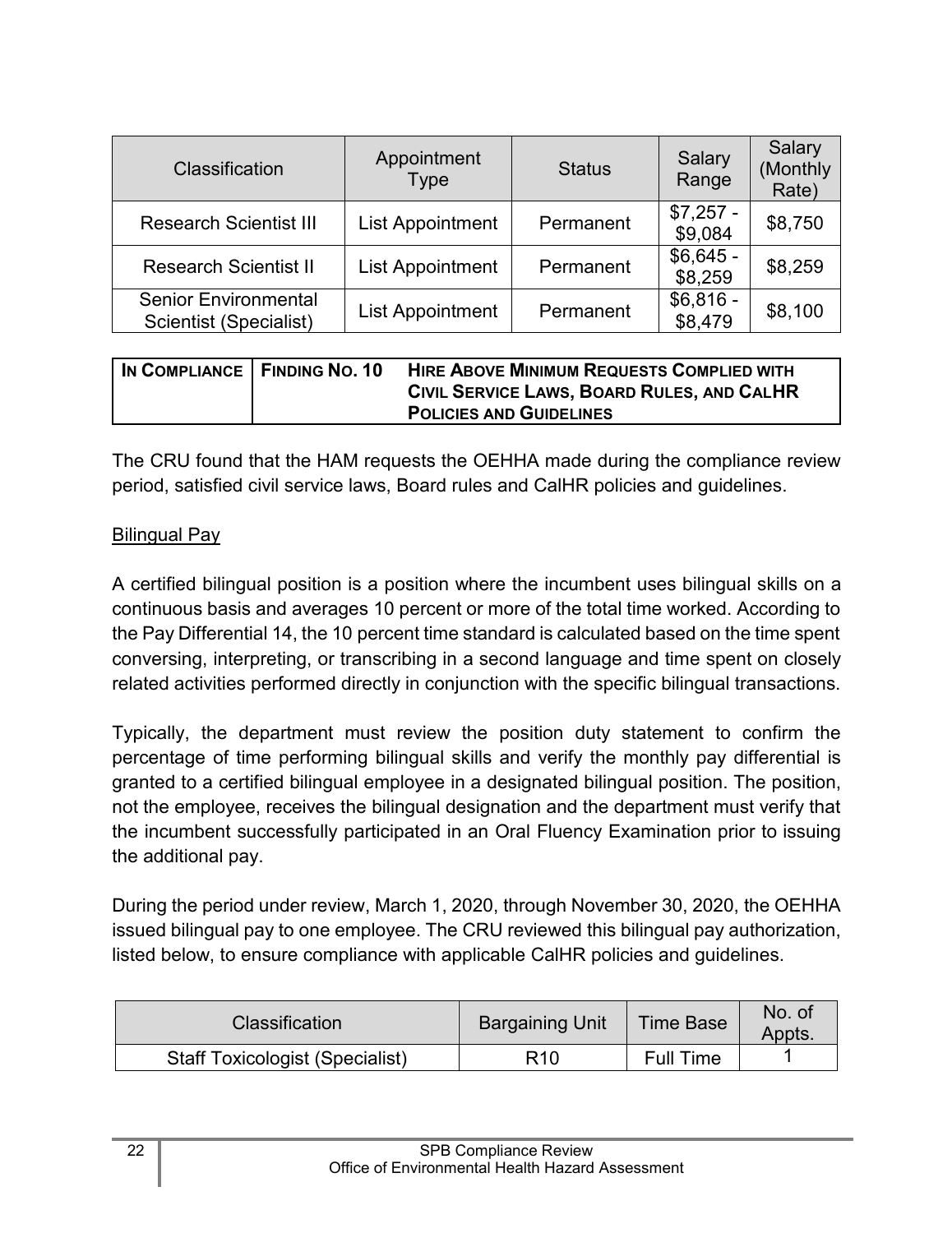| <b>VERY SERIOUS</b> | <b>FINDING NO.</b> | <b>INCORRECT AUTHORIZATION OF BILINGUAL PAY</b> |
|---------------------|--------------------|-------------------------------------------------|
|                     | . <i>A</i> 4       |                                                 |

**Summary:** The CRU found one error in the OEHHA's authorization of bilingual pay:

| Classification                            | Description of Finding(s)                                                                                 | Criteria                                                          |
|-------------------------------------------|-----------------------------------------------------------------------------------------------------------|-------------------------------------------------------------------|
| <b>Staff Toxicologist</b><br>(Specialist) | Department failed to supply supporting<br>documentation demonstrating the need<br>for bilingual services. | <b>Government Code</b><br>section 7296 and<br>Pay Differential 14 |

- **Criteria:** For any state agency, a "qualified" bilingual employee, person, or interpreter is someone who CalHR has tested and certified, someone who was tested and certified by a state agency or other approved testing authority, and/or someone who has met the testing or certification standards for outside or contract interpreters as proficient in both the English language and the non-English language to be used. (Gov. Code, § 7296, subd. (a)(3).) An individual must be in a position that has been certified by the department as a position which requires the use of bilingual skills on a continuing basis averaging 10 percent of the time spent either conversing, interpreting or transcribing in a second language and time spent on closely related activities performed directly in conjunction with specific bilingual transactions. (Pay Differential 14.)
- **Severity:** Very Serious. Failure to comply with the state civil service pay plan by incorrectly applying compensation rules in accordance with CalHR's policies and guidelines results in civil service employees receiving incorrect and/or inappropriate pay.
- **Cause:** The OEHHA states the listed employee has been receiving bilingual pay for an extended period of time that dates back to over 12 years. Documents were already destroyed at the beginning of the audit, consistent with the department's records retention rules.
- **SPB Reply:** Pay Differential 14 provides that "All departments are required to maintain information and comment files of all positions qualified to receive bilingual pay for audit purposes." Without this information, the CRU could not verify that the employee is eligible to receive bilingual pay.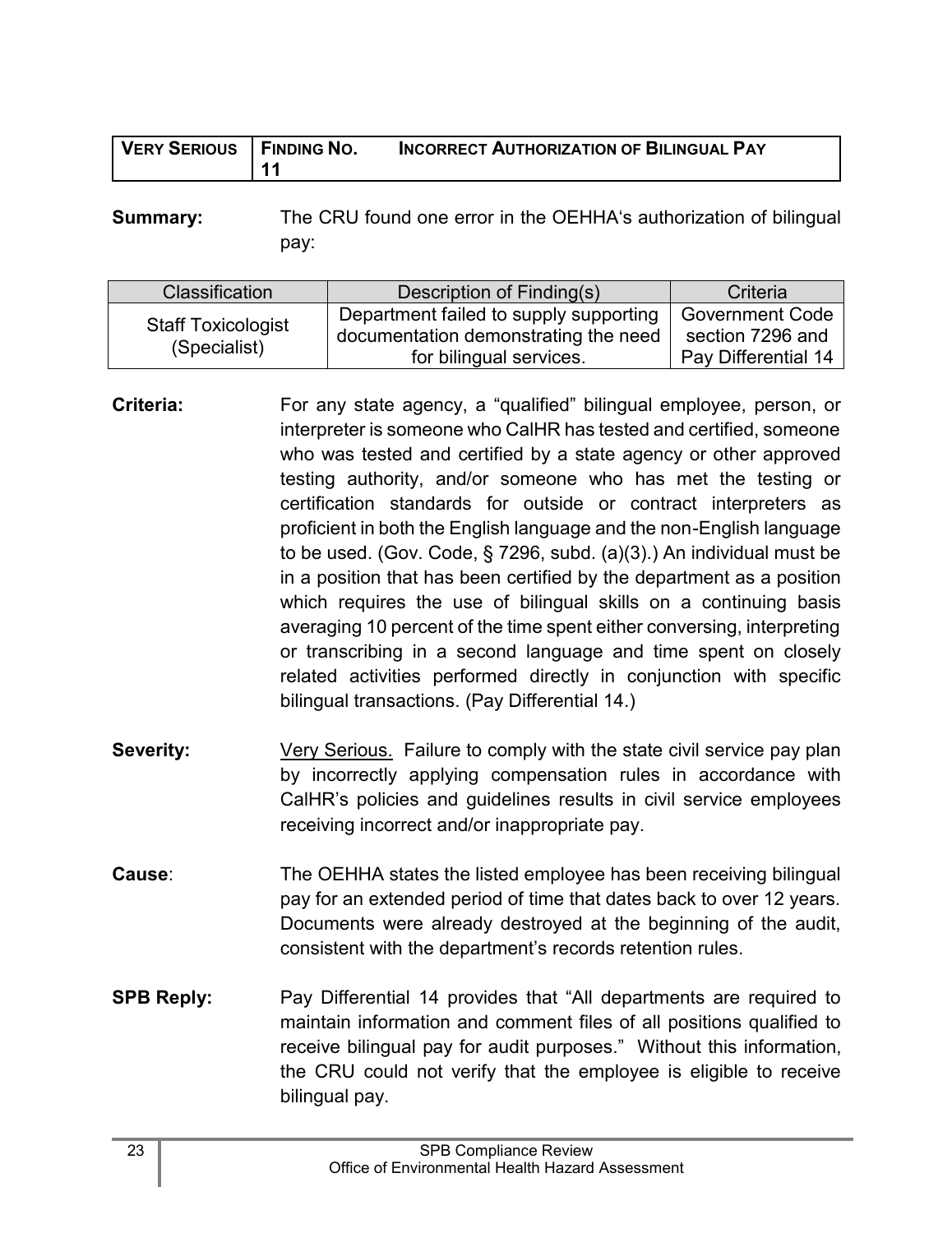**Corrective Action:** Within 90 days of the date of this report, the OEHHA must submit to the SPB a written corrective action response which addresses the corrections the department will implement to ensure conformity with Government Code section 7296, and Pay Differential 14*.* Copies of relevant documentation demonstrating that the corrective action has been implemented must be included with the corrective action response.

#### Pay Differentials

A pay differential is special additional pay recognizing unusual competencies, circumstances, or working conditions applying to some or all incumbents in select classes. A pay differential may be appropriate in those instances when a subgroup of positions within the overall job class might have unusual circumstances, competencies, or working conditions that distinguish these positions from other positions in the same class. Typically, pay differentials are based on qualifying pay criteria such as: work locations or shift assignments; professional or educational certification; temporary responsibilities; special licenses, skills or training; performance-based pay; incentivebased pay; or, recruitment and retention. (Classification and Pay Manual Section 230.)

California State Civil Service Pay Scales Section 14 describes the qualifying pay criteria for the majority of pay differentials. However, some of the alternate range criteria in the pay scales function as pay differentials. Generally, departments issuing pay differentials should, in order to justify the additional pay, document the following: the effective date of the pay differential, the collective bargaining unit identifier, the classification applicable to the salary rate and conditions along with the specific criteria, and any relevant documentation to verify the employee meets the criteria.

During the period under review, March 1, 2020, through November 30, 2020, the OEHHA issued pay differentials<sup>[10](#page-25-0)</sup> to 78 employees. The CRU reviewed 37 of these pay differentials to ensure compliance with applicable CalHR policies and guidelines. These are listed below:

| <b>Classification</b>  | # of<br>Employees | <b>Pay Differential</b>             | Monthly<br>Amount |
|------------------------|-------------------|-------------------------------------|-------------------|
| Associate Toxicologist |                   | <b>Educational Pay Differential</b> | 3%                |

<span id="page-25-0"></span><sup>&</sup>lt;sup>10</sup> For the purposes of CRU's review, only monthly pay differentials were selected for review at this time.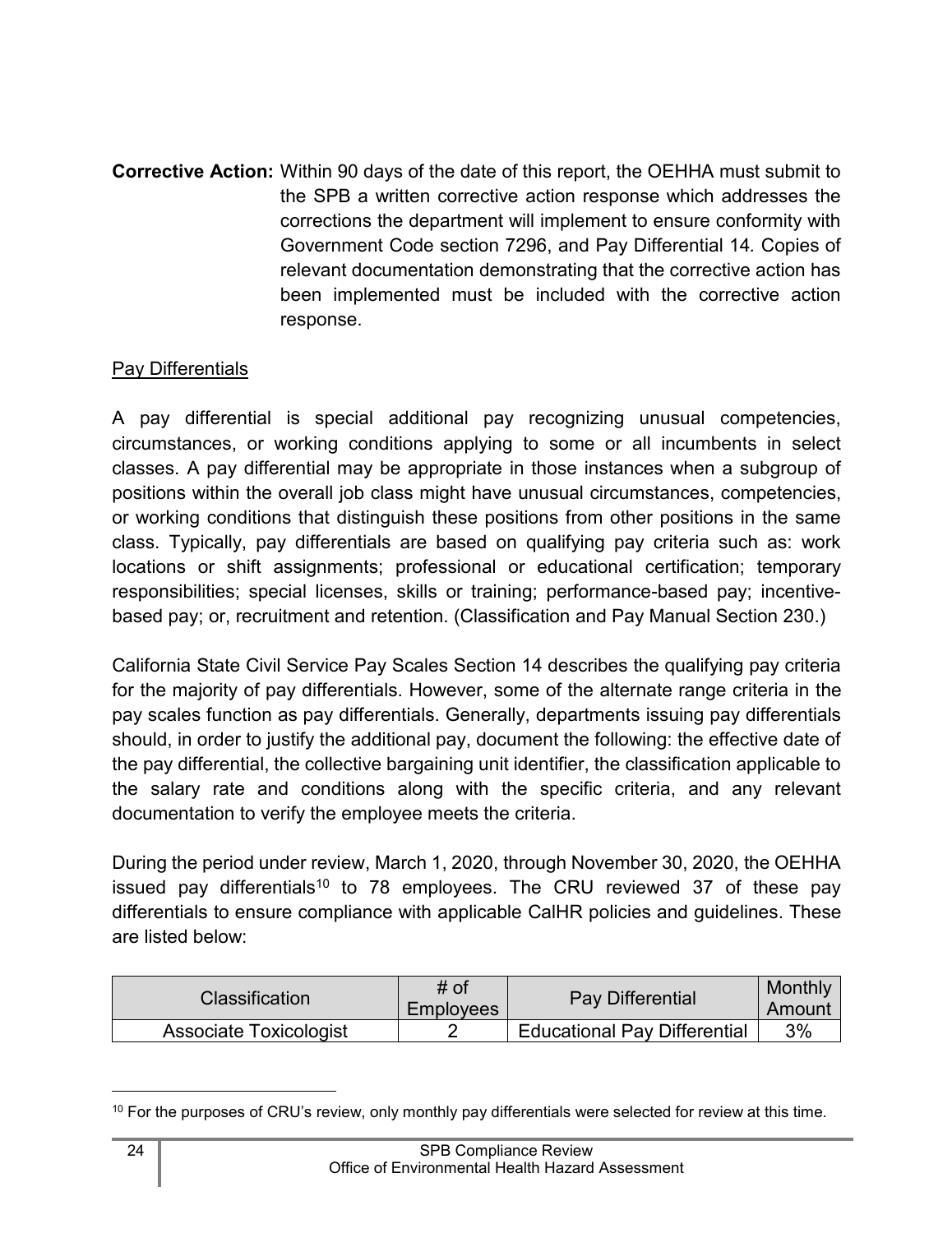| Classification                                                         | # of<br><b>Employees</b> | Pay Differential                    | Monthly<br>Amount |
|------------------------------------------------------------------------|--------------------------|-------------------------------------|-------------------|
| <b>Environmental Program</b><br>Manager I (Supervisory)                |                          | <b>Educational Pay Differential</b> | 3%                |
| <b>Environmental Scientist</b>                                         |                          | <b>Educational Pay Differential</b> | 3%                |
| <b>Research Scientist II</b><br>(Epidemiology/Biostatistics)           |                          | <b>Educational Pay Differential</b> | 3%                |
| <b>Research Scientist III</b><br>(Epidemiology/Biostatistics)          | 5                        | <b>Educational Pay Differential</b> | 3%                |
| <b>Research Scientist IV</b><br>(Epidemiology/Biostatistics)           | $\overline{2}$           | <b>Educational Pay Differential</b> | 3%                |
| <b>Research Scientist Supervisor I</b><br>(Epidemiology/Biostatistics) |                          | <b>Educational Pay Differential</b> | 3%                |
| <b>Senior Environmental Scientist</b><br>(Specialist)                  | 3                        | <b>Educational Pay Differential</b> | 3%                |
| <b>Senior Toxicologist</b>                                             | 3                        | <b>Educational Pay Differential</b> | 3%                |
| <b>Staff Toxicologist (Specialist)</b>                                 | 15                       | <b>Educational Pay Differential</b> | 3%                |
| <b>Supervising Toxicologist</b><br>(Managerial)                        |                          | <b>Educational Pay Differential</b> | 3%                |

#### **VERY SERIOUS FINDING NO. 12 INCORRECT AUTHORIZATION OF PAY DIFFERENTIALS**

- **Summary:** The CRU found errors in all 37 of the pay differentials reviewed. Specifically, all were missing substantiation to support the pay differential. In order to qualify for the educational incentive pay, employees shall have a Master's Degree, Doctoral Degree or a degree of Doctor of Medicine from an accredited institution. (Pay Differential 434)
- **Criteria:** A pay differential may be appropriate when a subgroup of positions within the overall job class might have unusual circumstances, competencies, or working conditions that distinguish these positions from other positions in the same class. Pay differentials are based on qualifying pay criteria such as: work locations or shift assignments; professional or educational certification; temporary responsibilities; special licenses, skills or training; performancebased pay; incentive-based pay; or recruitment and retention. (CalHR Classification and Pay Manual Section 230.)
- **Severity:** Very Serious. The OEHHA failed to comply with the state civil service pay plan by incorrectly applying compensation laws and rules in accordance with CalHR's policies and guidelines. This results in civil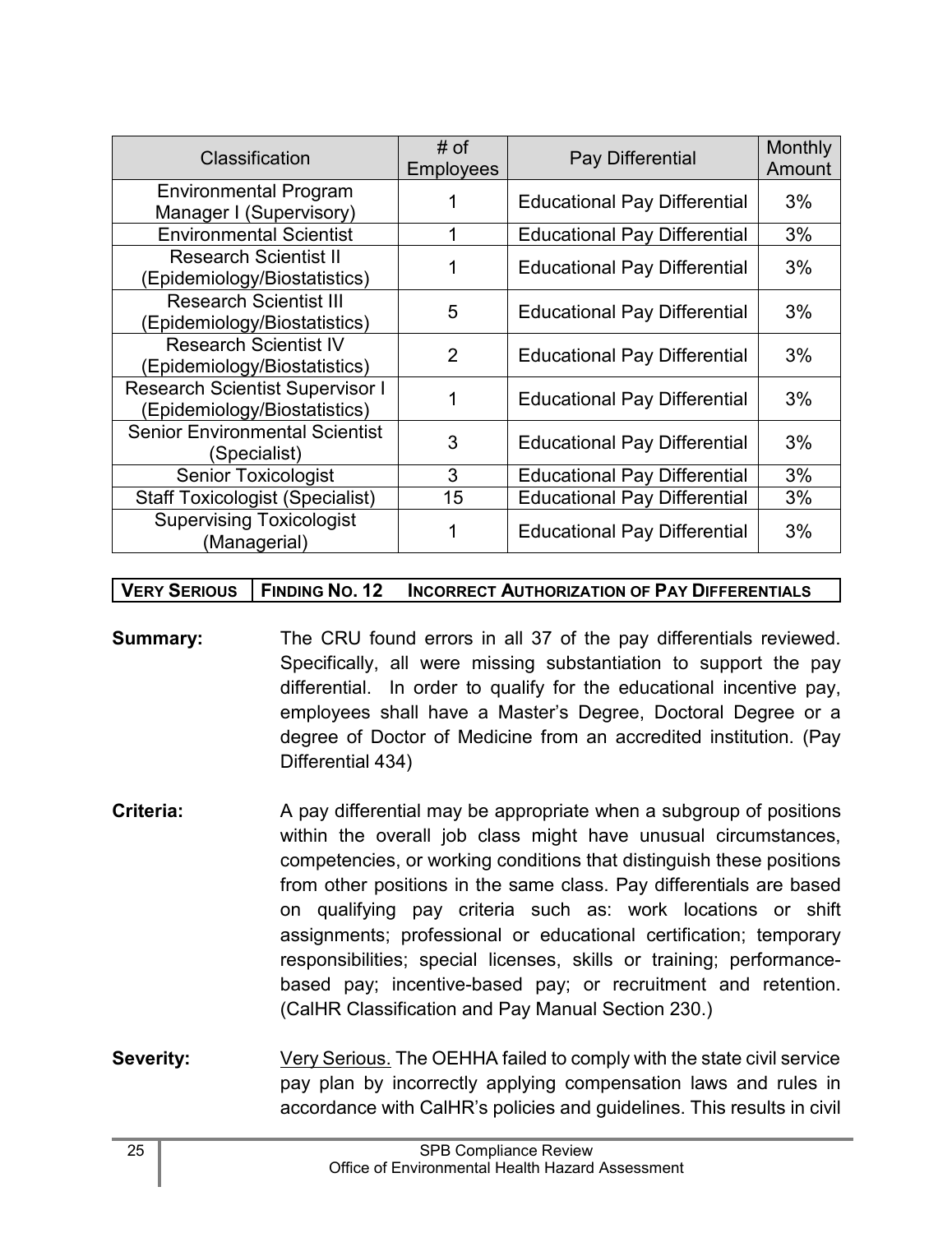service employees receiving incorrect and/or inappropriate compensation.

- **Cause:** The OEHHA states prior to receiving list eligibility for the listed classifications, the required degree is verified through the examination unit of the administering entity. The verification for the listed employees was completed prior to receiving list eligibility. Those documents were not available as the documents were already destroyed due to the records retention rules or the OEHHA exam section was not the administering entity for the exam.
- **SPB Reply:** As Pay Differential 434 provides that the degrees must come from an accredited institution, the CRU could not verify that the OEHHA's employees listed above are eligible to receive an educational pay differential. The employee's Official Personnel File should contain documentation justifying active pay differentials.
- **Corrective Action:** Within 90 days of the date of this report, the OEHHA must submit to the SPB a written corrective action response which addresses the corrections the department will implement to ensure conformity with Pay Differential 434 and ensure that employees are compensated correctly and that transactions are keyed accurately*.* Copies of relevant documentation demonstrating that the corrective action has been implemented must be included with the corrective action response.

#### Out-of-Class Assignments and Pay

For excluded<sup>[11](#page-27-0)</sup> and most rank and file employees, out-of-class (OOC) work is defined as performing, more than 50 percent of the time, the full range of duties and responsibilities allocated to an existing class and not allocated to the class in which the person has a current, legal appointment. (Cal. Code Regs., tit. 2, § 599.810, subd. (a)(2).) A higher classification is one with a salary range maximum that is any amount higher than the salary range maximum of the classification to which the employee is appointed. (Cal. Code Regs., tit. 2, § 599.810, subd. (a)(3).)

<span id="page-27-0"></span><sup>11</sup> "Excluded employee" means an employee as defined in Government Code section 3527, subdivision (b) (Ralph C. Dills Act) except those excluded employees who are designated managerial pursuant to Government Code section 18801.1.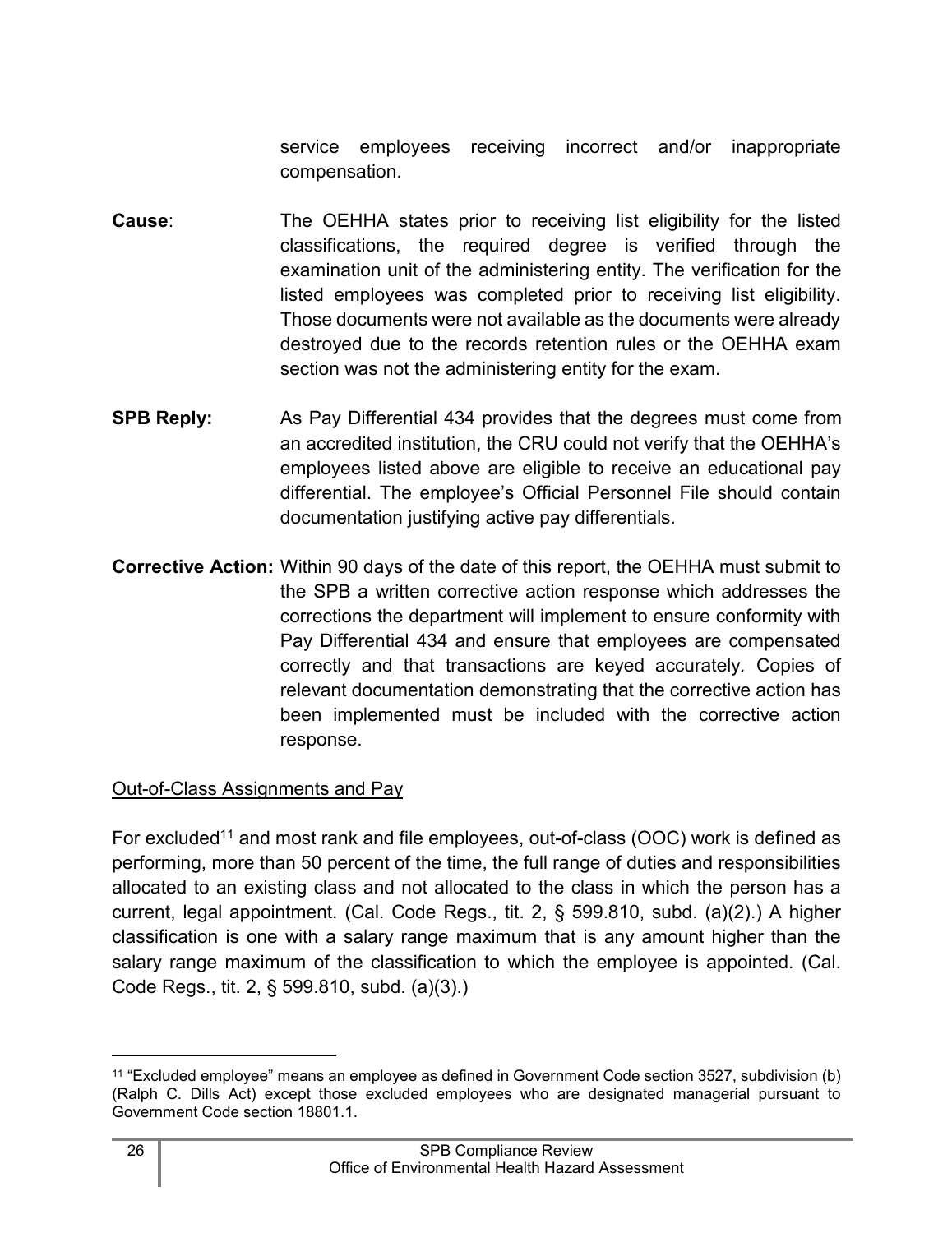According to the Classification and Pay Guide, OOC assignments should only be used as a last resort to accommodate temporary staffing needs. All civil service alternatives should be explored first before using OOC assignments. However, certain MOU provisions and the California Code of Regulations, title 2, section 599.810 allow for shortterm OOC assignments to meet temporary staffing needs. Should OOC work become necessary, the assignment would be made pursuant to the applicable MOU provisions or salary regulations. Before assigning the OOC work, the department should have a plan to correct the situation before the time period outlined in applicable law, policy or MOU expires. (Classification and Pay Guide Section 375.)

During the period under review, March 1, 2020, through November 30, 2020, the OEHHA issued OOC pay to five employees. The CRU reviewed five of these OOC assignments to ensure compliance with applicable MOU provisions, salary regulations, and CalHR policies and guidelines. These are listed below:

| Classification                         | <b>CBID</b>     | Out-of-Class<br>Classification | <b>Time Frame</b>    |
|----------------------------------------|-----------------|--------------------------------|----------------------|
| <b>Staff Toxicologist (Specialist)</b> | R <sub>10</sub> | <b>Senior Toxicologist</b>     | 03/16/20 - 05/14/20  |
| <b>Staff Toxicologist (Specialist)</b> | R <sub>10</sub> | <b>Senior Toxicologist</b>     | 05/15/20 - 05/31/20  |
| <b>Staff Toxicologist (Specialist)</b> | R <sub>10</sub> | <b>Senior Toxicologist</b>     | 02//18/20 - 04/17/20 |
| <b>Staff Toxicologist (Specialist)</b> | R <sub>10</sub> | <b>Senior Toxicologist</b>     | 01/14/20 - 03/13/20  |
| <b>Staff Toxicologist (Specialist)</b> | R <sub>10</sub> | <b>Senior Toxicologist</b>     | 04/20/20 - 06/18/20  |

| IN COMPLIANCE   FINDING NO. 13 | OUT OF CLASS PAY AUTHORIZATIONS COMPLIED WITH |
|--------------------------------|-----------------------------------------------|
|                                | CIVIL SERVICE LAWS, BOARD RULES, AND CALHR    |
|                                | <b>POLICIES AND GUIDELINES</b>                |

The CRU found no deficiencies in the OOC pay assignments that the OEHHA authorized during the compliance review period. OOC pay was issued appropriately to employees performing, more than 50 percent of the time, the full range of duties and responsibilities allocated to an existing class and not allocated to the class in which the person has a current, legal appointment.

## <span id="page-28-0"></span>**Leave**

## Positive Paid Employees

Actual Time Worked (ATW) is a method that can be used to keep track of a Temporary Authorization Utilization (TAU) employee's time to ensure that the Constitutional limit of 9 months in any 12 consecutive months is not exceeded. The ATW method of counting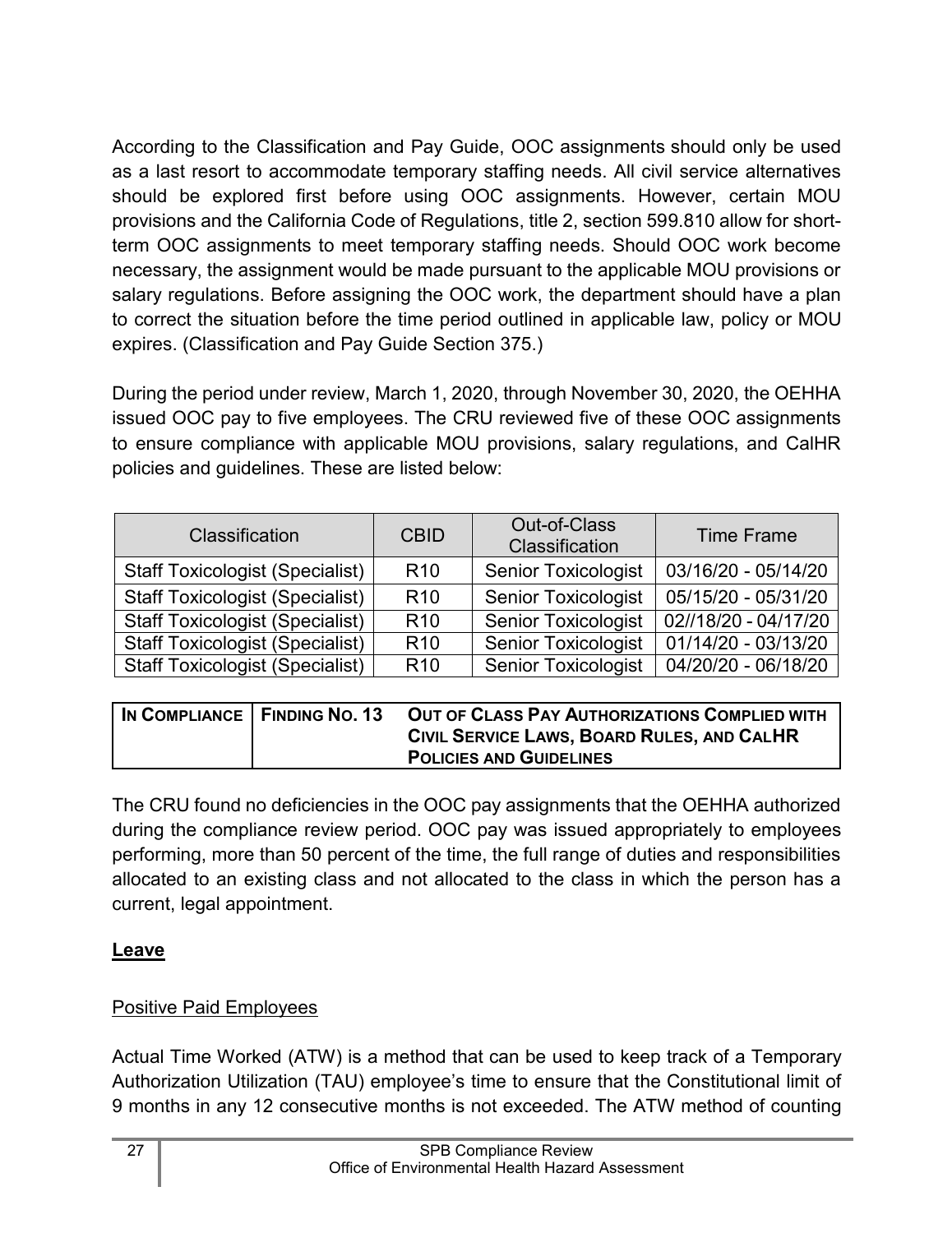time is used in order to continue the employment status for an employee until the completion of an examination, for seasonal type work, while attending school, or for consulting services.

An employee is appointed TAU-ATW when he/she is not expected to work all of the working days of a month. When counting 189 days, every day worked, including partial days<sup>[12](#page-29-0)</sup> worked and paid absences<sup>[13](#page-29-1)</sup>, are counted. (Cal. Code Regs., tit. 2, § 265.1, subd. (b).) The hours worked in one day is not limited by this rule. *(Ibid.)* The 12-consecutive month timeframe begins by counting the first pay period worked as the first month of the 12-consecutive month timeframe. *(Ibid.)* The employee shall serve no longer than 189 days in a 12 consecutive month period. *(Ibid.)* A new 189-days working limit in a 12 consecutive month timeframe may begin in the month immediately following the month that marks the end of the previous 12-consecutive month timeframe. *(Ibid.)*

It is an ATW appointment because the employee does not work each workday of the month, and it might become desirable or necessary for the employee to work beyond nine calendar months. The appointing power shall monitor and control the days worked to ensure the limitations set forth are not exceeded. (Cal. Code Regs., tit. 2, § 265.1, subd. (f).)

For student assistants, graduate student assistants, youth aides, and seasonal classifications a maximum work-time limit of 1500 hours within 12 consecutive months may be used rather than the 189-day calculation. (Cal. Code Regs., tit. 2, § 265.1, subd. (d).)

Generally, permanent intermittent employees may work up to 1500 hours in any calendar year. (Applicable Bargaining Unit Agreements.) However, Bargaining Unit 6 employees may work up to 2000 hours in any calendar year.

Additionally, according to Government Code section 21224, retired annuitant appointments shall not exceed a maximum of 960 hours in any fiscal year (July-June), regardless of the number of state employers, without reinstatement, loss or interruption of benefits.

At the time of the review, the OEHHA had 10 positive paid employees whose hours were tracked. The CRU reviewed 10 of those positive paid appointments to ensure compliance with applicable laws, regulations, policies and guidelines, which are listed below:

<span id="page-29-0"></span><sup>&</sup>lt;sup>12</sup> For example, two hours or ten hours count as one day.

<span id="page-29-1"></span><sup>&</sup>lt;sup>13</sup> For example, vacation, sick leave, compensating time off, etc.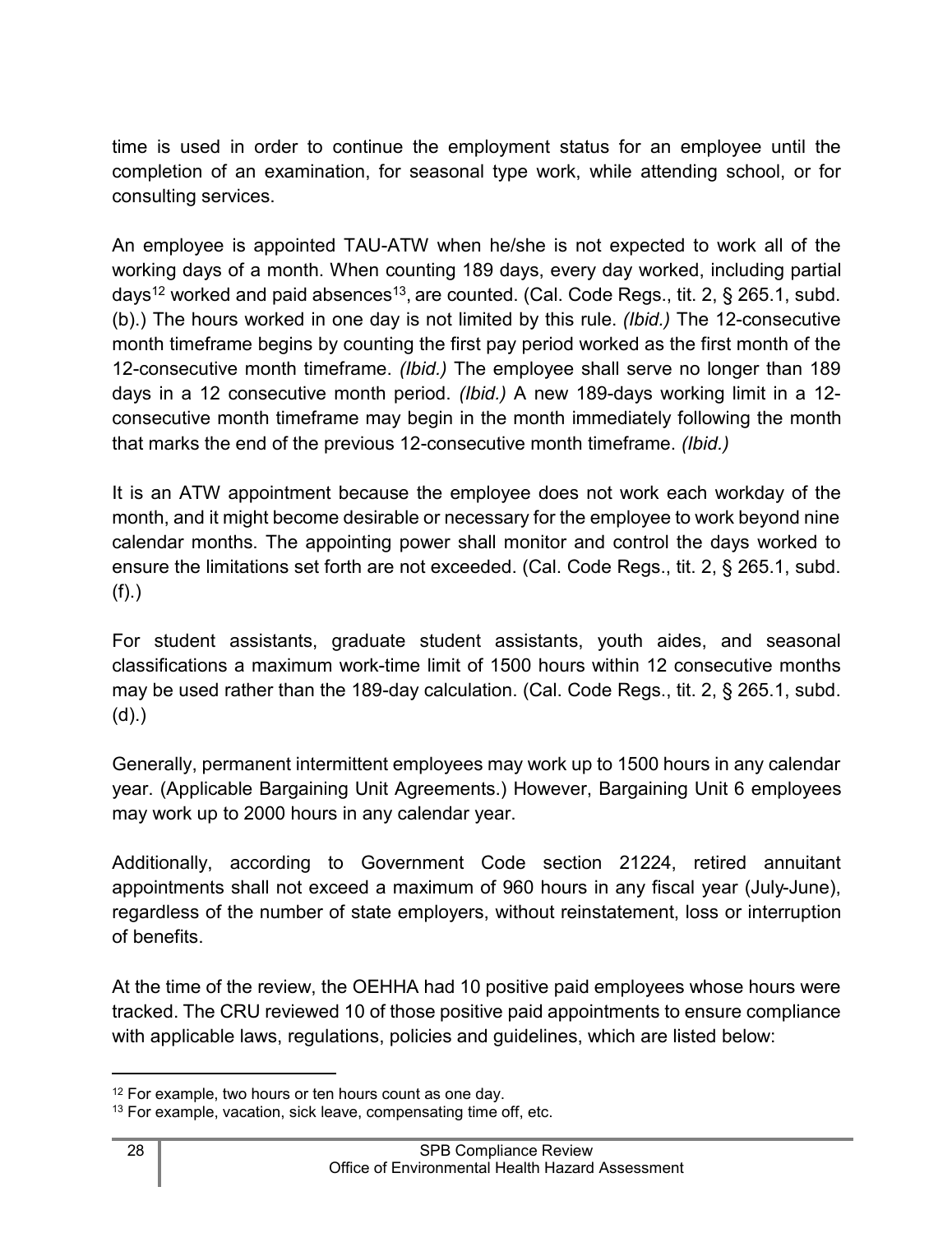| Classification                         | Tenure         | <b>Time Frame</b> | <b>Time Worked</b> |
|----------------------------------------|----------------|-------------------|--------------------|
|                                        | <b>Retired</b> | April 8, 2020 -   | 424 hours          |
| <b>Associate Personnel Analyst</b>     | Annuitant      | June 30, 2020     |                    |
| <b>Associate Personnel Analyst</b>     | <b>Retired</b> | April 8, 2020 -   | 319 hours          |
|                                        | Annuitant      | June 30, 2020     |                    |
| <b>Senior Environmental</b>            | Retired        | July 1, 2019 -    | 437 hours          |
| Scientist(Specialist)                  | Annuitant      | June 30, 2020     |                    |
| <b>Staff Toxicologist (Specialist)</b> | <b>Retired</b> | July 1, 2019 -    | 575 hours          |
|                                        | Annuitant      | June 30, 2020     |                    |
| <b>Staff Toxicologist (Specialist)</b> | Retired        | July 1, 2019 -    | 883.3 hours        |
|                                        | Annuitant      | June 30, 2020     |                    |
| Staff Toxicologist (Specialist)        | <b>Retired</b> | July 1, 2019 -    | 216 hours          |
|                                        | Annuitant      | June 30, 2020     |                    |
| <b>Staff Toxicologist (Specialist)</b> | Retired        | July 1, 2019 -    | 689 hours          |
|                                        | Annuitant      | June 30, 2020     |                    |
| Staff Toxicologist (Specialist)        | <b>Retired</b> | May 14, 2020 -    | 155 hours          |
|                                        | Annuitant      | June 30, 2020     |                    |
| <b>Supervising Toxicologist</b>        | Retired        | July 1, 2019 -    | 719.5 hours        |
| (Managerial)                           | Annuitant      | June 30, 2020     |                    |
| <b>Supervising Toxicologist</b>        | <b>Retired</b> | July 1, 2019 -    | 754.75 hours       |
| (Managerial)                           | Annuitant      | June 30, 2020     |                    |

| IN COMPLIANCE   FINDING NO. 14 | <b>POSITIVE PAID EMPLOYEES' TRACKED HOURS</b>         |
|--------------------------------|-------------------------------------------------------|
|                                | <b>COMPLIED WITH CIVIL SERVICE LAWS, BOARD RULES,</b> |
|                                | AND/OR CALHR POLICIES AND GUIDELINES                  |

The CRU found no deficiencies in the positive paid employees reviewed during the compliance review period. The OEHHA provided sufficient justification and adhered to applicable laws, regulations and CalHR policy and guidelines for positive paid employees.

#### Administrative Time Off

ATO is a form of paid administrative leave status initiated by appointing authorities for a variety of reasons. (Human Resources Manual Section 2121.) Most often, ATO is used when an employee cannot come to work because of a pending investigation, fitness for duty evaluation, or when work facilities are unavailable. *(Ibid.)* ATO can also be granted when employees need time off for reasons such as blood or organ donation, extreme weather preventing safe travel to work, states of emergency, voting, and when employees need time off to attend special events. *(Ibid.)*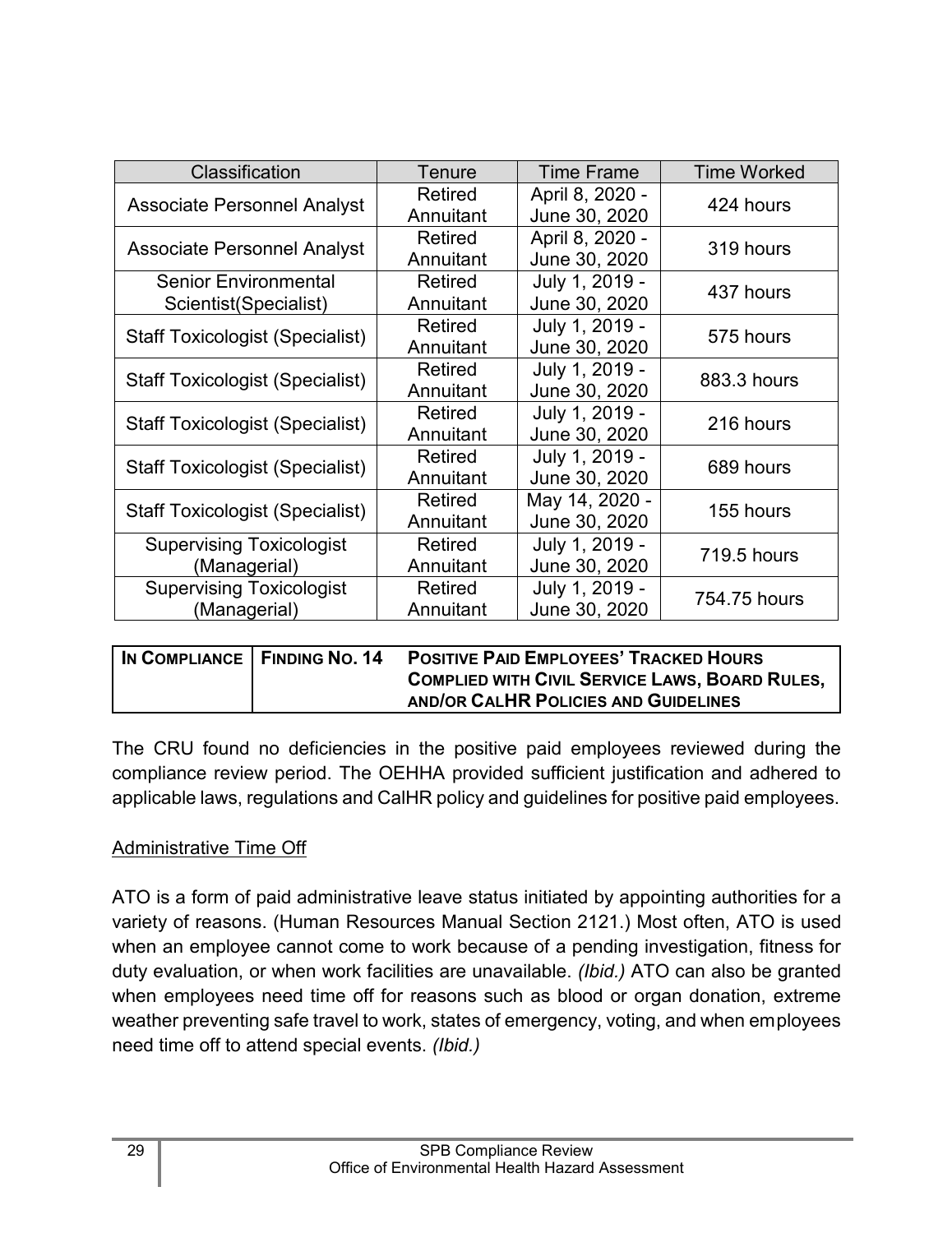During the period under review, September 1, 2019, through August 31, 2020, the OEHHA placed 41 employees on ATO. The CRU reviewed 19 of these ATO authorizations to ensure compliance with applicable laws, regulations, and CalHR policy and guidelines, which are listed below:

| <b>SERIOUS</b> | <b>FINDING NO. 15</b> | <b>ADMINISTRATIVE TIME OFF WAS NOT PROPERLY</b> |
|----------------|-----------------------|-------------------------------------------------|
|                |                       | <b>DOCUMENTED</b>                               |

- **Summary:** The OEHHA did not grant ATO in conformity with the established policies and procedures. Of the 19 ATO authorizations reviewed by the CRU, all were found to be out of compliance for failing to document justification for ATO.
- **Criteria:** Appointing authorities are authorized to approve ATO for up to five (5) working days. (Gov. Code, § 19991.10.) Furthermore, they "have delegated authority to approve up to 30 calendar days." (Human Resources Manual Section 2121.) Any ATO in excess of 30 calendar days must be approved in advance by the CalHR. *(Ibid.)* In most cases, if approved, the extension will be for an additional 30 calendar days. *(Ibid.)* The appointing authority is responsible for submitting ATO extension requests to CalHR at least 5 working days prior to the expiration date of the approved leave. *(Ibid.)*

When requesting an ATO extension, the appointing authority must provide a justification establishing good cause for maintaining the employee on ATO for the additional period of time. *(Ibid.)* ATO may not be used and will not be granted for an indefinite period. *(Ibid.)* If CalHR denies a request to extend ATO, or the appointing authority fails to request approval from CalHR to extend the ATO, the employee must be returned to work in some capacity. *(Ibid.)*

Regardless of the length of ATO, appointing authorities must maintain thorough documentation demonstrating the justification for the ATO, the length of the ATO, and the approval of the ATO. *(Ibid.)*

**Severity:** Serious. Because an employee on ATO is being paid while not working, a failure to closely monitor ATO usage could result in costly abuse. The use of ATO is subject to audit and review by CalHR and other control agencies to ensure policy compliance. Findings of noncompliance may result in the revocation of delegated privileges.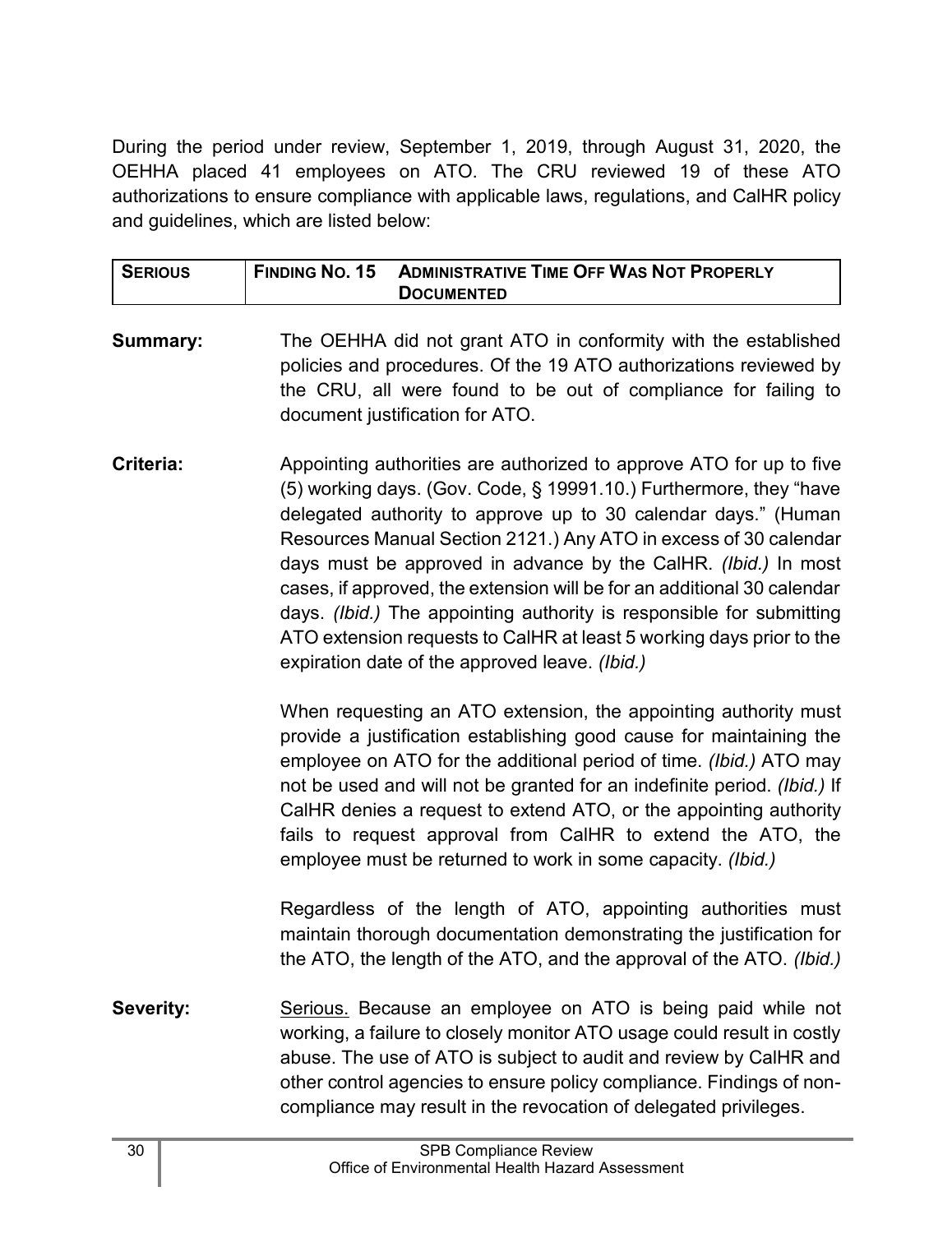- **Cause**: The OEHHA states that all ATO authorizations were approved according to the established guidelines for the Supplemental Paid Sick Leave (SPSL). However, the completed staff forms were not sent to protect medical information. The OEHHA states that it has the form used for the approval process that can be submitted upon request.
- **SPB Reply:** Human Resources Manual section 2127 provides that substantiation is required for school or child care closures, and that normal procedures should be followed for other SPSL reasons. Despite multiple document requests during the course of the review relative to ATO, the OEHHA did not produce justification documentation as required by Human Resources Manual 2121. Furthermore, there is always the option of redacting protected health information when providing supporting documentation.
- **Corrective Action:** Within 90 days of the date of this report, the OEHHA must submit to the SPB a written corrective action response which addresses the corrections the department will implement to ensure conformity with Government Code section 19991.10 and Human Resources Manual Section 2121. Copies of relevant documentation demonstrating that the corrective action has been implemented must be included with the corrective action response.

## Leave Auditing and Timekeeping

Departments must keep complete and accurate time and attendance records for each employee and officer employed within the agency over which it has jurisdiction. (Cal. Code Regs., tit. 2, § 599.665.)

Departments are directed to create a monthly internal audit process to verify all leave input into any leave accounting system is keyed accurately and timely. (Human Resources Manual Section 2101.) Departments shall create an audit process to review and correct leave input errors on a monthly basis. The review of leave accounting records shall be completed by the pay period following the pay period in which the leave was keyed into the leave accounting system. *(Ibid.)* If an employee's attendance record is determined to have errors or it is determined that the employee has insufficient balances for a leave type used, the attendance record must be amended. *(Ibid.)* Attendance records shall be corrected by the pay period following the pay period in which the error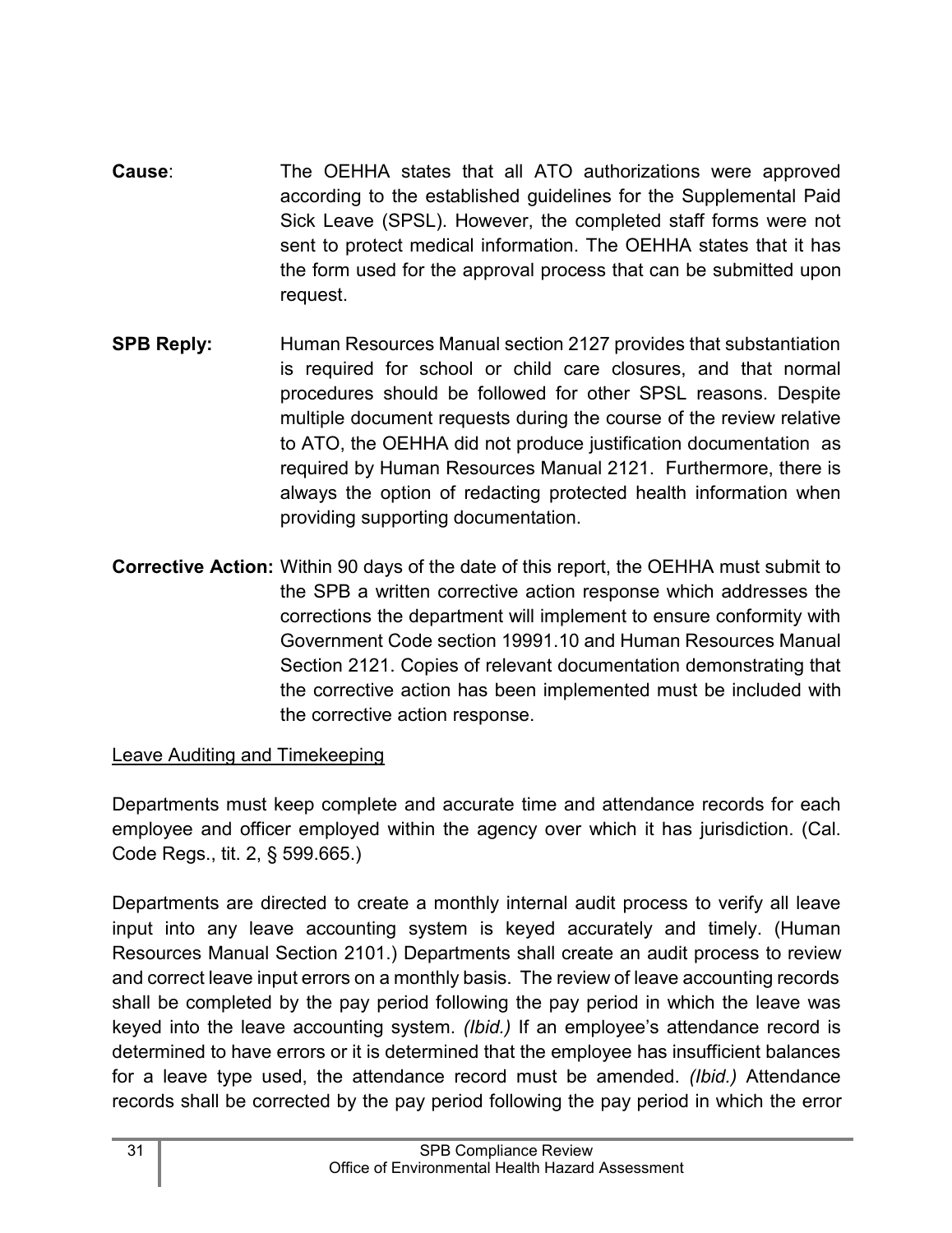occurred. *(Ibid.)* Accurate and timely attendance reporting is required of all departments and is subject to audit. *(Ibid.)*

During the period under review, June 1, 2020, through August 31, 2020, the OEHHA reported 18 units comprised of 140 active employees. The pay periods and timesheets reviewed by the CRU are summarized below:

| <b>Timesheet</b><br><b>Leave Period</b> | <b>Unit Reviewed</b> | Number of<br><b>Employees</b> | Number of<br><b>Timesheets</b><br><b>Reviewed</b> | Number of<br><b>Missing</b><br><b>Timesheets</b> |
|-----------------------------------------|----------------------|-------------------------------|---------------------------------------------------|--------------------------------------------------|
| <b>June 2020</b>                        | 160                  | 19                            | 19                                                |                                                  |
| <b>July 2020</b>                        | 114                  |                               |                                                   |                                                  |
| August 2020                             | 145                  | 19                            | 19                                                |                                                  |

| <b>SERIOUS</b> | <b>FINDING NO. 16</b> | <b>DEPARTMENT HAS NOT IMPLEMENTED A MONTHLY</b>         |
|----------------|-----------------------|---------------------------------------------------------|
|                |                       | <b>INTERNAL AUDIT PROCESS TO VERIFY ALL LEAVE INPUT</b> |
|                |                       | <b>IS KEYED ACCURATELY AND TIMELY</b>                   |

- **Summary:** The OEHHA has not established a monthly internal audit process to verify all timesheets were keyed accurately and timely and to certify that all leave records have been reviewed and corrected if necessary. Additionally, one timesheet did not match what was entered into the Leave Accounting System. This is the second consecutive time this has been a finding for the OEHHA.
- **Criteria:** Each appointing power shall keep complete and accurate time and attendance records for each employee and officer employed within the agency over which it has jurisdiction. (Cal. Code Regs., tit. 2, § 599.665.) Departments are directed to create an audit process to verify all leave input is keyed accurately and timely. (Human Resources Manual Section 2101.) Departments shall identify and record all errors found and shall certify that all leave records for the unit/pay period identified have been reviewed and all leave errors identified have been corrected*. (Ibid.)* Attendance records shall be corrected by the pay period following the pay period in which the error occurred. *(Ibid.)*
- **Severity:** Serious. Departments must document that they reviewed all leave inputted into their leave accounting system to ensure accuracy and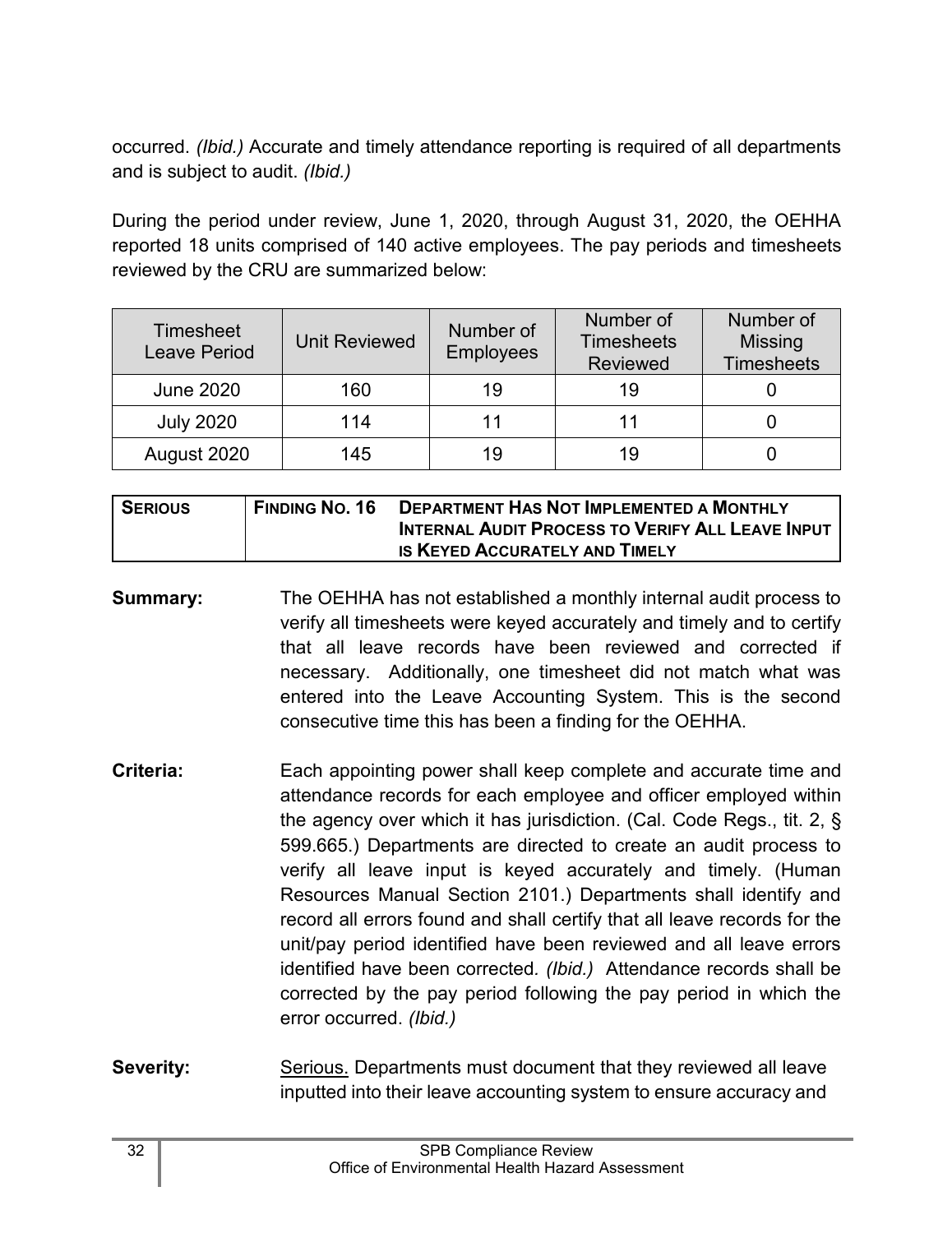timeliness. Failure to audit leave could put the department at risk of incurring additional costs from the initiation of collection efforts from overpayments, and the risk of liability related to recovering inappropriately credited leave hours and funds.

- **Cause**: The OEHHA states that once the State Controller's Office has released the monthly Leave Activity Balance (LAB) reports, an email is sent to the supervisors and leave support staff. The email contains the LAB reports and CalHR 139 form. They are given a 10-day turnaround to audit the LAB report against the employee's timesheet and complete the CalHR 139 form accordingly to return to HR. The OEHHA states that this process has been in place since the implementation of the CalHR 139 form.
- **SPB Reply:** While the OEHHA asserts it has a process in place to verify all leave input is keyed accurately and timely, as this is the second consecutive time this has been a finding, it is clear that the OEHHA's established process is insufficient to achieve compliance in this area.
- **Corrective Action:** While the OEHHA provides it has a process in place that achieves compliance in this area. Within 90 days of the date of this report, the OEHHA must submit to the SPB a written corrective action response which addresses the corrections the department has implemented to ensure that their monthly internal audit process was documented and that all leave input is keyed accurately and timely. Copies of relevant documentation demonstrating that the corrective action has been implemented must be included with the corrective action response.

#### <span id="page-34-0"></span>**Policy and Processes**

#### Nepotism

It is the policy of the State of California to recruit, hire and assign all employees on the basis of merit and fitness in accordance with civil service statutes, rules and regulations. (Human Resources Manual Section 1204.) Nepotism is expressly prohibited in the state workplace because it is antithetical to California's merit based civil service. *(Ibid.)* Nepotism is defined as the practice of an employee using his or her influence or power to aid or hinder another in the employment setting because of a personal relationship. *(Ibid.)*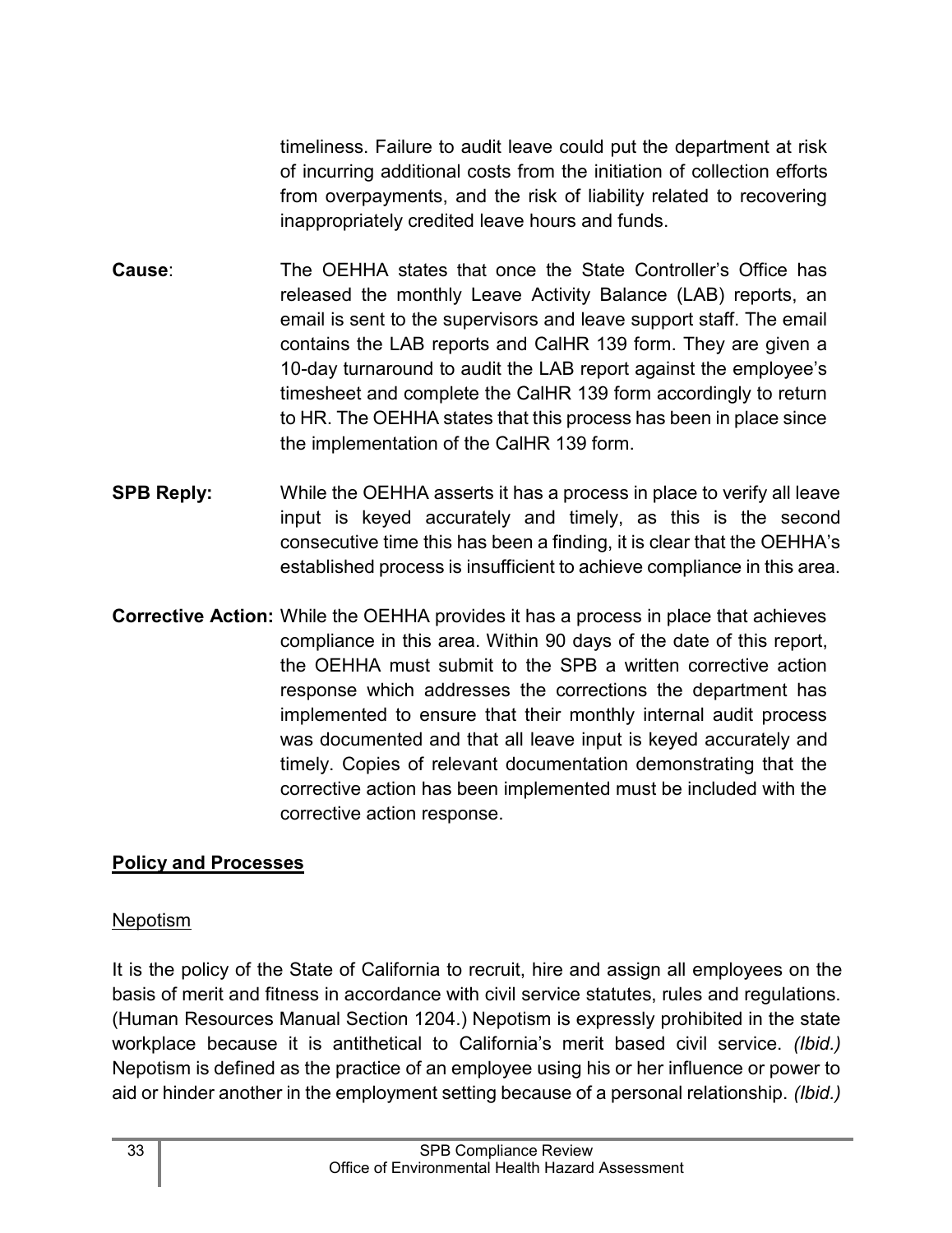Personal relationships for this purpose include association by blood, adoption, marriage and/or cohabitation. *(Ibid.)* All department nepotism policies should emphasize that nepotism is antithetical to a merit-based personnel system and that the department is committed to the state policy of recruiting, hiring and assigning employees on the basis of merit. *(Ibid.)*

| VERY SERIOUS   FINDING NO. 17 | <b>DEPARTMENT DOES NOT MAINTAIN A CURRENT</b><br><b>WRITTEN NEPOTISM POLICY</b> |
|-------------------------------|---------------------------------------------------------------------------------|
|                               |                                                                                 |

- **Summary:** The OEHHA does not maintain a current written nepotism policy designed to prevent favoritism or bias in the recruiting, hiring, or assigning of employees.
- **Criteria:** It is the policy of the State of California to recruit, hire and assign all employees on the basis of fitness and merit in accordance with civil service statutes, rules and regulations. (Human Resources Manual Section 1204). All department policies should emphasize that nepotism is antithetical to a merit-based personnel system and that the department is committed to the state policy of recruiting, hiring, and assigning employees on the basis of merit. *(Ibid.)*
- **Severity:** Very Serious. Nepotism is expressly prohibited in the state workplace because it is antithetical to California's merit based civil service. Departments must take proactive steps to ensure that the recruitment, hiring, and assigning of all employees is done on the basis of merit and fitness in accordance with civil service statutes. Maintaining a current written nepotism policy, and its dissemination to all staff, is the cornerstone for achieving these outcomes.
- **Cause:** The OEHHA states that it will work to bring the older nepotism policy in compliance to line up with all the necessary information as required.
- **Corrective Action:** Within 90 days of the date of this report, the OEHHA must submit to the SPB a written corrective action response which includes an updated nepotism policy which contains requirements outlined in Human Resources Manual section 1204, and documentation demonstrating that it has been distributed to all staff.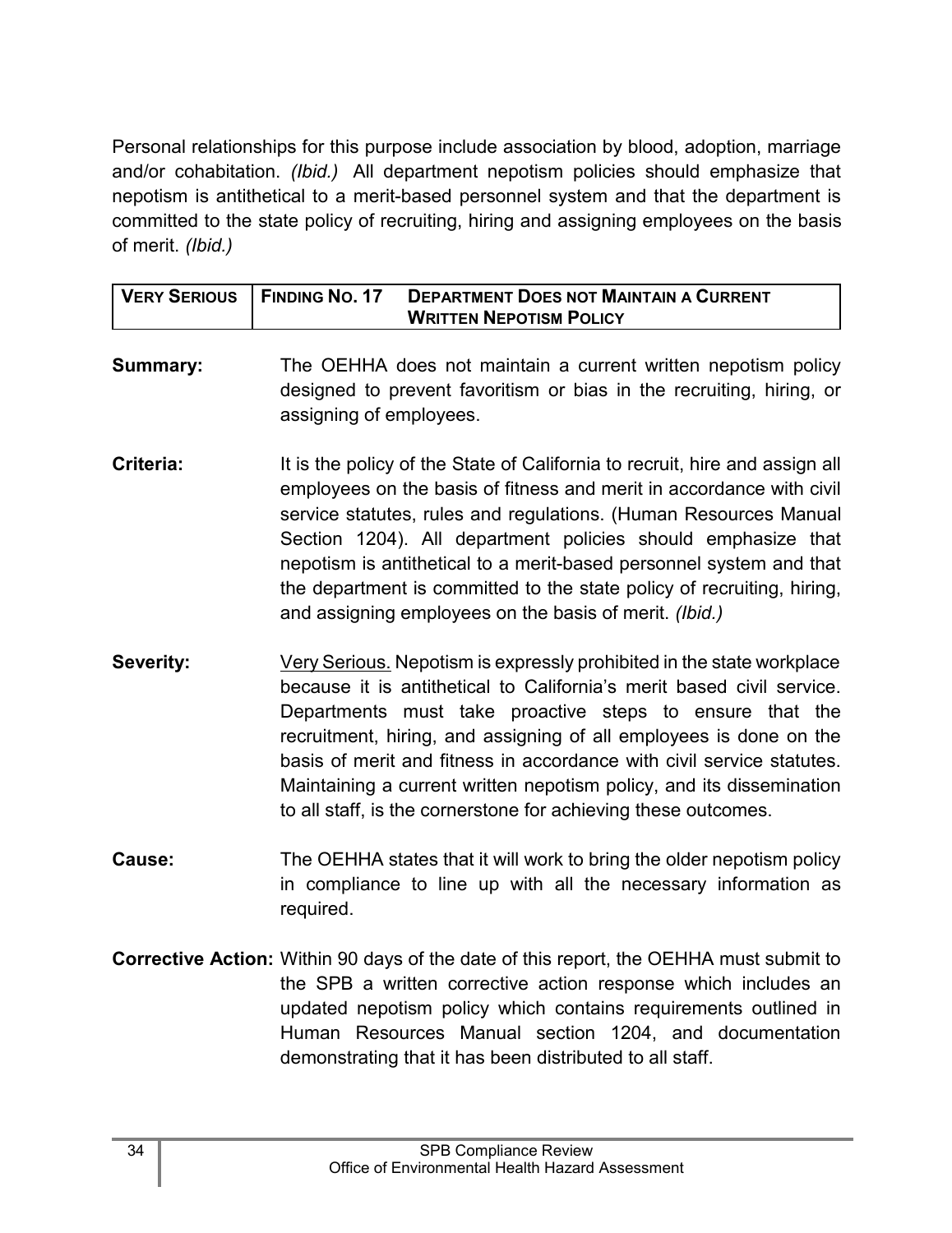## Workers' Compensation

Employers shall provide to every new employee, either at the time of hire or by the end of the first pay period, written notice concerning the rights, benefits, and obligations under workers' compensation law. (Cal. Code Regs., tit. 8, § 9880, subd. (a).) This notice shall include the right to predesignate their personal physician or medical group; a form that the employee may use as an optional method for notifying the employer of the name of employee's "personal physician," as defined by Labor Code section 4600. (Cal. Code Regs., tit. 8, § 9880, subd. (c)(7) & (8).) Additionally, within one working day of receiving notice or knowledge that the employee has suffered a work-related injury or illness, employers shall provide a claim form and notice of potential eligibility for benefits to the injured employee. (Labor Code, § 5401, subd. (a).)

Public employers may choose to extend workers' compensation coverage to volunteers that perform services for the organization. (Human Resources Manual Section 1415.) Workers' compensation coverage is not mandatory for volunteers as it is for employees. *(Ibid.)* This is specific to the legally uninsured state departments participating in the Master Agreement. *(Ibid.)* Departments with an insurance policy for workers' compensation coverage should contact their State Compensation Insurance Fund (State Fund) office to discuss the status of volunteers. *(Ibid.)*

| VERY SERIOUS   FINDING NO. 18 | <b>WORKERS' COMPENSATION POLICY WAS NOT</b><br><b>PROVIDED TO NEW EMPLOYEE BY THE END OF FIRST</b><br><b>PAY PERIOD</b> |
|-------------------------------|-------------------------------------------------------------------------------------------------------------------------|
|                               |                                                                                                                         |

**Summary:** The OEHHA does not provide specific notices to their employees to inform them of their rights and responsibilities under California's Workers' Compensation Law.

**Criteria:** Employers shall provide to every new employee at the time of hire or by the end of the first pay period written notice concerning the rights, benefits, and obligations under Workers' Compensation law. (Cal. Code of Regs., tit. 8, § 9880.)

- **Severity:** Very Serious. The department does not ensure that its employees are aware of policies and procedures concerning worker's compensation.
- **Cause:** The OEHHA states that The State of California New Employee's Guide to Workers' Compensation is a part of the package for newly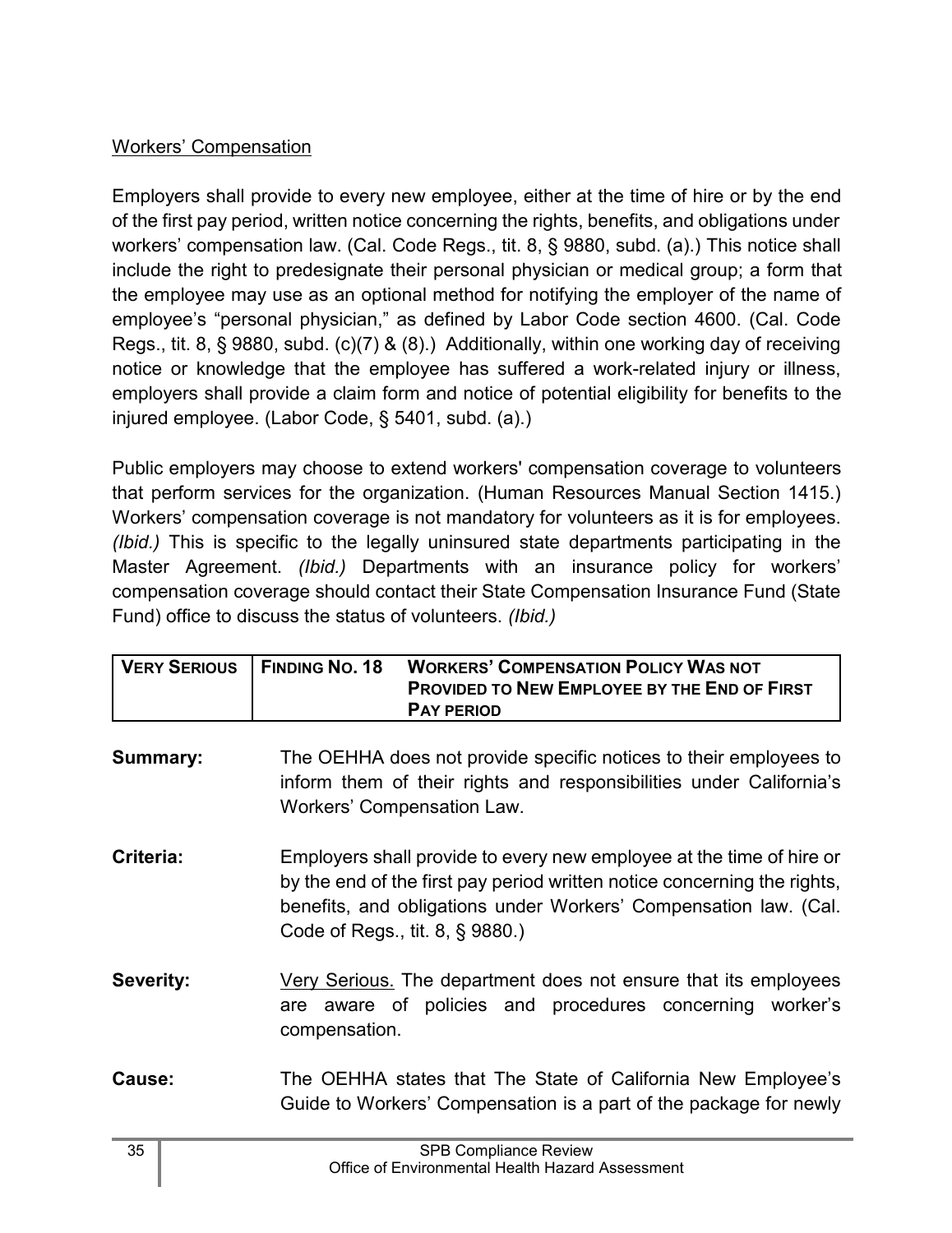appointed OEHHA employees. It is unsure why/how this was missed at the beginning of the audit period.

- **SPB Reply:** Despite multiple document requests during the course of the review relative to Workers' Compensation, the OEHHA did not produce any of the requested documentation to demonstrate compliance in this area.
- **Corrective Action:** Within 90 days of the date of this report, the OEHHA must submit to the SPB a written corrective action response which addresses the corrections the department will implement to ensure conformity with California Code of Regulations, title 8, section 9880. Copies of relevant documentation demonstrating that the corrective action has been implemented must be included with the corrective action response.

#### Performance Appraisals

According to Government Code section 19992.2, subdivision (a), appointing powers must "prepare performance reports." Furthermore, California Code of Regulations, title 2, section 599.798, directs supervisors to conduct written performance appraisals and discuss overall work performance with permanent employees at least once in each twelve calendar months after the completion of the employee's probationary period.

The CRU selected 37 permanent OEHHA employees to ensure that the department was conducting performance appraisals on an annual basis in accordance with applicable laws, regulations, policies and guidelines. These are listed below:

| Classification                         | <b>Date Performance</b><br><b>Appraisals Due</b> |
|----------------------------------------|--------------------------------------------------|
| <b>Accounting Officer / Specialist</b> | 6/2/2019                                         |
| <b>Administrative Assistant II</b>     | 12/7/2019                                        |
| Associate Business Management Analyst  | 6/12/2019                                        |
| Associate Governmental Program Analyst | 8/24/2019                                        |
| Associate Governmental Program Analyst | 3/1/2019                                         |
| Associate Governmental Program Analyst | 5/1/2019                                         |
| Associate Governmental Program Analyst | 6/17/2019                                        |
| <b>Business Services Specialist</b>    | 8/5/2019                                         |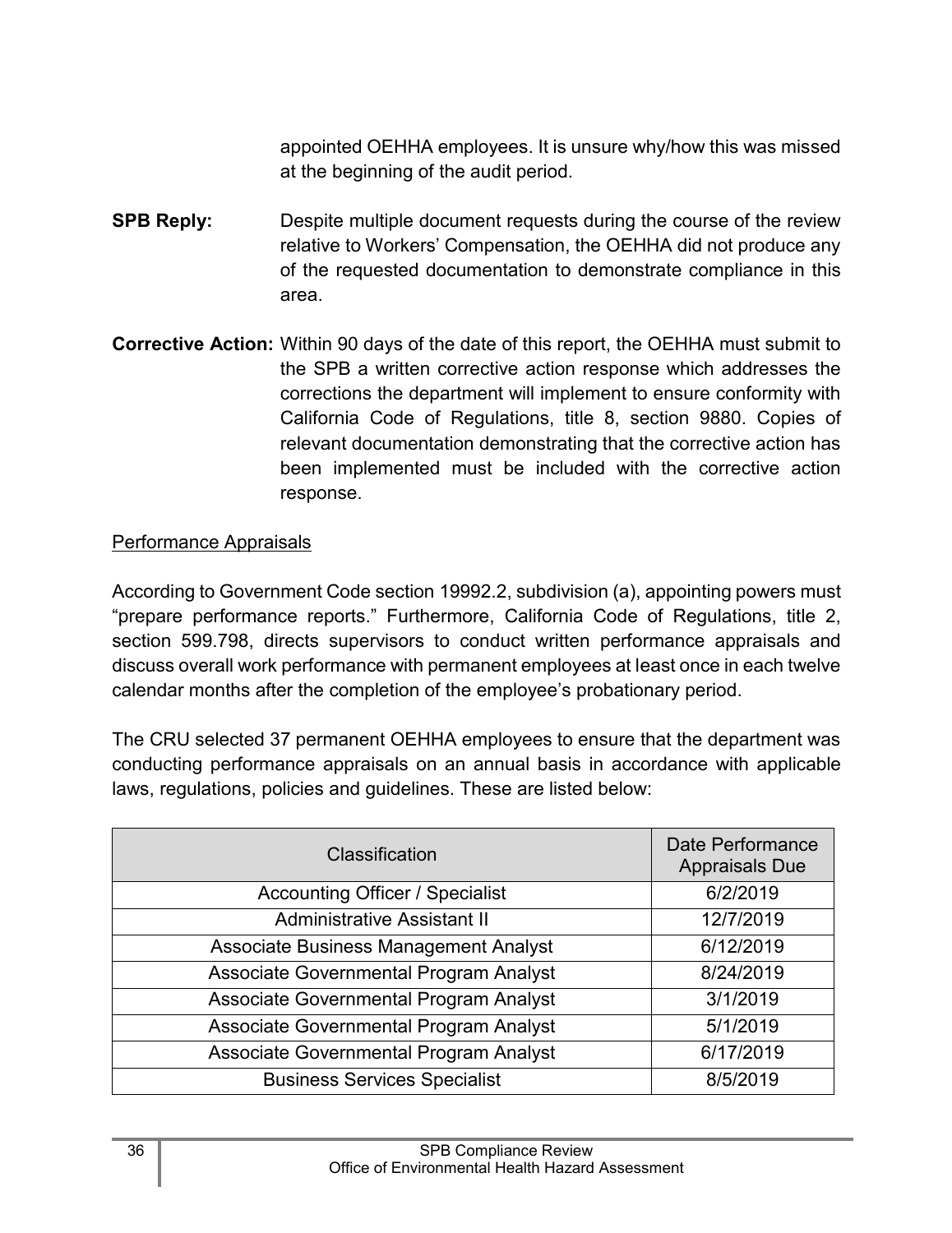| Classification                                        | Date Performance<br><b>Appraisals Due</b> |
|-------------------------------------------------------|-------------------------------------------|
| <b>Environmental Scientist</b>                        | 11/1/2019                                 |
| <b>Information Technician Associate</b>               | 12/19/2019                                |
| <b>Information Technician Specialist I</b>            | 1/30/2019                                 |
| Office Technician (Typing)                            | 4/26/2019                                 |
| <b>Public Health Medical Officer II</b>               | 4/6/2019                                  |
| <b>Public Health Medical Officer III</b>              | 4/26/2019                                 |
| Research Scientist I / (Epidemiology/Biostatistics)   | 1/13/2019                                 |
| Research Scientist III / (Epidemiology/Biostatistics) | 8/2/2019                                  |
| Research Scientist III / (Epidemiology/Biostatistics) | 12/21/2019                                |
| Research Scientist III (Epidemiology/Biostatistics)   | 3/30/2019                                 |
| <b>Senior Personnel Specialist</b>                    | 10/4/2019                                 |
| <b>Senior Environmental Scientist (Specialist)</b>    | 10/17/2019                                |
| <b>Senior Environmental Scientist (Specialist)</b>    | 7/3/2019                                  |
| <b>Staff Services Manager I</b>                       | 6/15/2019                                 |
| <b>Staff Services Manager I</b>                       | 12/7/2019                                 |
| <b>Senior Toxicologist</b>                            | 8/21/2019                                 |
| <b>Senior Toxicologist</b>                            | 9/1/2019                                  |
| <b>Senior Toxicologist</b>                            | 9/19/2019                                 |
| <b>Supervisor Toxicologist / Manager</b>              | 1/4/2019                                  |
| <b>Supervisor Toxicologist / Manager</b>              | 2/25/2019                                 |
| Supervisor Toxicologist / Manager                     | 6/16/2019                                 |
| <b>Staff Toxicologist (Specialist)</b>                | 3/3/2019                                  |
| <b>Staff Toxicologist (Specialist)</b>                | 3/1/2019                                  |
| <b>Staff Toxicologist (Specialist)</b>                | 12/17/2019                                |
| <b>Staff Toxicologist (Specialist)</b>                | 9/8/2019                                  |
| <b>Staff Toxicologist (Specialist)</b>                | 4/12/2019                                 |
| <b>Staff Toxicologist (Specialist)</b>                | 5/1/2019                                  |
| <b>Staff Toxicologist (Specialist)</b>                | 7/2/2019                                  |
| <b>Staff Toxicologist (Specialist)</b>                | 4/25/2019                                 |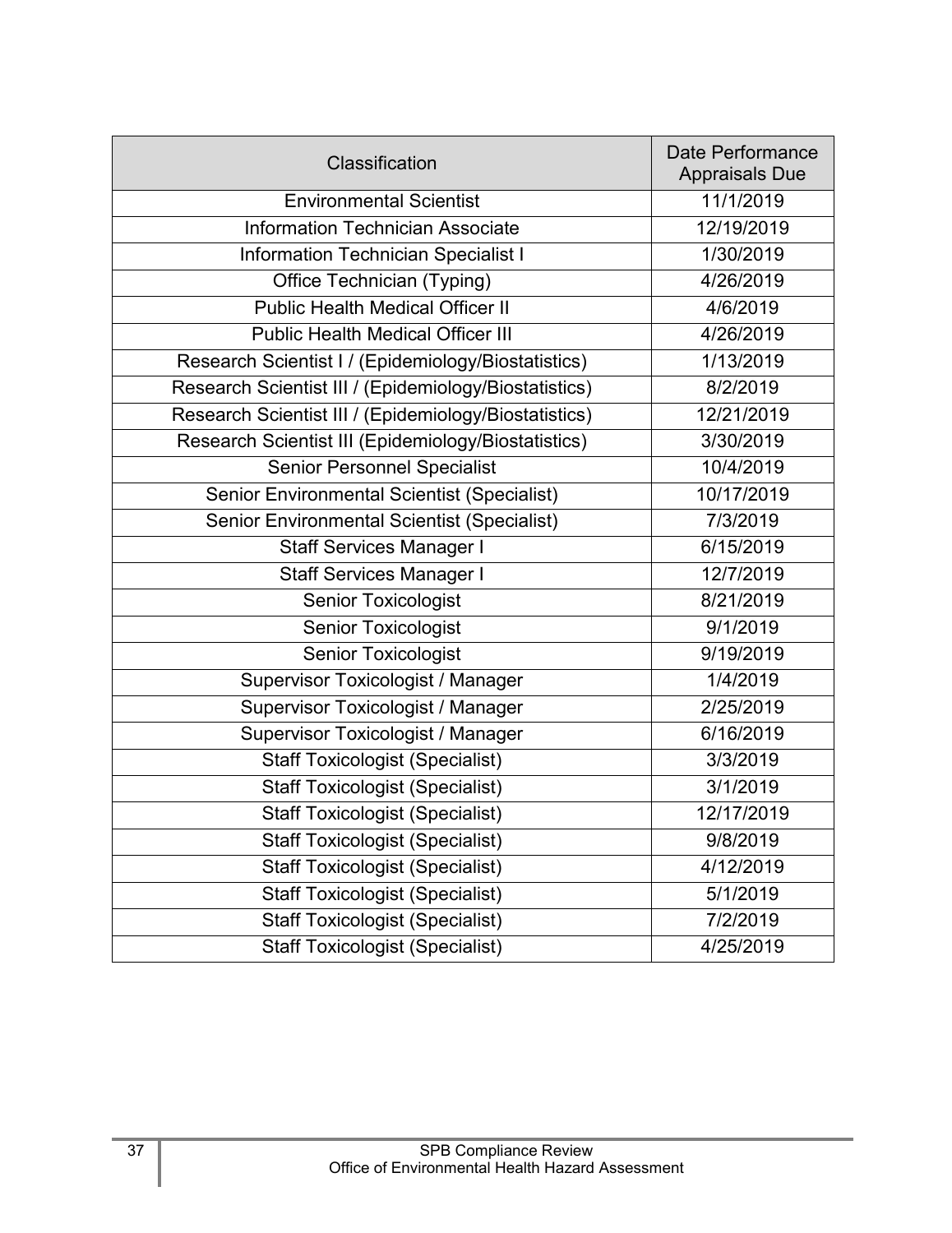| <b>SERIOUS</b>   | <b>FINDING NO. 19</b><br>PERFORMANCE APPRAISALS WERE NOT PROVIDED TO<br><b>ALL EMPLOYEES</b>                                                                                                                                                                                                                                                                                                                                                                                                             |
|------------------|----------------------------------------------------------------------------------------------------------------------------------------------------------------------------------------------------------------------------------------------------------------------------------------------------------------------------------------------------------------------------------------------------------------------------------------------------------------------------------------------------------|
| <b>Summary:</b>  | The OEHHA did not provide annual performance appraisals to 10 of<br>37 employees reviewed after the completion of the employee's<br>probationary period.                                                                                                                                                                                                                                                                                                                                                 |
| Criteria:        | Appointing powers shall prepare performance reports and keep them<br>on file as prescribed by department rule. (Gov. Code, § 19992.2,<br>subd. (a).) Each supervisor, as designated by the appointing power,<br>shall make an appraisal in writing and shall discuss with the<br>employee overall work performance at least once in each twelve<br>calendar months following the end of the employee's probationary<br>period. (Cal. Code Regs., tit. 2, § 599.798.)                                     |
| <b>Severity:</b> | Serious. The department does not ensure that all of its employees<br>are apprised of work performance issues and/or goals in a<br>systematic manner.                                                                                                                                                                                                                                                                                                                                                     |
| Cause:           | The OEHHA states that it is in the midst of finalizing a coordinated<br>process with the other Boards and Departments under the CalEPA<br>umbrella to improve OEHHA's current process of ensuring the<br>Performance Appraisal Summary are received for all employees.                                                                                                                                                                                                                                   |
|                  | <b>Corrective Action:</b> Within 90 days of the date of this report, the OEHHA must submit to<br>the SPB a written corrective action response which addresses the<br>corrections the department has implemented to ensure conformity<br>with Government Code section 19992.2 and California Code of<br>Regulations, title 2, section 599.798. Copies of relevant<br>documentation demonstrating that the corrective action has been<br>implemented must be included with the corrective action response. |

## **DEPARTMENTAL RESPONSE**

<span id="page-39-0"></span>The OEHHA's response is attached as attachment one.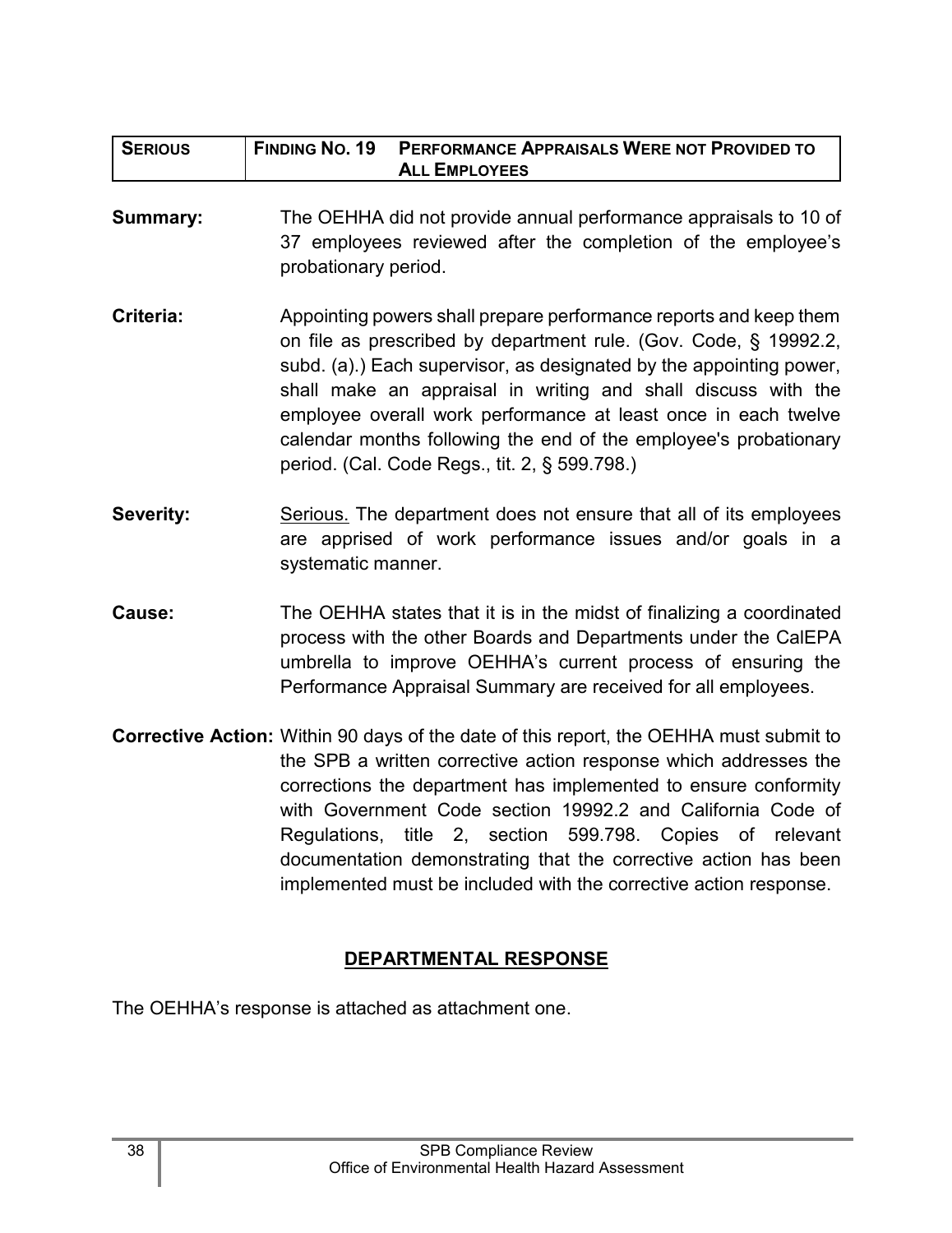## **SPB REPLY**

<span id="page-40-0"></span>Based upon the OEHHA's written response, the OEHHA will comply with the corrective actions specified in these report findings. Within 90 days of the date of this report, a written corrective action response, including documentation demonstrating implementation of the corrective actions specified, must be submitted to the CRU.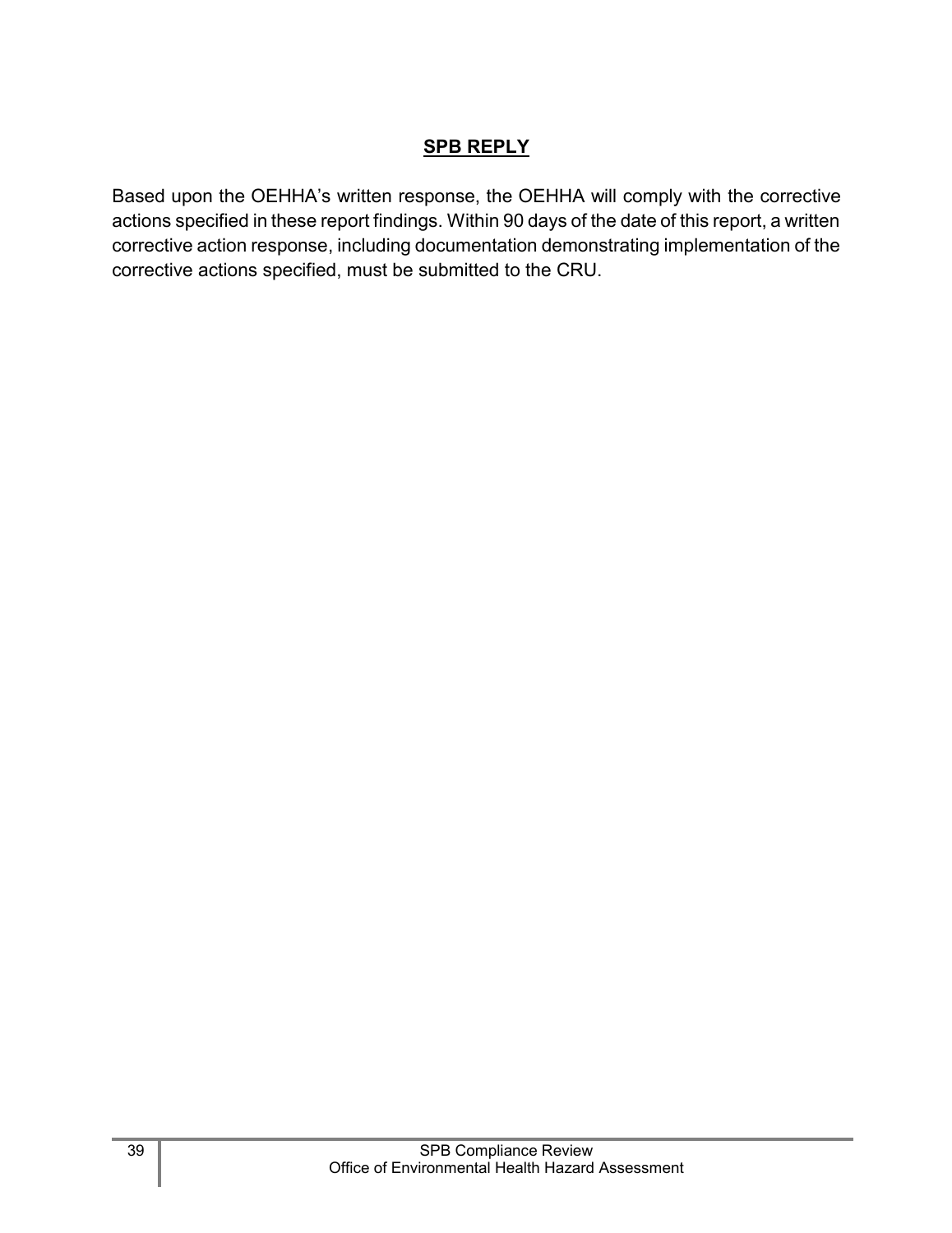#### **CALIFORNIA ENVIRONMENTAL PROTECTION AGENCY OFFICE OF ENVIRONMENTAL HEALTH HAZARD ASSESSMENT**



Gavin Newsom, Governor Jared Blumenfeld, Secretary for Environmental Protection Lauren Zeise, Ph.D., Director

February 28, 2022

Ms. Suzanne M. Ambrose Executive Officer State Personnel Board 801 Capitol Mall, Suite 1200 Sacramento, CA 95814

Dear Ms. Ambrose:

The Office of Environmental Health Hazard Assessment (OEHHA) is in receipt of the draft State Personnel Board (SPB) Compliance Review Report. OEHHA recognizes the importance of the evaluations to ensure personnel practices are properly applied and adhered to in accordance with civil service laws, rules and regulations.

OEHHA acknowledges the findings in the draft Compliance Review Report. Detailed below are the compliance findings along with OEHHA's response to each finding.

Finding No. 2 PROBATIONARY EVALUATIONS WERE NOT PROVIDED FOR ALL APPOINTMENTS REVIEWED – OEHHA Response: The listed employee no longer works for OEHHA so there is no access to the Official Personnel File (OPF) to retrieve the probationary report.

Finding No. 3 EQUAL EMPLOYMENT OPPORTUNITY (EEO) QUESTIONNAIRE WAS NOT SEPARATED FROM APPLICATION – OEHHA Response: OEHHA Retired Annuitant (RA) hires are made through either Boomerang or by re-hiring previous OEHHA employees. Once the Request for Personnel Action is approved, the RA will send their application directly to Human Resources (HR). Unfortunately the EEO questionnaire was not removed once received by HR prior to being scanned to the electronic file. The application uploaded to SPB's portal for the audit was not shared with anyone outside of HR within OEHHA.

Finding No. 4 A DISABILITY ADVISORY COMMITTEE (DAC) HAS NOT BEEN ESTABLISHED – OEHHA Response: OEHHA continues to have an active DAC that has been in place prior to the audit. The intranet page showing the members and the day of the month for the monthly meetings was submitted to Sophia Gonzalez on February 18th. There are no official minutes for the meetings, but the co-chairs take hand notes, as needed. The co-chairs will be alerted official note taking is a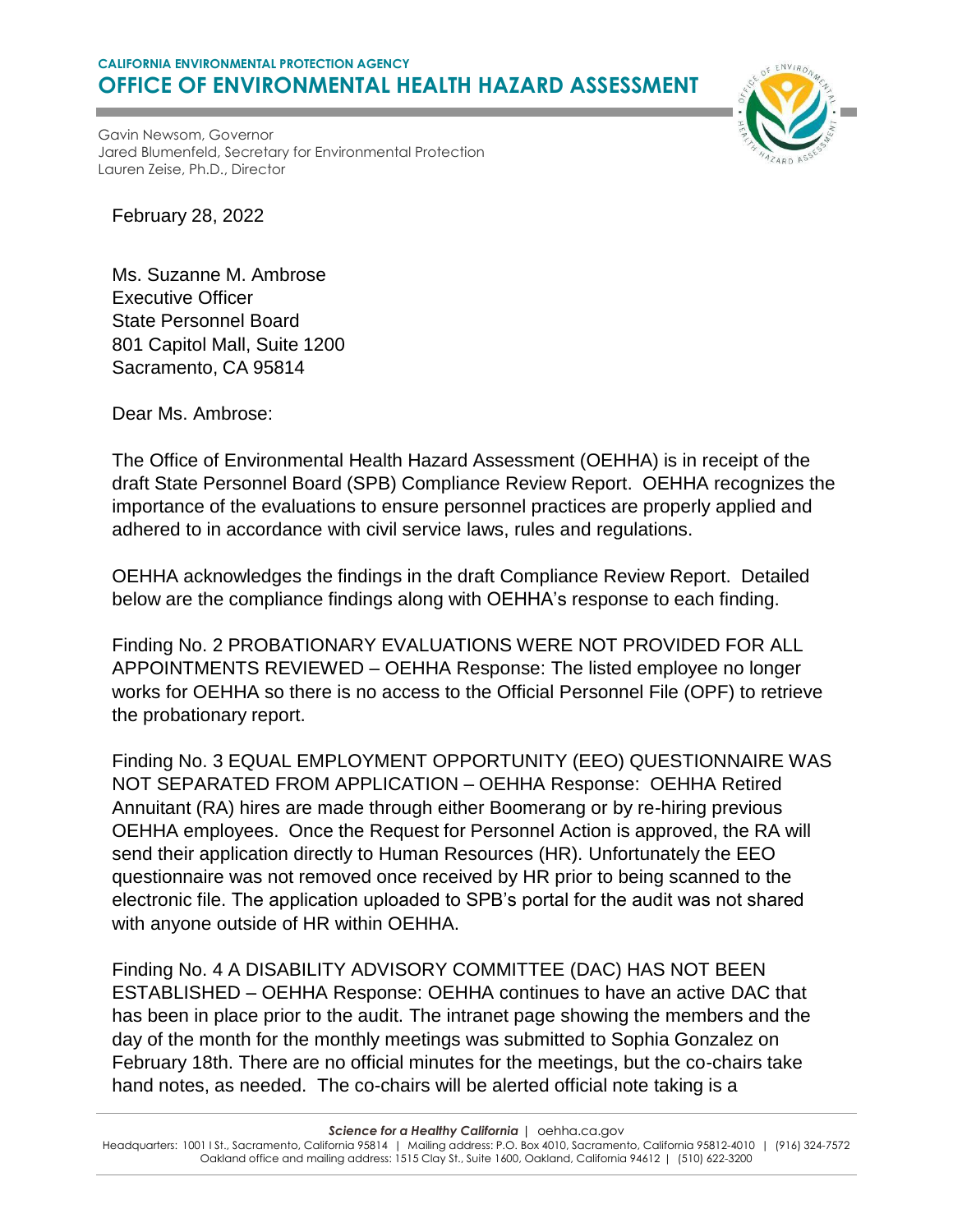Suzanne M. Ambrose, Executive Officer February 28, 2022 Page 2

requirement to ensure official notes are recorded moving forward. The DAC continues to send out monthly emails informing staff of various DAC related items.

Finding No. 6 ETHICS TRAINING WAS NOT PROVIDED FOR ALL FILERS – OEHHA Response: One line entry showed the certificate date of completion prior to the appointment to the position listed. Completion of ethics training is valid for two years. This date was within one year prior to the appointment. There were a number of certificates that are listed as missing and available for submittal upon request. There are listed filers that OEHHA no longer has access to the OPF so certificates could not be retrieved. For the other missing certificates OEHHA will send more than one followup email in hopes the filer will complete the training.

Finding No. 7 SEXUAL HARASSMENT PREVENTION TRAINING WAS NOT PROVIDED FOR ALL SUPERVISORS – OEHHA Response: OEHHA no longer has access to the OPF for three supervisors so certificates could not be retrieved. For supervisors with late dates of completion, improved follow-up measures will be followed to ensure completion is met prior to the due date.

Finding No. 11 INCORRECT AUTHORIZATION OF BILINGUAL PAY – OEHHA Response: The listed employee has been receiving Bilingual Pay for an extended period of time that dates back to over 12 years. Documents were already destroyed at the beginning of the audit, consistent with our records retention rules.

Finding No. 12 INCORRECT AUTHORIZATION OF PAY DIFFERNTIALS – OEHHA Response: Prior to receiving list eligibility for the listed classifications, the required degree is verified through the examination unit of the administering entity. The verification for the listed employees was completed prior to receiving list eligibility. Those documents were not available as the documents were already destroyed due to the records retention rules or the OEHHA exam section was not the administering entity for the exam.

Finding No. 15 ADMINISTRATIVE TIME OFF WAS NOT PROEPERLY DOCUMENTED – OEHHA Response: All ATO authorizations were approved according to the established guidelines for the Supplemental Paid Sick Leave. However, the completed staff forms were not sent to protect medical information. OEHHA has the form used for the approval process that can be submitted upon request.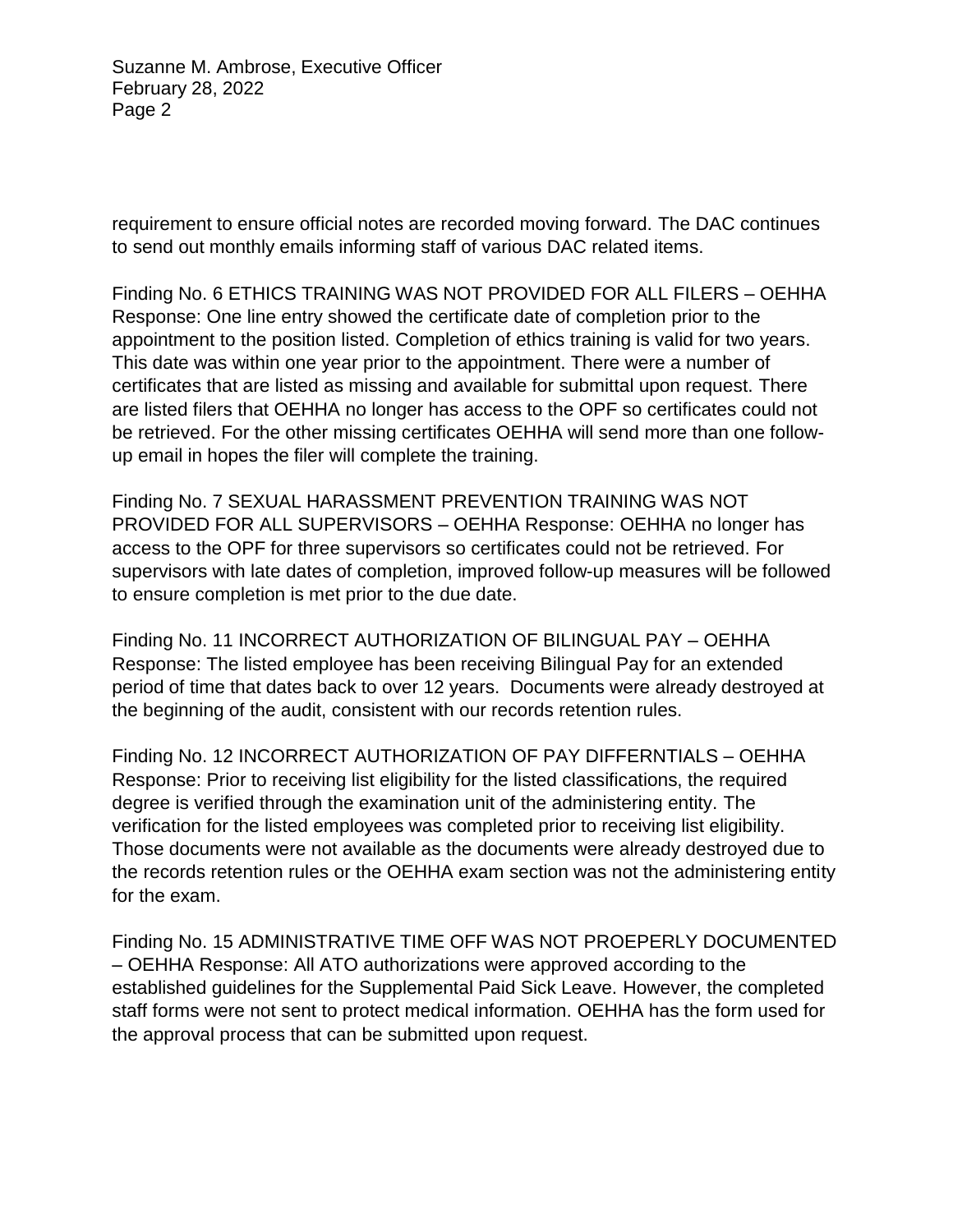Suzanne M. Ambrose, Executive Officer February 28, 2022 Page 3

Finding No. 16 DEPARTMENT HAS NOT IMPLEMENTED A MONTHLY INTERNAL AUDIT PROCESS TO VERIFY ALL LEAVE INPUT IS KEYED ACCURATELY AND TIMELY – OEHHA Response: Once the State Controller's Office has released the monthly Leave Activity Balance (LAB) reports, an email is sent to the supervisors and leave support staff. The email contains the LAB report(s) and CalHR 139 form. They are given a 10-day turnaround to audit the LAB report against the employee's timesheet and complete the CalHR 139 form accordingly to return to HR. This process has been in place since the implementation of the CalHR 139 form.

Finding No. 17 DEPARTMENT DOES NOT MAINTAIN A CURRENT WRITTEN NEPOTISM POLICY – OEHHA Response: OEHHA will work to bring the older nepotism policy in compliance to line up with all the necessary information as required.

Finding No. 18 WORKERS COMPENSATION POLICY WAS NOT PROVIDED TO NEW EMPLOYEE BY THE END OF FIRST PAY PERIOD – OEHHA Response: The State of California New Employee's Guide to Workers' Compensation is a part of the package for newly appointed OEHHA employees. It is unsure why/how this was missed at the beginning of the audit period.

Finding No. 19 PERFORMANCE APPRAISALS WERE NOT PROIVIDED TO ALL EMPLOYEES – OEHHA Response: OEHHA is in the midst of finalizing a coordinated process with the other Boards and Departments under the CalEPA umbrella to improve OEHHA's current process of ensuring the Performance Appraisal Summary (PAS) are received for all employees. The process completion date is targeted to coincide with the due date for this year's collection of PAS.